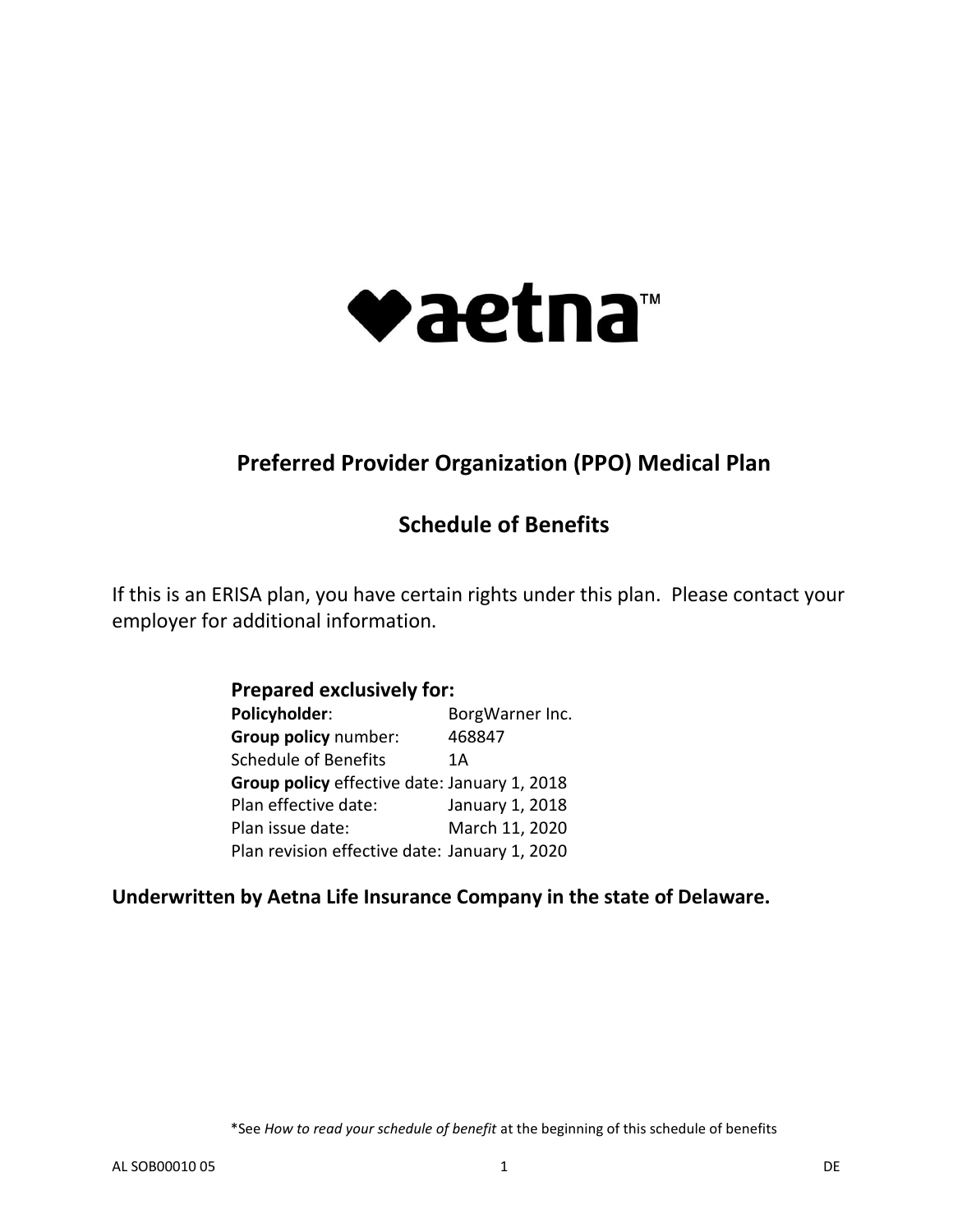## **Schedule of benefits**

This schedule of benefits lists the **deductibles** and **copayments**/**coinsurance**, if any, that apply to the services you receive under this plan. You should review this schedule to become familiar with your **deductibles** and **copayments/coinsurance** and any limits that apply to the services.

### **How to read your schedule of benefits**

- When we say:
	- "In-network coverage", we mean you get care from **network providers**.
	- "Out-of-network coverage", we mean you can get care from **out-of-network providers**.
- "Other Health Care (out-of-area): When care is provided in the U.S. in a geographic area where **Aetna**  has not contracted with a **provider**, charges are payable at 80% after any applicable **deductible** (does not apply to those expenses paid at a reduced payment percentage). The benefit levels for the following in-network provisions would apply: **deductible**, family **deductible**, inpatient **hospital deductible**, **maximum out-of-pocket limits.** The **deductibles** and **copayments**/**coinsurance** listed in the schedule of benefits below reflect the **deductibles** and **copayment**/**coinsurance** amounts under your plan.
- You are responsible to pay any **deductibles, copayments and coinsurance**.
- The **coinsurance** listed in the schedule of benefits reflects the plan **coinsurance** percentage. This is the **coinsurance** amount the plan pays. You are responsible for paying any remaining **coinsurance**.
- You are responsible for full payment of any health care services you receive that are not a **covered benefit**.
- This plan has maximums for specific **covered benefits**. For example, these could be visit, day or dollar maximums. They are combined maximums between **network providers** and **out-of-network providers** unless we state otherwise.
- At the end of this schedule you will find detailed explanations about your:
	- **Deductible**
	- **Maximum out-of-pocket limits**
	- Maximums

#### **Important note:**

All **covered benefits** are subject to the Calendar Year **deductible** and **copayment**/**coinsurance** unless otherwise noted in the schedule of benefits below.

We are here to answer any questions. Contact Member Services by logging onto your Aetna secure member website at [www.aetna.com](https://www.aetna.com/) or at the toll-free number on your ID card.

The coverage described in this schedule of benefits will be provided under **Aetna Life Insurance Company's group policy**. This schedule of benefits replaces any schedule of benefits previously in effect under the **group policy**. Keep this schedule of benefits with your booklet-certificate.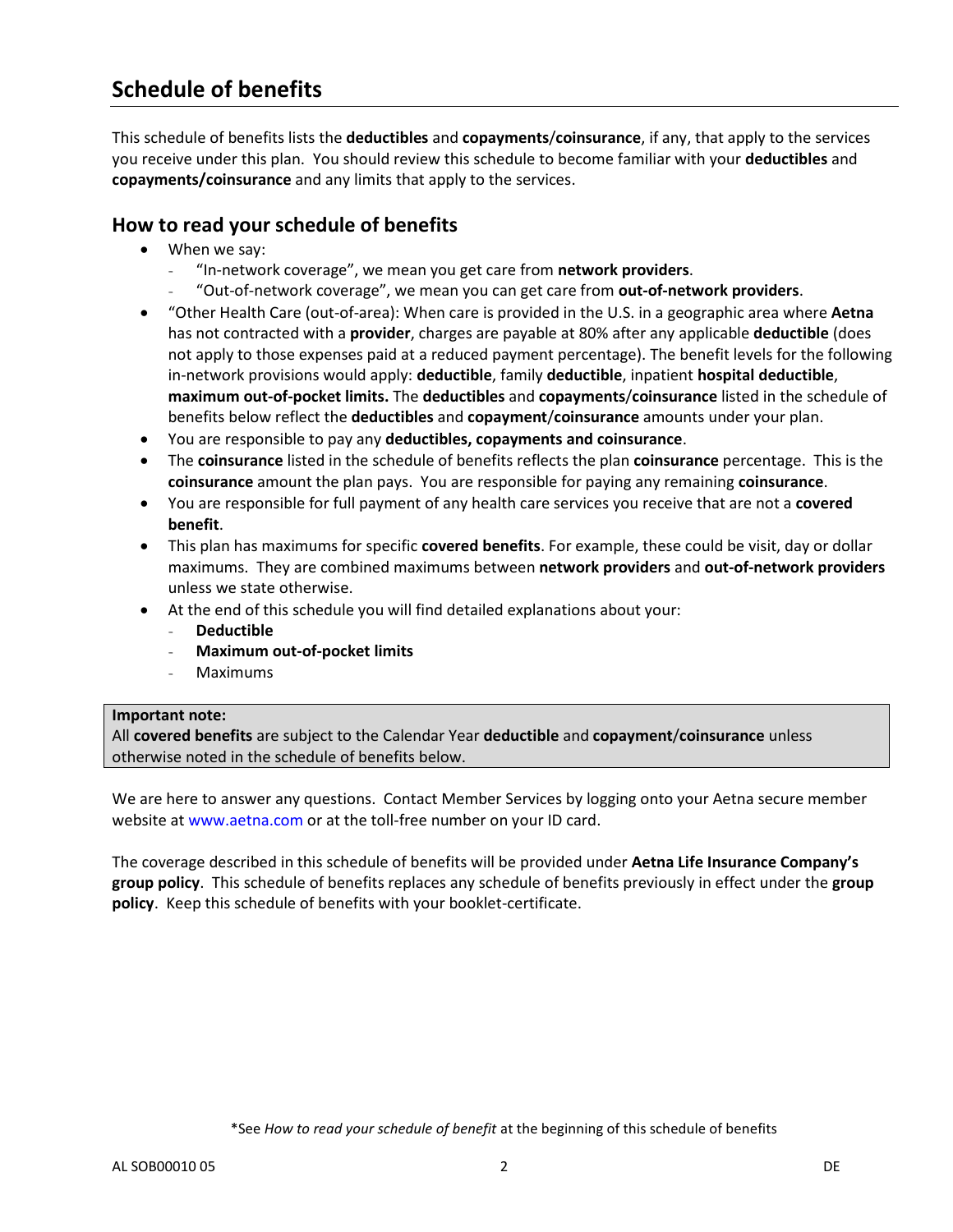| <b>Plan features</b>                                                                                             | <b>Deductible/Maximums</b>                                                                                                                                                                                                    |                           |                           |
|------------------------------------------------------------------------------------------------------------------|-------------------------------------------------------------------------------------------------------------------------------------------------------------------------------------------------------------------------------|---------------------------|---------------------------|
|                                                                                                                  | In-network                                                                                                                                                                                                                    | <b>Out-of-network</b>     | <b>Outside the U.S.</b>   |
|                                                                                                                  | coverage*                                                                                                                                                                                                                     | coverage*                 |                           |
|                                                                                                                  |                                                                                                                                                                                                                               |                           |                           |
|                                                                                                                  | In the U.S                                                                                                                                                                                                                    | In the U.S                |                           |
| <b>Deductible</b>                                                                                                |                                                                                                                                                                                                                               |                           |                           |
|                                                                                                                  | You have to meet your Calendar Year deductible before this plan pays for benefits.                                                                                                                                            |                           |                           |
|                                                                                                                  |                                                                                                                                                                                                                               |                           |                           |
| Individual                                                                                                       | \$1,500 per Calendar Year                                                                                                                                                                                                     | \$3,000 per Calendar Year | \$1,500 per Calendar Year |
| Family                                                                                                           | \$3,000 per Calendar Year                                                                                                                                                                                                     | \$6,000 per Calendar Year | \$3,000 per Calendar Year |
|                                                                                                                  |                                                                                                                                                                                                                               |                           |                           |
| <b>Maximum out-of-pocket limit</b>                                                                               |                                                                                                                                                                                                                               |                           |                           |
| Maximum out-of-pocket limit per Calendar Year.                                                                   |                                                                                                                                                                                                                               |                           |                           |
| Individual                                                                                                       | \$3,750 per Calendar Year                                                                                                                                                                                                     | \$6,750 per Calendar Year | \$3,750 per Calendar Year |
| Family                                                                                                           | \$7,500 per Calendar Year                                                                                                                                                                                                     | \$13,500 per Calendar     | \$7,500 per Calendar Year |
|                                                                                                                  |                                                                                                                                                                                                                               | Year                      |                           |
|                                                                                                                  |                                                                                                                                                                                                                               |                           |                           |
|                                                                                                                  | <b>Precertification covered benefit reduction</b>                                                                                                                                                                             |                           |                           |
|                                                                                                                  | This only applies to out-of-network coverage. The booklet-certificate contains a complete description of the<br>precertification program. You will find details on precertification requirements in the Medical necessity and |                           |                           |
| precertification requirements section.                                                                           |                                                                                                                                                                                                                               |                           |                           |
|                                                                                                                  |                                                                                                                                                                                                                               |                           |                           |
|                                                                                                                  | Failure to precertify your eligible health services when required will result in the following benefits reduction:                                                                                                            |                           |                           |
|                                                                                                                  | A \$400 benefit reduction will be applied separately to each type of eligible health services or                                                                                                                              |                           |                           |
| The eligible health services will not be covered.                                                                |                                                                                                                                                                                                                               |                           |                           |
|                                                                                                                  | The additional percentage or dollar amount of the recognized charge which you may pay as a penalty for                                                                                                                        |                           |                           |
| failure to obtain precertification is not a covered benefit, and will not be applied to the deductible amount or |                                                                                                                                                                                                                               |                           |                           |
| the maximum out-of-pocket limit, if any.                                                                         |                                                                                                                                                                                                                               |                           |                           |
|                                                                                                                  |                                                                                                                                                                                                                               |                           |                           |
| <b>Annual HealthFund amount</b>                                                                                  |                                                                                                                                                                                                                               |                           |                           |
| Individual                                                                                                       | \$750 per Calendar Year                                                                                                                                                                                                       |                           |                           |
| Family                                                                                                           | \$1,500 per Calendar Year                                                                                                                                                                                                     |                           |                           |

\*See *How to read your schedule of benefit, important note about your cost sharing and important notice* at the beginning of this schedule of benefits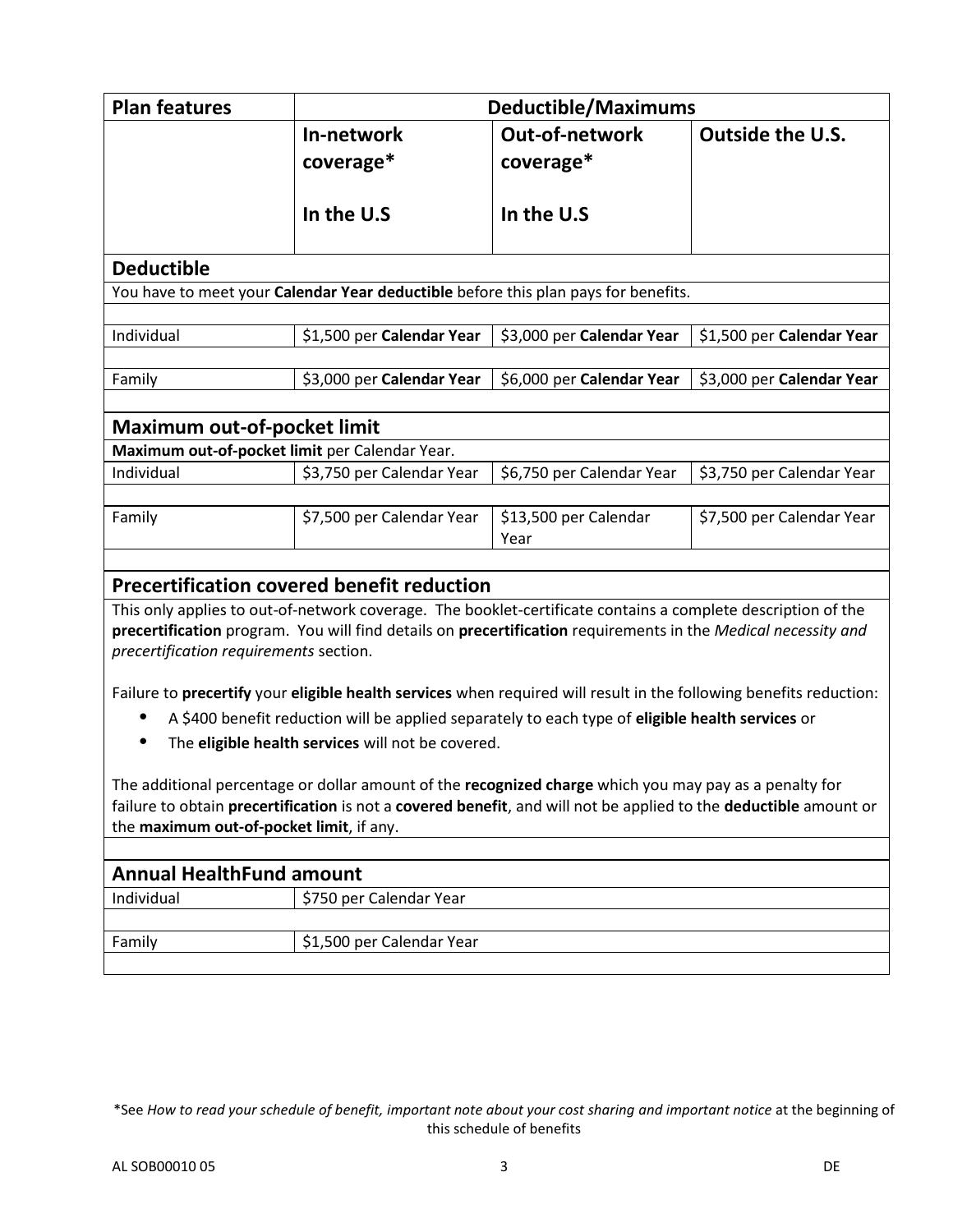| <b>Eligible health</b><br>services                                                                 | In-network<br>coverage*                                                                                                                                                                                                                                                                                                                                                                                                                                                                                   | <b>Out-of-network</b><br>coverage*                                                                                                                                                                                                                                                                                                                                                                                                                                                                        | Outside the U.S.*                                                                                                                                                                                                                                                                                                                                                                                                                                                                                         |
|----------------------------------------------------------------------------------------------------|-----------------------------------------------------------------------------------------------------------------------------------------------------------------------------------------------------------------------------------------------------------------------------------------------------------------------------------------------------------------------------------------------------------------------------------------------------------------------------------------------------------|-----------------------------------------------------------------------------------------------------------------------------------------------------------------------------------------------------------------------------------------------------------------------------------------------------------------------------------------------------------------------------------------------------------------------------------------------------------------------------------------------------------|-----------------------------------------------------------------------------------------------------------------------------------------------------------------------------------------------------------------------------------------------------------------------------------------------------------------------------------------------------------------------------------------------------------------------------------------------------------------------------------------------------------|
|                                                                                                    | In the U.S.                                                                                                                                                                                                                                                                                                                                                                                                                                                                                               | In the U.S.                                                                                                                                                                                                                                                                                                                                                                                                                                                                                               |                                                                                                                                                                                                                                                                                                                                                                                                                                                                                                           |
| <b>Preventive care and wellness</b>                                                                |                                                                                                                                                                                                                                                                                                                                                                                                                                                                                                           |                                                                                                                                                                                                                                                                                                                                                                                                                                                                                                           |                                                                                                                                                                                                                                                                                                                                                                                                                                                                                                           |
| Routine physical exams                                                                             |                                                                                                                                                                                                                                                                                                                                                                                                                                                                                                           |                                                                                                                                                                                                                                                                                                                                                                                                                                                                                                           |                                                                                                                                                                                                                                                                                                                                                                                                                                                                                                           |
| Performed at a<br>physician's office                                                               | 100% per visit                                                                                                                                                                                                                                                                                                                                                                                                                                                                                            | 60% per visit                                                                                                                                                                                                                                                                                                                                                                                                                                                                                             | 100% per visit                                                                                                                                                                                                                                                                                                                                                                                                                                                                                            |
| Covered persons<br>through age 21:                                                                 | No deductible applies<br>Subject to any age and<br>visit limits provided for in<br>the comprehensive<br>guidelines supported by<br>the American Academy of<br>Pediatrics/Bright<br><b>Futures/Health Resources</b><br>and Services<br>Administration guidelines<br>for children and<br>adolescents.<br>For details, contact your<br>physician or Member<br>Services by logging onto<br>your Aetna secure<br>member website at<br>www.aetnainternational.<br>com or calling the<br>number on your ID card. | No deductible applies<br>Subject to any age and<br>visit limits provided for in<br>the comprehensive<br>guidelines supported by<br>the American Academy of<br>Pediatrics/Bright<br><b>Futures/Health Resources</b><br>and Services<br>Administration guidelines<br>for children and<br>adolescents.<br>For details, contact your<br>physician or Member<br>Services by logging onto<br>your Aetna secure<br>member website at<br>www.aetnainternational.<br>com or calling the<br>number on your ID card. | No deductible applies<br>Subject to any age and<br>visit limits provided for in<br>the comprehensive<br>guidelines supported by<br>the American Academy of<br>Pediatrics/Bright<br><b>Futures/Health Resources</b><br>and Services<br>Administration guidelines<br>for children and<br>adolescents.<br>For details, contact your<br>physician or Member<br>Services by logging onto<br>your Aetna secure<br>member website at<br>www.aetnainternational.<br>com or calling the<br>number on your ID card. |
| Covered persons age 22<br>and over but less than<br>65: Maximum visits per<br>12 months            | 1 visit                                                                                                                                                                                                                                                                                                                                                                                                                                                                                                   | 1 visit                                                                                                                                                                                                                                                                                                                                                                                                                                                                                                   | 1 visit                                                                                                                                                                                                                                                                                                                                                                                                                                                                                                   |
| Covered persons age 65<br>and over: Maximum<br>visits per 12 months                                | 1 visit                                                                                                                                                                                                                                                                                                                                                                                                                                                                                                   | 1 visit                                                                                                                                                                                                                                                                                                                                                                                                                                                                                                   | 1 visit                                                                                                                                                                                                                                                                                                                                                                                                                                                                                                   |
|                                                                                                    |                                                                                                                                                                                                                                                                                                                                                                                                                                                                                                           |                                                                                                                                                                                                                                                                                                                                                                                                                                                                                                           |                                                                                                                                                                                                                                                                                                                                                                                                                                                                                                           |
| Adult maximum per 12<br>months for all<br>preventive care and<br>wellness services listed<br>above | Not applicable                                                                                                                                                                                                                                                                                                                                                                                                                                                                                            | Not applicable                                                                                                                                                                                                                                                                                                                                                                                                                                                                                            | \$1,000                                                                                                                                                                                                                                                                                                                                                                                                                                                                                                   |

<sup>\*</sup>See *How to read your schedule of benefits* at the beginning of this schedule of benefits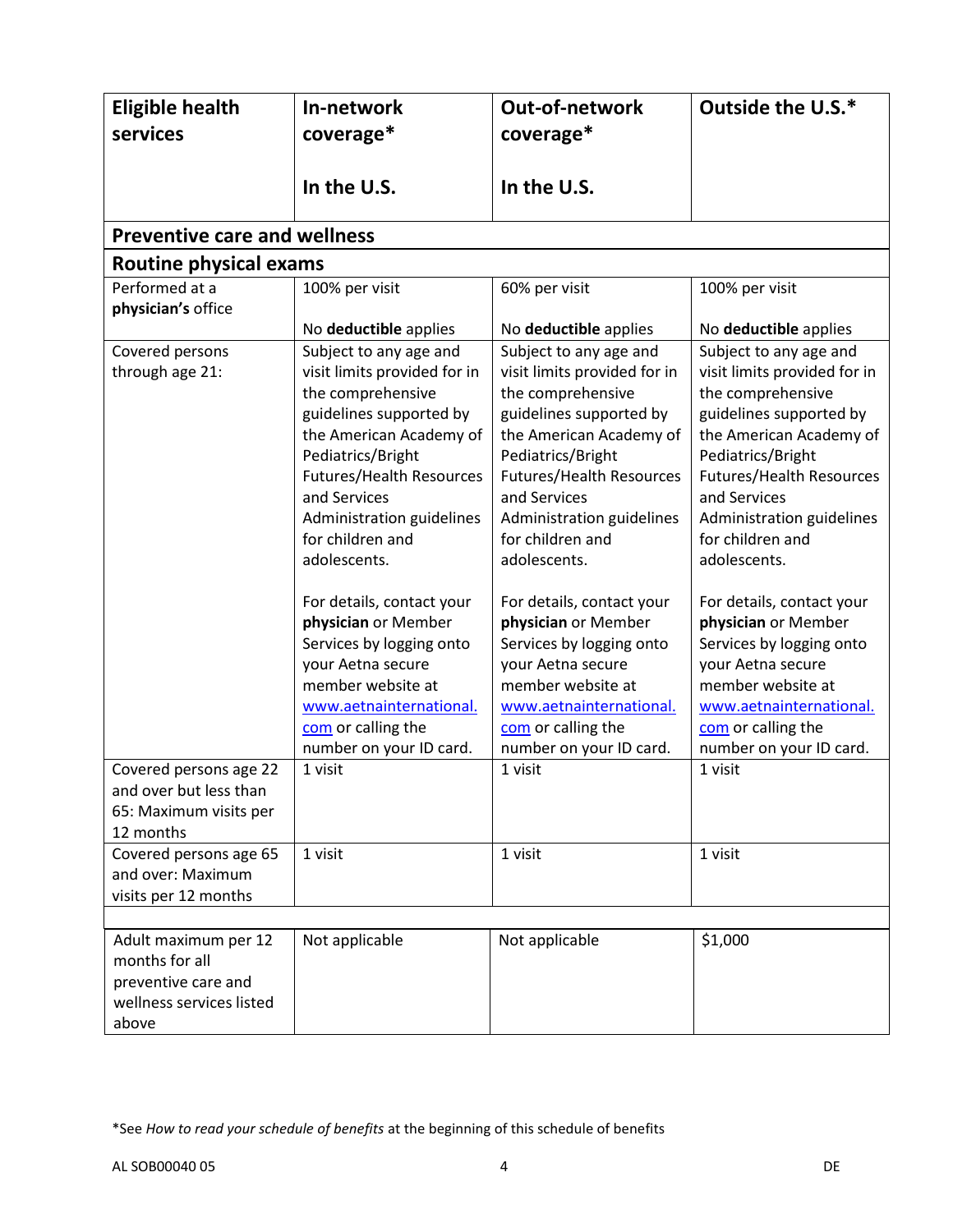| Performed in a facility or<br>100% per visit<br>60% per visit<br>100% per visit<br>at a physician's office<br>No deductible applies<br>No deductible applies<br>No deductible applies<br>Subject to any age limits<br>Subject to any age limits<br>Subject to any age limits<br>provided for in the<br>provided for in the<br>provided for in the<br>comprehensive guidelines<br>comprehensive guidelines<br>comprehensive guidelines<br>supported by Advisory<br>supported by Advisory<br>supported by Advisory<br>Committee on<br>Committee on<br>Committee on<br><b>Immunization Practices of</b><br><b>Immunization Practices of</b><br>Immunization Practices of<br>the Centers for Disease<br>the Centers for Disease<br>the Centers for Disease<br>Control and Prevention.<br>Control and Prevention.<br>Control and Prevention.<br>For details, contact your<br>For details, contact your<br>For details, contact your<br>physician or Member<br>physician or Member<br>physician or Member<br>Services by logging onto<br>Services by logging onto<br>Services by logging onto<br>your Aetna secure<br>your Aetna secure<br>your Aetna secure<br>member website at<br>member website at<br>member website at<br>www.aetnainternational.<br>www.aetnainternational.<br>www.aetnainternational.<br>com or calling the<br>com or calling the<br>com or calling the<br>number on your ID card.<br>number on your ID card.<br>number on your ID card.<br>Well woman preventive visits<br>routine gynecological exams (including pap smears)<br>Performed at a<br>100% per visit<br>60% per visit<br>100% per visit<br>physician's, PCP,<br>obstetrician (OB),<br>No deductible applies<br>No deductible applies<br>No deductible applies<br>gynecologist (GYN) or<br>OB/GYN office<br>Maximums<br>Subject to any age limits<br>Subject to any age limits<br>Subject to any age limits<br>provided for in the<br>provided for in the<br>provided for in the<br>comprehensive guidelines<br>comprehensive guidelines<br>comprehensive guidelines<br>supported by the Health<br>supported by the Health<br>supported by the Health<br>and Resources and<br>and Resources and<br>and Resources and<br>Services Administration.<br>Services Administration.<br>Services Administration.<br>1 visit<br>1 visit<br>1 visit<br>Maximum visits per<br>Calendar Year | <b>Preventive care immunizations</b> |  |  |  |
|----------------------------------------------------------------------------------------------------------------------------------------------------------------------------------------------------------------------------------------------------------------------------------------------------------------------------------------------------------------------------------------------------------------------------------------------------------------------------------------------------------------------------------------------------------------------------------------------------------------------------------------------------------------------------------------------------------------------------------------------------------------------------------------------------------------------------------------------------------------------------------------------------------------------------------------------------------------------------------------------------------------------------------------------------------------------------------------------------------------------------------------------------------------------------------------------------------------------------------------------------------------------------------------------------------------------------------------------------------------------------------------------------------------------------------------------------------------------------------------------------------------------------------------------------------------------------------------------------------------------------------------------------------------------------------------------------------------------------------------------------------------------------------------------------------------------------------------------------------------------------------------------------------------------------------------------------------------------------------------------------------------------------------------------------------------------------------------------------------------------------------------------------------------------------------------------------------------------------------------------------------------------------------------------------------------------------------------------------------------|--------------------------------------|--|--|--|
|                                                                                                                                                                                                                                                                                                                                                                                                                                                                                                                                                                                                                                                                                                                                                                                                                                                                                                                                                                                                                                                                                                                                                                                                                                                                                                                                                                                                                                                                                                                                                                                                                                                                                                                                                                                                                                                                                                                                                                                                                                                                                                                                                                                                                                                                                                                                                                |                                      |  |  |  |
|                                                                                                                                                                                                                                                                                                                                                                                                                                                                                                                                                                                                                                                                                                                                                                                                                                                                                                                                                                                                                                                                                                                                                                                                                                                                                                                                                                                                                                                                                                                                                                                                                                                                                                                                                                                                                                                                                                                                                                                                                                                                                                                                                                                                                                                                                                                                                                |                                      |  |  |  |
|                                                                                                                                                                                                                                                                                                                                                                                                                                                                                                                                                                                                                                                                                                                                                                                                                                                                                                                                                                                                                                                                                                                                                                                                                                                                                                                                                                                                                                                                                                                                                                                                                                                                                                                                                                                                                                                                                                                                                                                                                                                                                                                                                                                                                                                                                                                                                                |                                      |  |  |  |
|                                                                                                                                                                                                                                                                                                                                                                                                                                                                                                                                                                                                                                                                                                                                                                                                                                                                                                                                                                                                                                                                                                                                                                                                                                                                                                                                                                                                                                                                                                                                                                                                                                                                                                                                                                                                                                                                                                                                                                                                                                                                                                                                                                                                                                                                                                                                                                |                                      |  |  |  |
|                                                                                                                                                                                                                                                                                                                                                                                                                                                                                                                                                                                                                                                                                                                                                                                                                                                                                                                                                                                                                                                                                                                                                                                                                                                                                                                                                                                                                                                                                                                                                                                                                                                                                                                                                                                                                                                                                                                                                                                                                                                                                                                                                                                                                                                                                                                                                                |                                      |  |  |  |
|                                                                                                                                                                                                                                                                                                                                                                                                                                                                                                                                                                                                                                                                                                                                                                                                                                                                                                                                                                                                                                                                                                                                                                                                                                                                                                                                                                                                                                                                                                                                                                                                                                                                                                                                                                                                                                                                                                                                                                                                                                                                                                                                                                                                                                                                                                                                                                |                                      |  |  |  |
|                                                                                                                                                                                                                                                                                                                                                                                                                                                                                                                                                                                                                                                                                                                                                                                                                                                                                                                                                                                                                                                                                                                                                                                                                                                                                                                                                                                                                                                                                                                                                                                                                                                                                                                                                                                                                                                                                                                                                                                                                                                                                                                                                                                                                                                                                                                                                                |                                      |  |  |  |
|                                                                                                                                                                                                                                                                                                                                                                                                                                                                                                                                                                                                                                                                                                                                                                                                                                                                                                                                                                                                                                                                                                                                                                                                                                                                                                                                                                                                                                                                                                                                                                                                                                                                                                                                                                                                                                                                                                                                                                                                                                                                                                                                                                                                                                                                                                                                                                |                                      |  |  |  |
|                                                                                                                                                                                                                                                                                                                                                                                                                                                                                                                                                                                                                                                                                                                                                                                                                                                                                                                                                                                                                                                                                                                                                                                                                                                                                                                                                                                                                                                                                                                                                                                                                                                                                                                                                                                                                                                                                                                                                                                                                                                                                                                                                                                                                                                                                                                                                                |                                      |  |  |  |
|                                                                                                                                                                                                                                                                                                                                                                                                                                                                                                                                                                                                                                                                                                                                                                                                                                                                                                                                                                                                                                                                                                                                                                                                                                                                                                                                                                                                                                                                                                                                                                                                                                                                                                                                                                                                                                                                                                                                                                                                                                                                                                                                                                                                                                                                                                                                                                |                                      |  |  |  |
|                                                                                                                                                                                                                                                                                                                                                                                                                                                                                                                                                                                                                                                                                                                                                                                                                                                                                                                                                                                                                                                                                                                                                                                                                                                                                                                                                                                                                                                                                                                                                                                                                                                                                                                                                                                                                                                                                                                                                                                                                                                                                                                                                                                                                                                                                                                                                                |                                      |  |  |  |
|                                                                                                                                                                                                                                                                                                                                                                                                                                                                                                                                                                                                                                                                                                                                                                                                                                                                                                                                                                                                                                                                                                                                                                                                                                                                                                                                                                                                                                                                                                                                                                                                                                                                                                                                                                                                                                                                                                                                                                                                                                                                                                                                                                                                                                                                                                                                                                |                                      |  |  |  |
|                                                                                                                                                                                                                                                                                                                                                                                                                                                                                                                                                                                                                                                                                                                                                                                                                                                                                                                                                                                                                                                                                                                                                                                                                                                                                                                                                                                                                                                                                                                                                                                                                                                                                                                                                                                                                                                                                                                                                                                                                                                                                                                                                                                                                                                                                                                                                                |                                      |  |  |  |
|                                                                                                                                                                                                                                                                                                                                                                                                                                                                                                                                                                                                                                                                                                                                                                                                                                                                                                                                                                                                                                                                                                                                                                                                                                                                                                                                                                                                                                                                                                                                                                                                                                                                                                                                                                                                                                                                                                                                                                                                                                                                                                                                                                                                                                                                                                                                                                |                                      |  |  |  |
|                                                                                                                                                                                                                                                                                                                                                                                                                                                                                                                                                                                                                                                                                                                                                                                                                                                                                                                                                                                                                                                                                                                                                                                                                                                                                                                                                                                                                                                                                                                                                                                                                                                                                                                                                                                                                                                                                                                                                                                                                                                                                                                                                                                                                                                                                                                                                                |                                      |  |  |  |
|                                                                                                                                                                                                                                                                                                                                                                                                                                                                                                                                                                                                                                                                                                                                                                                                                                                                                                                                                                                                                                                                                                                                                                                                                                                                                                                                                                                                                                                                                                                                                                                                                                                                                                                                                                                                                                                                                                                                                                                                                                                                                                                                                                                                                                                                                                                                                                |                                      |  |  |  |
|                                                                                                                                                                                                                                                                                                                                                                                                                                                                                                                                                                                                                                                                                                                                                                                                                                                                                                                                                                                                                                                                                                                                                                                                                                                                                                                                                                                                                                                                                                                                                                                                                                                                                                                                                                                                                                                                                                                                                                                                                                                                                                                                                                                                                                                                                                                                                                |                                      |  |  |  |
|                                                                                                                                                                                                                                                                                                                                                                                                                                                                                                                                                                                                                                                                                                                                                                                                                                                                                                                                                                                                                                                                                                                                                                                                                                                                                                                                                                                                                                                                                                                                                                                                                                                                                                                                                                                                                                                                                                                                                                                                                                                                                                                                                                                                                                                                                                                                                                |                                      |  |  |  |
|                                                                                                                                                                                                                                                                                                                                                                                                                                                                                                                                                                                                                                                                                                                                                                                                                                                                                                                                                                                                                                                                                                                                                                                                                                                                                                                                                                                                                                                                                                                                                                                                                                                                                                                                                                                                                                                                                                                                                                                                                                                                                                                                                                                                                                                                                                                                                                |                                      |  |  |  |
|                                                                                                                                                                                                                                                                                                                                                                                                                                                                                                                                                                                                                                                                                                                                                                                                                                                                                                                                                                                                                                                                                                                                                                                                                                                                                                                                                                                                                                                                                                                                                                                                                                                                                                                                                                                                                                                                                                                                                                                                                                                                                                                                                                                                                                                                                                                                                                |                                      |  |  |  |
|                                                                                                                                                                                                                                                                                                                                                                                                                                                                                                                                                                                                                                                                                                                                                                                                                                                                                                                                                                                                                                                                                                                                                                                                                                                                                                                                                                                                                                                                                                                                                                                                                                                                                                                                                                                                                                                                                                                                                                                                                                                                                                                                                                                                                                                                                                                                                                |                                      |  |  |  |
|                                                                                                                                                                                                                                                                                                                                                                                                                                                                                                                                                                                                                                                                                                                                                                                                                                                                                                                                                                                                                                                                                                                                                                                                                                                                                                                                                                                                                                                                                                                                                                                                                                                                                                                                                                                                                                                                                                                                                                                                                                                                                                                                                                                                                                                                                                                                                                |                                      |  |  |  |
|                                                                                                                                                                                                                                                                                                                                                                                                                                                                                                                                                                                                                                                                                                                                                                                                                                                                                                                                                                                                                                                                                                                                                                                                                                                                                                                                                                                                                                                                                                                                                                                                                                                                                                                                                                                                                                                                                                                                                                                                                                                                                                                                                                                                                                                                                                                                                                |                                      |  |  |  |
|                                                                                                                                                                                                                                                                                                                                                                                                                                                                                                                                                                                                                                                                                                                                                                                                                                                                                                                                                                                                                                                                                                                                                                                                                                                                                                                                                                                                                                                                                                                                                                                                                                                                                                                                                                                                                                                                                                                                                                                                                                                                                                                                                                                                                                                                                                                                                                |                                      |  |  |  |
|                                                                                                                                                                                                                                                                                                                                                                                                                                                                                                                                                                                                                                                                                                                                                                                                                                                                                                                                                                                                                                                                                                                                                                                                                                                                                                                                                                                                                                                                                                                                                                                                                                                                                                                                                                                                                                                                                                                                                                                                                                                                                                                                                                                                                                                                                                                                                                |                                      |  |  |  |
|                                                                                                                                                                                                                                                                                                                                                                                                                                                                                                                                                                                                                                                                                                                                                                                                                                                                                                                                                                                                                                                                                                                                                                                                                                                                                                                                                                                                                                                                                                                                                                                                                                                                                                                                                                                                                                                                                                                                                                                                                                                                                                                                                                                                                                                                                                                                                                |                                      |  |  |  |
|                                                                                                                                                                                                                                                                                                                                                                                                                                                                                                                                                                                                                                                                                                                                                                                                                                                                                                                                                                                                                                                                                                                                                                                                                                                                                                                                                                                                                                                                                                                                                                                                                                                                                                                                                                                                                                                                                                                                                                                                                                                                                                                                                                                                                                                                                                                                                                |                                      |  |  |  |
|                                                                                                                                                                                                                                                                                                                                                                                                                                                                                                                                                                                                                                                                                                                                                                                                                                                                                                                                                                                                                                                                                                                                                                                                                                                                                                                                                                                                                                                                                                                                                                                                                                                                                                                                                                                                                                                                                                                                                                                                                                                                                                                                                                                                                                                                                                                                                                |                                      |  |  |  |
|                                                                                                                                                                                                                                                                                                                                                                                                                                                                                                                                                                                                                                                                                                                                                                                                                                                                                                                                                                                                                                                                                                                                                                                                                                                                                                                                                                                                                                                                                                                                                                                                                                                                                                                                                                                                                                                                                                                                                                                                                                                                                                                                                                                                                                                                                                                                                                |                                      |  |  |  |
|                                                                                                                                                                                                                                                                                                                                                                                                                                                                                                                                                                                                                                                                                                                                                                                                                                                                                                                                                                                                                                                                                                                                                                                                                                                                                                                                                                                                                                                                                                                                                                                                                                                                                                                                                                                                                                                                                                                                                                                                                                                                                                                                                                                                                                                                                                                                                                |                                      |  |  |  |
|                                                                                                                                                                                                                                                                                                                                                                                                                                                                                                                                                                                                                                                                                                                                                                                                                                                                                                                                                                                                                                                                                                                                                                                                                                                                                                                                                                                                                                                                                                                                                                                                                                                                                                                                                                                                                                                                                                                                                                                                                                                                                                                                                                                                                                                                                                                                                                |                                      |  |  |  |
|                                                                                                                                                                                                                                                                                                                                                                                                                                                                                                                                                                                                                                                                                                                                                                                                                                                                                                                                                                                                                                                                                                                                                                                                                                                                                                                                                                                                                                                                                                                                                                                                                                                                                                                                                                                                                                                                                                                                                                                                                                                                                                                                                                                                                                                                                                                                                                |                                      |  |  |  |
|                                                                                                                                                                                                                                                                                                                                                                                                                                                                                                                                                                                                                                                                                                                                                                                                                                                                                                                                                                                                                                                                                                                                                                                                                                                                                                                                                                                                                                                                                                                                                                                                                                                                                                                                                                                                                                                                                                                                                                                                                                                                                                                                                                                                                                                                                                                                                                |                                      |  |  |  |
|                                                                                                                                                                                                                                                                                                                                                                                                                                                                                                                                                                                                                                                                                                                                                                                                                                                                                                                                                                                                                                                                                                                                                                                                                                                                                                                                                                                                                                                                                                                                                                                                                                                                                                                                                                                                                                                                                                                                                                                                                                                                                                                                                                                                                                                                                                                                                                |                                      |  |  |  |
|                                                                                                                                                                                                                                                                                                                                                                                                                                                                                                                                                                                                                                                                                                                                                                                                                                                                                                                                                                                                                                                                                                                                                                                                                                                                                                                                                                                                                                                                                                                                                                                                                                                                                                                                                                                                                                                                                                                                                                                                                                                                                                                                                                                                                                                                                                                                                                |                                      |  |  |  |

<sup>\*</sup>See *How to read your schedule of benefits* at the beginning of this schedule of benefits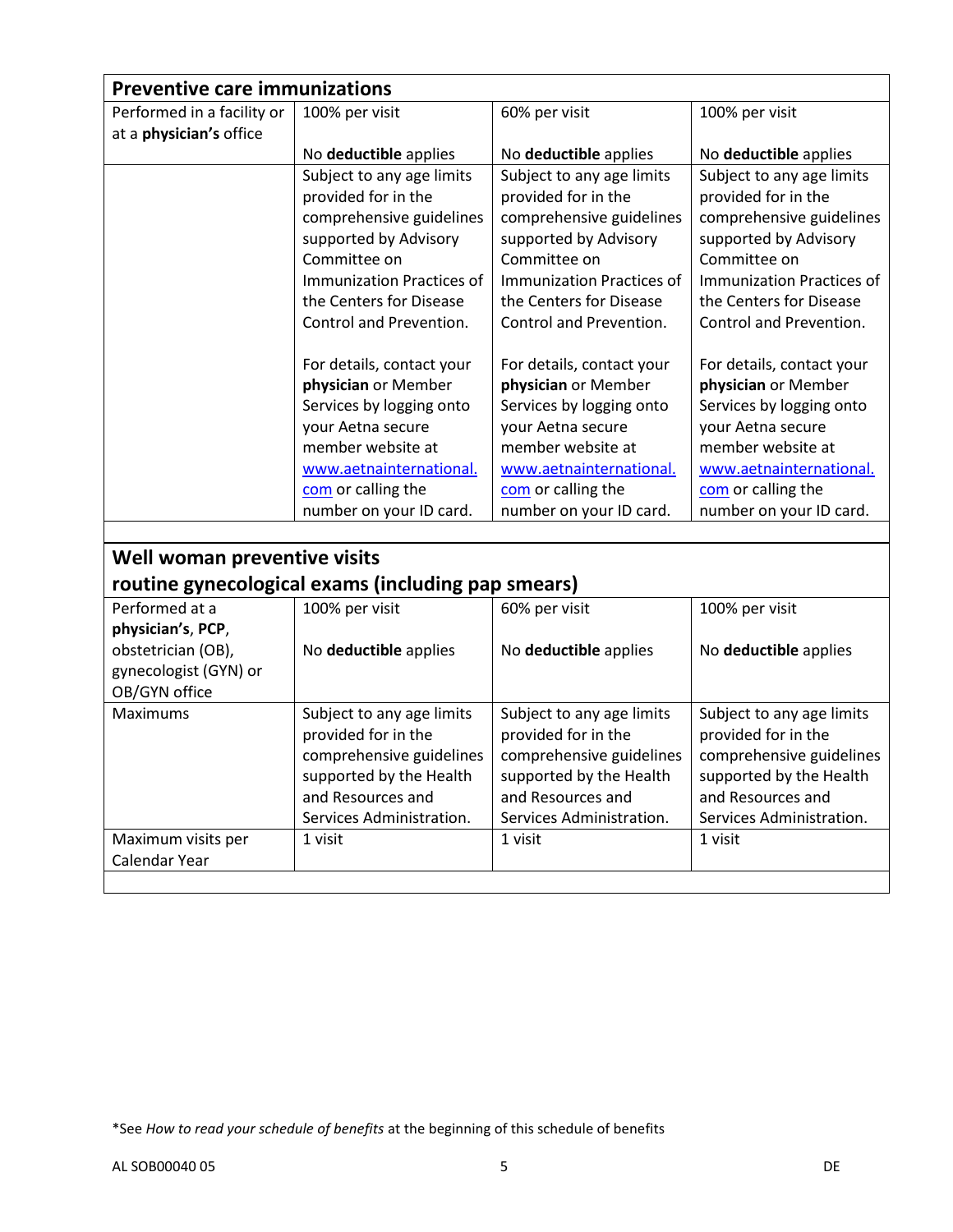|                                          | Preventive screening and counseling services                    |                                                                                                |                            |
|------------------------------------------|-----------------------------------------------------------------|------------------------------------------------------------------------------------------------|----------------------------|
| Office visits                            | 100% per visit                                                  | 60% per visit                                                                                  | 100% per visit             |
| Obesity and/or                           |                                                                 |                                                                                                |                            |
| healthy diet                             | No deductible applies                                           | No deductible applies                                                                          | No deductible applies      |
| counseling                               |                                                                 |                                                                                                |                            |
| Misuse of alcohol<br>$\bullet$           |                                                                 |                                                                                                |                            |
| and/or drugs                             |                                                                 |                                                                                                |                            |
| Use of tobacco<br>$\bullet$              |                                                                 |                                                                                                |                            |
| products                                 |                                                                 |                                                                                                |                            |
| Sexually transmitted<br>$\bullet$        |                                                                 |                                                                                                |                            |
| infection counseling                     |                                                                 |                                                                                                |                            |
| Genetic risk<br>$\bullet$                |                                                                 |                                                                                                |                            |
| counseling for                           |                                                                 |                                                                                                |                            |
| breast and ovarian                       |                                                                 |                                                                                                |                            |
| cancer                                   |                                                                 |                                                                                                |                            |
|                                          | Obesity and/or healthy diet counseling maximums:                |                                                                                                |                            |
| Maximum visits per 12                    | 26 visits (however, of                                          | 26 visits (however, of                                                                         | 26 visits (however, of     |
| months                                   | these, only 10 visits will                                      | these, only 10 visits will                                                                     | these, only 10 visits will |
|                                          | be allowed under the                                            | be allowed under the                                                                           | be allowed under the       |
| (This maximum applies                    | plan for healthy diet                                           | plan for healthy diet                                                                          | plan for healthy diet      |
| only to covered persons                  | counseling provided in                                          | counseling provided in                                                                         | counseling provided in     |
| age 22 and older.)                       | connection with                                                 | connection with                                                                                | connection with            |
|                                          | Hyperlipidemia (high                                            | Hyperlipidemia (high                                                                           | Hyperlipidemia (high       |
|                                          | cholesterol) and other                                          | cholesterol) and other                                                                         | cholesterol) and other     |
|                                          | known risk factors for                                          | known risk factors for                                                                         | known risk factors for     |
|                                          | cardiovascular and diet-                                        | cardiovascular and diet-                                                                       | cardiovascular and diet-   |
|                                          | related chronic disease)*                                       | related chronic disease)*                                                                      | related chronic disease)*  |
|                                          |                                                                 | *Note: In figuring the maximum visits, each session of up to 60 minutes is equal to one visit. |                            |
| Misuse of alcohol and/or drugs maximums: |                                                                 |                                                                                                |                            |
| Maximum visits per 12                    | 5 visits*                                                       | 5 visits*                                                                                      | 5 visits*                  |
| months                                   |                                                                 |                                                                                                |                            |
|                                          |                                                                 | *Note: In figuring the maximum visits, each session of up to 60 minutes is equal to one visit. |                            |
| Use of tobacco products maximums:        |                                                                 |                                                                                                |                            |
| Maximum visits per 12                    | 8 visits*                                                       | 8 visits*                                                                                      | 8 visits*                  |
| months                                   |                                                                 |                                                                                                |                            |
|                                          |                                                                 | *Note: In figuring the maximum visits, each session of up to 60 minutes is equal to one visit. |                            |
|                                          |                                                                 |                                                                                                |                            |
|                                          | <b>Sexually transmitted infection counseling maximums:</b>      |                                                                                                |                            |
| Maximum visits per 12                    | 2 visits*                                                       | 2 visits*                                                                                      | 2 visits*                  |
| months                                   |                                                                 |                                                                                                |                            |
|                                          |                                                                 | *Note: In figuring the maximum visits, each session of up to 30 minutes is equal to one visit. |                            |
|                                          | Genetic risk counseling for breast and ovarian cancer maximums: |                                                                                                |                            |
| Genetic risk counseling                  | Not subject to any age or                                       | Not subject to any age or                                                                      | Not subject to any age or  |
| for breast and ovarian                   | frequency limitations                                           | frequency limitations                                                                          | frequency limitations      |
| cancer                                   |                                                                 |                                                                                                |                            |
|                                          |                                                                 |                                                                                                |                            |

<sup>\*</sup>See *How to read your schedule of benefits* at the beginning of this schedule of benefits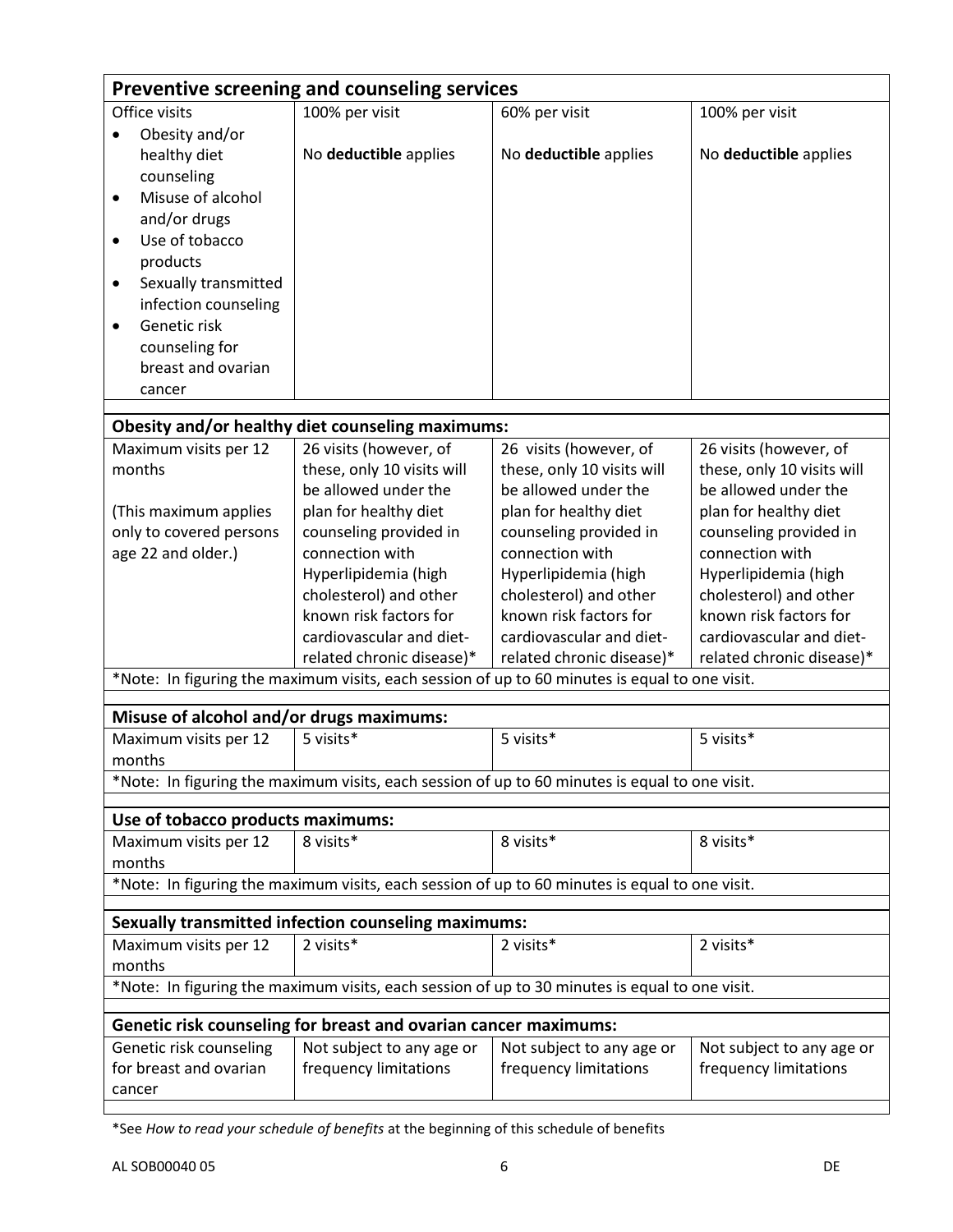| <b>Routine cancer screenings</b> |                                                                                                                                                                                                                                                                                                                  |                                                                                                                                                                                                                                                                                                       |                                                                                                                                                                                                                                                                                                                  |
|----------------------------------|------------------------------------------------------------------------------------------------------------------------------------------------------------------------------------------------------------------------------------------------------------------------------------------------------------------|-------------------------------------------------------------------------------------------------------------------------------------------------------------------------------------------------------------------------------------------------------------------------------------------------------|------------------------------------------------------------------------------------------------------------------------------------------------------------------------------------------------------------------------------------------------------------------------------------------------------------------|
|                                  | (applies whether performed at a physician's, PCP, specialist office or facility)                                                                                                                                                                                                                                 |                                                                                                                                                                                                                                                                                                       |                                                                                                                                                                                                                                                                                                                  |
| Routine cancer                   | 100% per visit                                                                                                                                                                                                                                                                                                   | 60% per visit                                                                                                                                                                                                                                                                                         | 100% per visit                                                                                                                                                                                                                                                                                                   |
| screenings                       |                                                                                                                                                                                                                                                                                                                  |                                                                                                                                                                                                                                                                                                       |                                                                                                                                                                                                                                                                                                                  |
|                                  | No deductible applies                                                                                                                                                                                                                                                                                            | No deductible applies                                                                                                                                                                                                                                                                                 | No deductible applies                                                                                                                                                                                                                                                                                            |
|                                  |                                                                                                                                                                                                                                                                                                                  |                                                                                                                                                                                                                                                                                                       |                                                                                                                                                                                                                                                                                                                  |
| Maximums                         | Subject to any age, family<br>history, and frequency                                                                                                                                                                                                                                                             | Subject to any age, family<br>history, and frequency                                                                                                                                                                                                                                                  | Subject to any age, family<br>history, and frequency                                                                                                                                                                                                                                                             |
|                                  | guidelines as set forth in                                                                                                                                                                                                                                                                                       | guidelines as set forth in                                                                                                                                                                                                                                                                            | guidelines as set forth in                                                                                                                                                                                                                                                                                       |
|                                  | the most current:                                                                                                                                                                                                                                                                                                | the most current:                                                                                                                                                                                                                                                                                     | the most current:                                                                                                                                                                                                                                                                                                |
|                                  | • Evidence-based items<br>that have in effect a<br>rating of A or B in the<br>current<br>recommendations of<br>the United States<br><b>Preventive Services</b><br>Task Force; and<br>The comprehensive<br>$\bullet$<br>guidelines supported<br>by the Health<br><b>Resources and Services</b><br>Administration. | • Evidence-based items<br>that have in effect a<br>rating of A or B in the<br>current<br>recommendations of<br>the United States<br><b>Preventive Services</b><br>Task Force; and<br>• The comprehensive<br>guidelines supported<br>by the Health<br><b>Resources and Services</b><br>Administration. | • Evidence-based items<br>that have in effect a<br>rating of A or B in the<br>current<br>recommendations of<br>the United States<br><b>Preventive Services</b><br>Task Force; and<br>The comprehensive<br>$\bullet$<br>guidelines supported<br>by the Health<br><b>Resources and Services</b><br>Administration. |
|                                  | For details, contact your<br>physician or Member<br>Services by logging onto<br>your Aetna secure                                                                                                                                                                                                                | For details, contact your<br>physician or Member<br>Services by logging onto<br>your Aetna secure                                                                                                                                                                                                     | For details, contact your<br>physician or Member<br>Services by logging onto<br>your Aetna secure                                                                                                                                                                                                                |
|                                  | member website at                                                                                                                                                                                                                                                                                                | member website at                                                                                                                                                                                                                                                                                     | member website at                                                                                                                                                                                                                                                                                                |
|                                  | www.aetnainternational.                                                                                                                                                                                                                                                                                          | www.aetnainternational.                                                                                                                                                                                                                                                                               | www.aetnainternational.                                                                                                                                                                                                                                                                                          |
|                                  | com or calling the                                                                                                                                                                                                                                                                                               | com or calling the                                                                                                                                                                                                                                                                                    | com or calling the                                                                                                                                                                                                                                                                                               |
|                                  | number on your ID card.                                                                                                                                                                                                                                                                                          | number on your ID card.                                                                                                                                                                                                                                                                               | number on your ID card.                                                                                                                                                                                                                                                                                          |
| Lung cancer screening            | 1 screening every 12                                                                                                                                                                                                                                                                                             | 1 screening every 12                                                                                                                                                                                                                                                                                  | 1 screening every 12                                                                                                                                                                                                                                                                                             |
| maximums                         | months*                                                                                                                                                                                                                                                                                                          | months*                                                                                                                                                                                                                                                                                               | months*                                                                                                                                                                                                                                                                                                          |
| *Imnortant note:                 |                                                                                                                                                                                                                                                                                                                  |                                                                                                                                                                                                                                                                                                       |                                                                                                                                                                                                                                                                                                                  |

#### **\*Important note**:

Any lung cancer screenings that exceed the lung cancer screening maximum above are covered under the *Outpatient diagnostic testing* section.

### **Prenatal care**

## **Prenatal care services (provided by an obstetrician (OB), gynecologist (GYN), and/or OB/GYN)**

| Preventive care services | 100% per visit               | 60% (of the recognized | 100% per visit               |
|--------------------------|------------------------------|------------------------|------------------------------|
| only                     |                              | charge) per visit      |                              |
|                          | No <b>deductible</b> applies |                        | No <b>deductible</b> applies |
|                          |                              |                        |                              |

#### **Important note:**

You should review the *Maternity and related newborn care* sections. They will give you more information on coverage levels for maternity care under this plan.

\*See *How to read your schedule of benefits* at the beginning of this schedule of benefits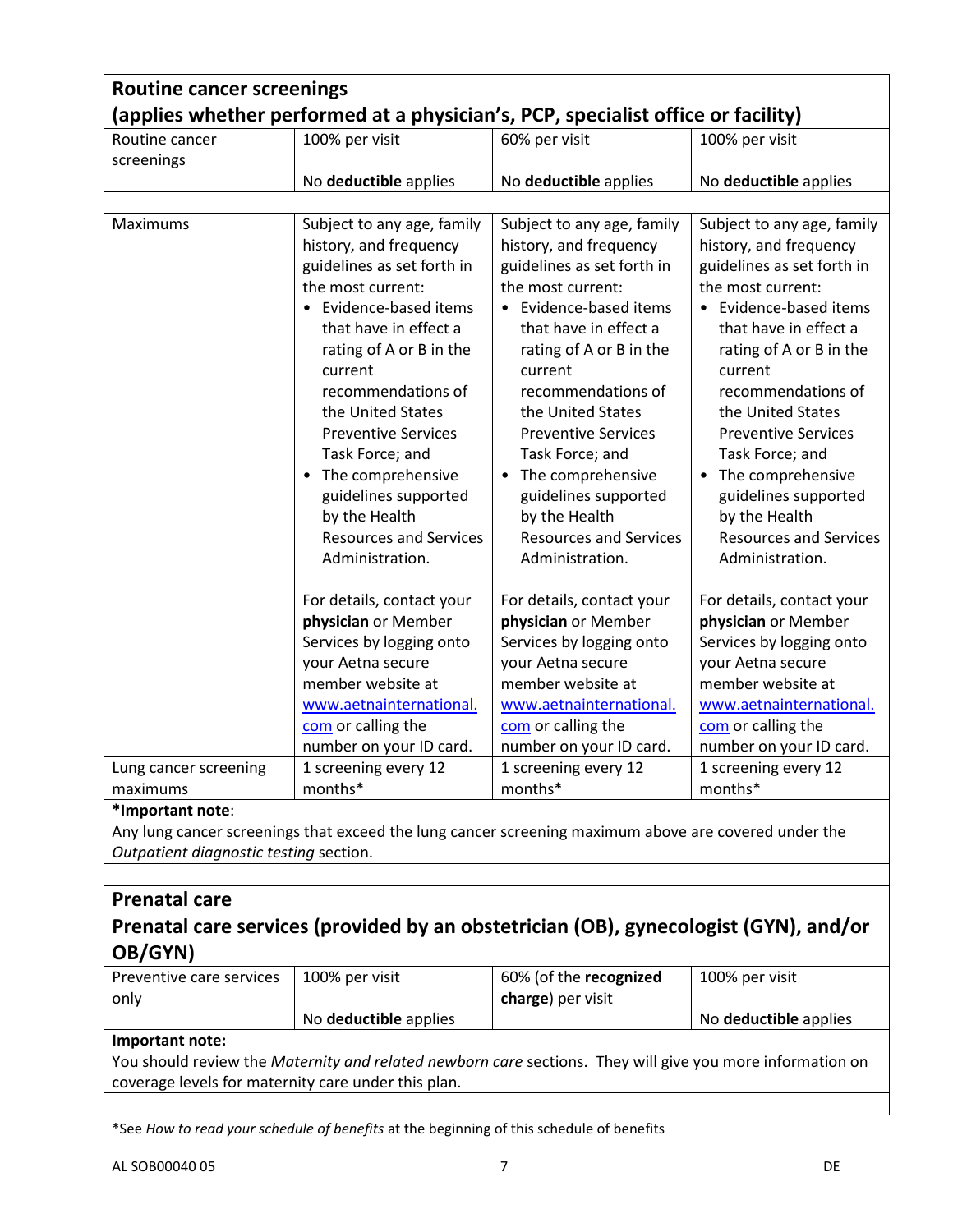|                                              | <b>Comprehensive lactation support and counseling services</b> |                                                                                                               |                                    |
|----------------------------------------------|----------------------------------------------------------------|---------------------------------------------------------------------------------------------------------------|------------------------------------|
| Lactation counseling                         | 100% per visit                                                 | 60% (of the recognized                                                                                        | 100% per visit                     |
| services - facility or                       |                                                                | charge) per visit                                                                                             |                                    |
| office visits                                | No deductible applies                                          |                                                                                                               | No deductible applies              |
| Lactation counseling                         | 6 visits*                                                      | 6 visits*                                                                                                     | 6 visits*                          |
| services maximum visits                      |                                                                |                                                                                                               |                                    |
| per 12 months either in                      |                                                                |                                                                                                               |                                    |
| a group or individual                        |                                                                |                                                                                                               |                                    |
| setting                                      |                                                                |                                                                                                               |                                    |
| *Important note:                             |                                                                |                                                                                                               |                                    |
|                                              |                                                                | Any visits that exceed the lactation counseling services maximum are covered under Physician services office  |                                    |
| visits.                                      |                                                                |                                                                                                               |                                    |
|                                              |                                                                |                                                                                                               |                                    |
|                                              | <b>Breast feeding durable medical equipment</b>                |                                                                                                               |                                    |
| Breast pump supplies                         | 100% per item                                                  | 60% (of the recognized                                                                                        | 100% per item                      |
| and accessories                              |                                                                | charge) per item                                                                                              |                                    |
|                                              | No deductible applies                                          |                                                                                                               | No deductible applies              |
| Important note:                              |                                                                |                                                                                                               |                                    |
|                                              |                                                                | See the Breast feeding durable medical equipment section of the booklet-certificate for limitations on breast |                                    |
| pump and supplies.                           |                                                                |                                                                                                               |                                    |
|                                              |                                                                |                                                                                                               |                                    |
|                                              |                                                                |                                                                                                               |                                    |
|                                              | Family planning services - female contraceptives               |                                                                                                               |                                    |
| <b>Counseling services</b>                   |                                                                |                                                                                                               |                                    |
| Female contraceptive                         | 100% per visit                                                 | 60% (of the recognized                                                                                        | 100% per visit                     |
| counseling services                          |                                                                | charge) per visit                                                                                             |                                    |
| office visit                                 |                                                                |                                                                                                               |                                    |
| Contraceptive                                | No deductible applies<br>2 visits*                             | 2 visits*                                                                                                     | No deductible applies<br>2 visits* |
|                                              |                                                                |                                                                                                               |                                    |
| counseling services<br>maximum visits per 12 |                                                                |                                                                                                               |                                    |
| months either in a group                     |                                                                |                                                                                                               |                                    |
| or individual setting                        |                                                                |                                                                                                               |                                    |
| *Important note:                             |                                                                |                                                                                                               |                                    |
|                                              |                                                                | Any visits that exceed the contraceptive counseling services maximum are covered under Physician services     |                                    |
| office visits.                               |                                                                |                                                                                                               |                                    |
|                                              |                                                                |                                                                                                               |                                    |
| <b>Devices</b>                               |                                                                |                                                                                                               |                                    |
| Female contraceptive                         | 100% per item                                                  | 60% (of the recognized                                                                                        | 100% per item                      |
| device provided,                             |                                                                | charge) per item                                                                                              |                                    |
| administered, or                             | No deductible applies                                          |                                                                                                               | No deductible applies              |
| removed, by a physician                      |                                                                |                                                                                                               |                                    |
| during an office visit                       |                                                                |                                                                                                               |                                    |

<sup>\*</sup>See *How to read your schedule of benefits* at the beginning of this schedule of benefits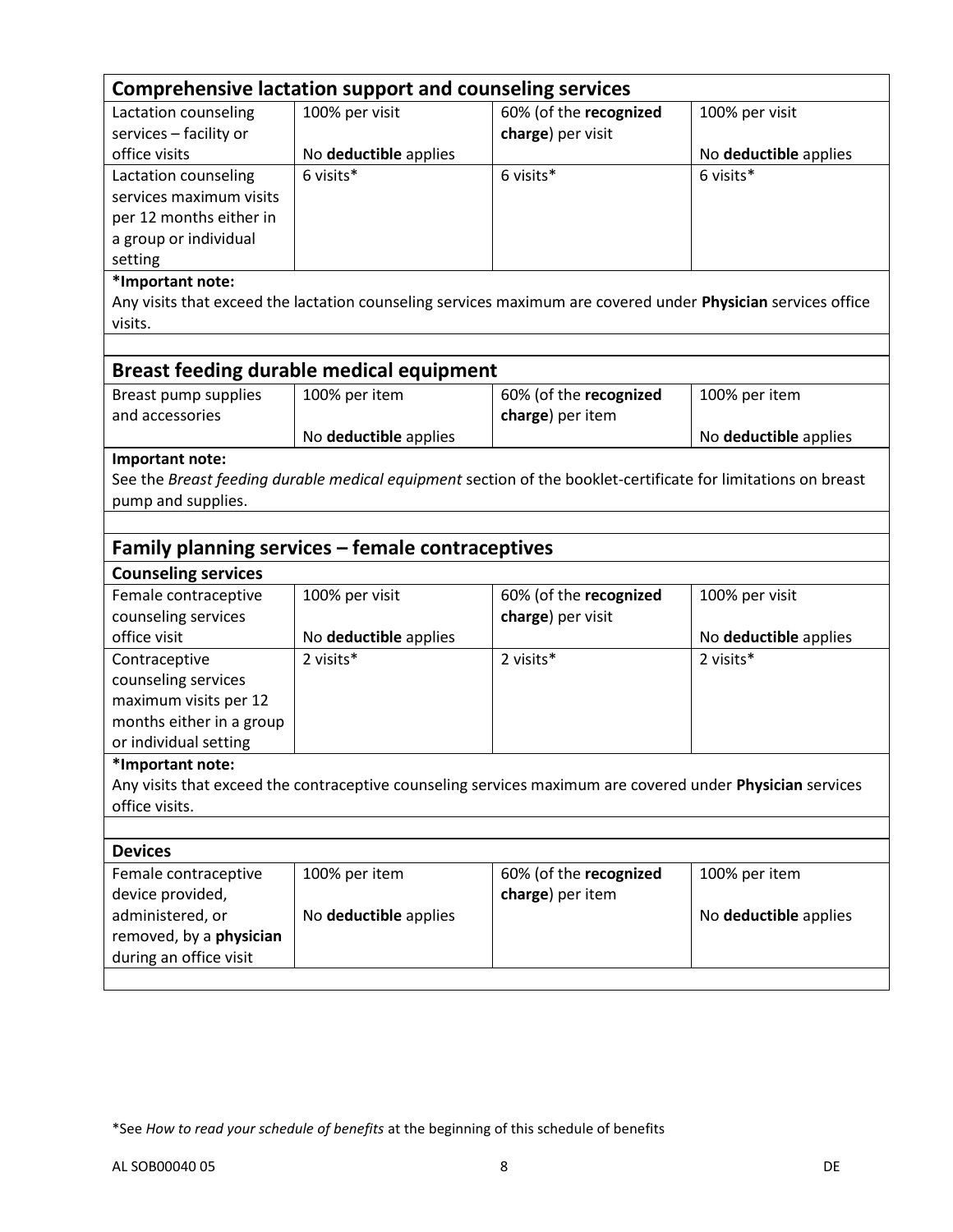| <b>Female voluntary sterilization</b> |                                                             |                         |                         |
|---------------------------------------|-------------------------------------------------------------|-------------------------|-------------------------|
| Inpatient                             | 100% per admission                                          | 60% (of the recognized  | 100% per admission      |
|                                       |                                                             | charge) per admission   |                         |
|                                       | No deductible applies                                       |                         | No deductible applies   |
| Outpatient                            | 100% per visit                                              | 60% (of the recognized  | 100% per visit          |
|                                       |                                                             | charge) per visit       |                         |
|                                       | No deductible applies                                       |                         | No deductible applies   |
|                                       |                                                             |                         |                         |
| <b>Eligible health</b>                | In-network                                                  | Out-of-network          | Outside the U.S.        |
| services                              | coverage*                                                   | coverage*               |                         |
|                                       |                                                             |                         |                         |
|                                       |                                                             |                         |                         |
|                                       | In the U.S.                                                 | In the U.S.             |                         |
|                                       |                                                             |                         |                         |
|                                       | Physicians and other health professionals                   |                         |                         |
|                                       | Physicians and specialists office visits (non-surgical)     |                         |                         |
| <b>Physician services</b>             |                                                             |                         |                         |
| Office hours visits (non-             | 100% per visit                                              | 60% (of the recognized  | 80% (of the recognized  |
| surgical) non preventive              |                                                             | charge) per visit       | charge) per visit       |
| care                                  | No deductible applies                                       |                         |                         |
|                                       |                                                             |                         |                         |
| <b>Telemedicine</b>                   | 100% per visit                                              | 60% (of the recognized  | Not Covered             |
| consultation by a                     |                                                             | charge) per visit       |                         |
| physician                             | No deductible applies                                       |                         |                         |
|                                       |                                                             |                         |                         |
| Maximum visits per day                | $\mathbf{1}$                                                | $\mathbf{1}$            | Not Covered             |
|                                       |                                                             |                         |                         |
| <b>Telemedicine</b>                   | 100% per visit                                              | 60% (of the recognized  | Not Covered             |
| consultation by a                     |                                                             | charge) per visit       |                         |
| specialist                            | No deductible applies                                       |                         |                         |
|                                       |                                                             |                         |                         |
| Maximum visits per day                | $\mathbf{1}$                                                | $\mathbf{1}$            | Not Covered             |
|                                       |                                                             |                         |                         |
|                                       | Screening for lead poisoning for children                   |                         |                         |
| Performed at a                        | 100% (of the negotiated                                     | 100% (of the recognized | 100% (of the recognized |
| physician's office                    | charge) per visit                                           | charge) per visit       | charge) per visit       |
|                                       |                                                             |                         |                         |
|                                       |                                                             |                         |                         |
|                                       | Screening for infants and toddlers for developmental delays |                         |                         |
| Performed at a                        | 100% (of the negotiated                                     | 100% (of the recognized | 100% (of the recognized |
| physician's office                    | charge) per visit                                           | charge) per visit       | charge) per visit       |
|                                       |                                                             |                         |                         |
|                                       |                                                             |                         |                         |

<sup>\*</sup>See *How to read your schedule of benefits* at the beginning of this schedule of benefits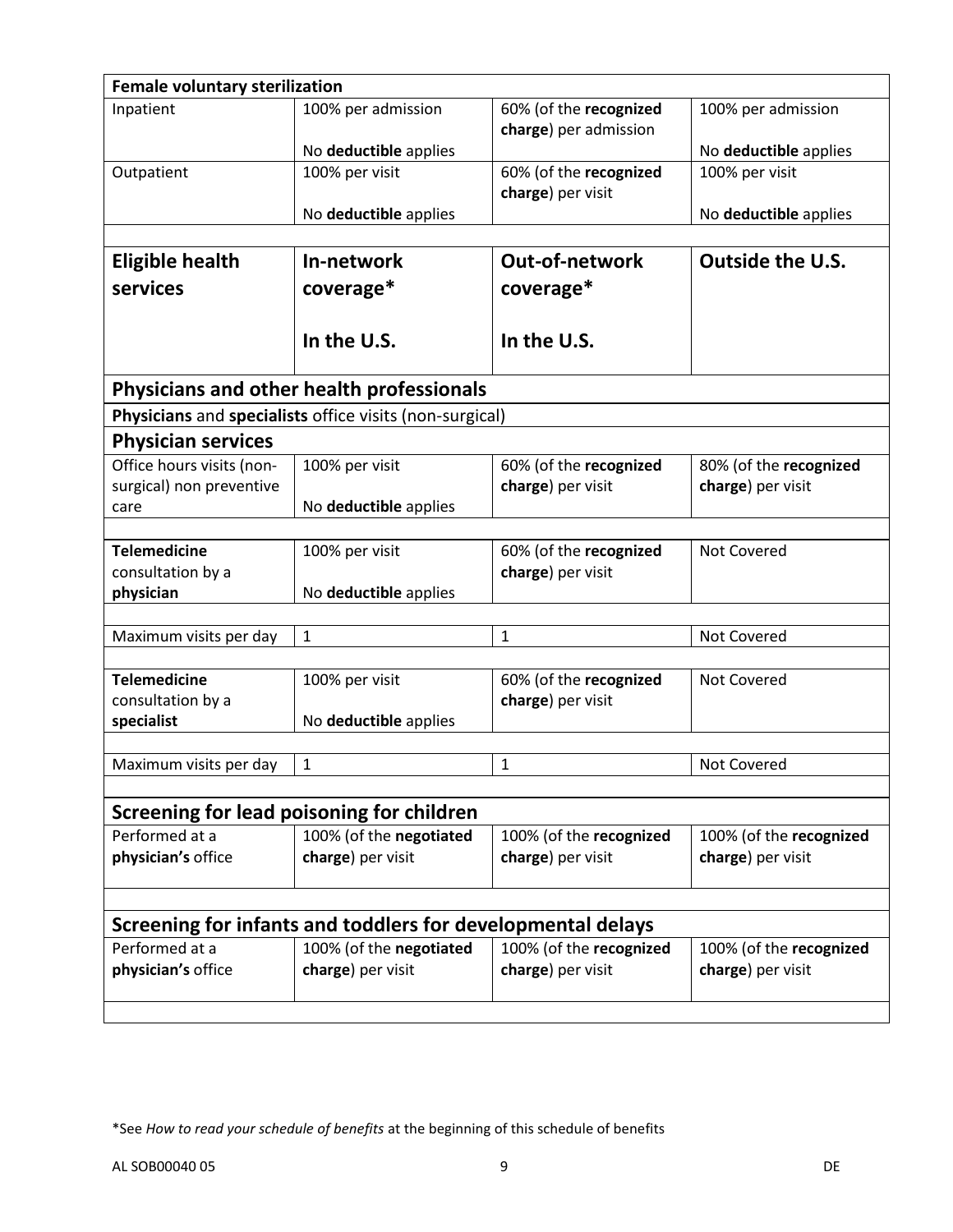|                                                | Immunizations that are not considered preventive care |                                                     |                                                     |
|------------------------------------------------|-------------------------------------------------------|-----------------------------------------------------|-----------------------------------------------------|
| Immunizations that are                         |                                                       |                                                     |                                                     |
| not considered                                 | Covered according to the<br>type of benefit and the   | Covered according to the<br>type of benefit and the | Covered according to the<br>type of benefit and the |
| preventive care                                | place where the service is                            | place where the service is                          | place where the service is                          |
|                                                | received.                                             | received.                                           | received.                                           |
|                                                |                                                       |                                                     |                                                     |
|                                                |                                                       |                                                     |                                                     |
| <b>Specialist</b>                              |                                                       |                                                     |                                                     |
| <b>Specialist office visits</b>                |                                                       |                                                     |                                                     |
| Office hours visits (non-                      | 100% per visit                                        | 60% (of the recognized                              | 80% (of the recognized                              |
| surgical)                                      |                                                       | charge) per visit                                   | charge) per visit                                   |
|                                                | No deductible applies                                 |                                                     |                                                     |
|                                                |                                                       |                                                     |                                                     |
| <b>Physician surgical services</b>             |                                                       |                                                     |                                                     |
| Physicians and specialists office visits       |                                                       |                                                     |                                                     |
| Performed at a                                 | 80% (of the negotiated                                | 60% (of the recognized                              | 80% (of the recognized                              |
| physician's office                             | charge) per visit                                     | charge) per visit                                   | charge) per visit                                   |
| Performed at a                                 | 80% (of the negotiated                                | 60% (of the recognized                              | 80% (of the recognized                              |
| specialist's office                            | charge) per visit                                     | charge) per visit                                   | charge) per visit                                   |
|                                                |                                                       |                                                     |                                                     |
| <b>Alternatives to physician office visits</b> |                                                       |                                                     |                                                     |
| <b>Walk-in clinic visits</b>                   |                                                       |                                                     |                                                     |
| Walk-in clinic non-                            | 100% per visit                                        | 60% (of the recognized                              | 80% (of the recognized                              |
| emergency visit                                |                                                       | charge) per visit                                   | charge) per visit                                   |
| (includes coverage for                         | No deductible applies                                 |                                                     |                                                     |
| <i>immunizations</i> )                         |                                                       |                                                     |                                                     |
|                                                | Subject to any age limits                             | Subject to any age limit+                           | Subject to any age limits                           |
|                                                | provided for in the                                   | 6s provided for in the                              | provided for in the                                 |
|                                                | comprehensive guidelines                              | comprehensive guidelines                            | comprehensive guidelines                            |
|                                                | supported by Advisory                                 | supported by Advisory                               | supported by Advisory                               |
|                                                | Committee on                                          | Committee on                                        | Committee on                                        |
|                                                | Immunization Practices of                             | Immunization Practices of                           | Immunization Practices of                           |
|                                                | the Centers for Disease                               | the Centers for Disease                             | the Centers for Disease                             |
|                                                | Control and Prevention.                               | Control and Prevention.                             | Control and Prevention.                             |
|                                                |                                                       |                                                     |                                                     |
|                                                | For details, contact your                             | For details, contact your                           | For details, contact your                           |
|                                                | physician or Member                                   | physician or Member                                 | physician or Member                                 |
|                                                | Services by logging onto                              | Services by logging onto                            | Services by logging onto                            |
|                                                | your Aetna's secure                                   | your Aetna's secure                                 | your Aetna's secure                                 |
|                                                | member website at                                     | member website at                                   | member website at                                   |
|                                                | www.aetnainternational.                               | www.aetnainternational.                             | www.aetnainternational.                             |
|                                                | com or calling the                                    | com or calling the                                  | com or calling the                                  |
|                                                | number on your ID card.                               | number on your ID card.                             | number on your ID card.                             |
|                                                |                                                       |                                                     |                                                     |

<sup>\*</sup>See *How to read your schedule of benefits* at the beginning of this schedule of benefits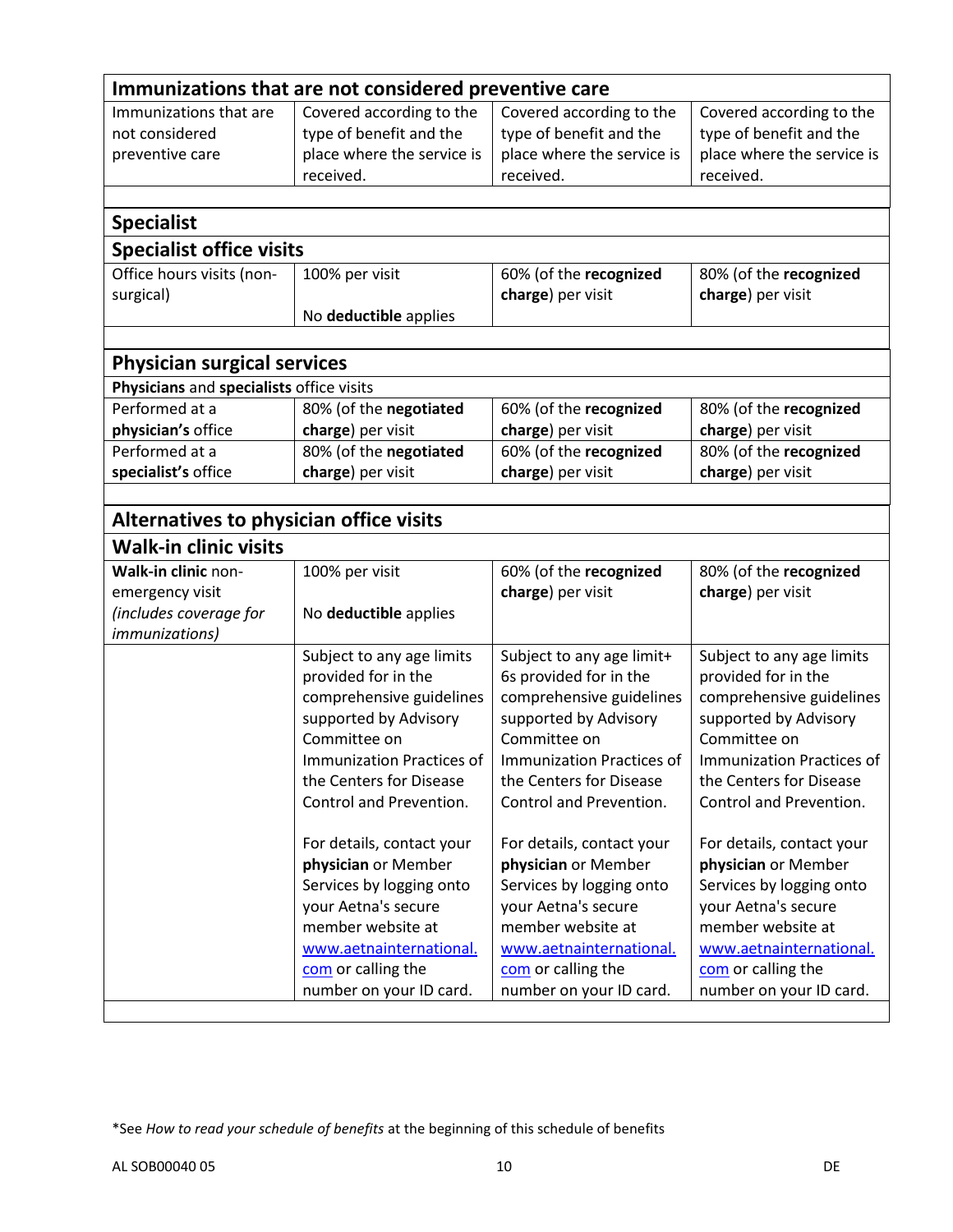| <b>Eligible health</b><br>services      | In-network<br>coverage*                                                                                                                                                                                                                                                                       | <b>Out-of-network</b><br>coverage*                                                                                                                                                                                                                                                            | Outside the U.S.*                                                                                                                                                                                                                                                                             |
|-----------------------------------------|-----------------------------------------------------------------------------------------------------------------------------------------------------------------------------------------------------------------------------------------------------------------------------------------------|-----------------------------------------------------------------------------------------------------------------------------------------------------------------------------------------------------------------------------------------------------------------------------------------------|-----------------------------------------------------------------------------------------------------------------------------------------------------------------------------------------------------------------------------------------------------------------------------------------------|
|                                         | In the U.S.                                                                                                                                                                                                                                                                                   | In the U.S.                                                                                                                                                                                                                                                                                   |                                                                                                                                                                                                                                                                                               |
| <b>Hospital and other facility care</b> |                                                                                                                                                                                                                                                                                               |                                                                                                                                                                                                                                                                                               |                                                                                                                                                                                                                                                                                               |
| <b>Hospital care</b>                    |                                                                                                                                                                                                                                                                                               |                                                                                                                                                                                                                                                                                               |                                                                                                                                                                                                                                                                                               |
| Inpatient hospital                      | 80% (of the negotiated<br>charge) per admission                                                                                                                                                                                                                                               | 60% (of the recognized<br>charge) per admission                                                                                                                                                                                                                                               | 80% (of the recognized<br>charge) per admission                                                                                                                                                                                                                                               |
| <b>Alternatives to hospital stays</b>   |                                                                                                                                                                                                                                                                                               |                                                                                                                                                                                                                                                                                               |                                                                                                                                                                                                                                                                                               |
|                                         | <b>Outpatient surgery and physician surgical services</b>                                                                                                                                                                                                                                     |                                                                                                                                                                                                                                                                                               |                                                                                                                                                                                                                                                                                               |
|                                         | 80% (of the negotiated<br>charge) per visit                                                                                                                                                                                                                                                   | 60% (of the recognized<br>charge) per visit                                                                                                                                                                                                                                                   | 80% (of the recognized<br>charge) per visit                                                                                                                                                                                                                                                   |
|                                         |                                                                                                                                                                                                                                                                                               |                                                                                                                                                                                                                                                                                               |                                                                                                                                                                                                                                                                                               |
| <b>Home health care</b>                 |                                                                                                                                                                                                                                                                                               |                                                                                                                                                                                                                                                                                               |                                                                                                                                                                                                                                                                                               |
| Outpatient                              | 80% (of the negotiated<br>charge) per visit                                                                                                                                                                                                                                                   | 60% (of the recognized<br>charge) per visit                                                                                                                                                                                                                                                   | 80% (of the recognized<br>charge) per visit                                                                                                                                                                                                                                                   |
| Maximum visits per                      | 120                                                                                                                                                                                                                                                                                           | 120                                                                                                                                                                                                                                                                                           | 120                                                                                                                                                                                                                                                                                           |
| Calendar Year                           |                                                                                                                                                                                                                                                                                               |                                                                                                                                                                                                                                                                                               |                                                                                                                                                                                                                                                                                               |
|                                         | Limited to: 3 intermittent<br>visits per day provided by<br>a participating home<br>health care agency; 1<br>visit equals a period of 4<br>hours or less.<br>Intermittent visits are<br>considered periodic and<br>recurring visits that<br>skilled nurses make to<br>ensure your proper care | Limited to: 3 intermittent<br>visits per day provided by<br>a participating home<br>health care agency; 1<br>visit equals a period of 4<br>hours or less.<br>Intermittent visits are<br>considered periodic and<br>recurring visits that<br>skilled nurses make to<br>ensure your proper care | Limited to: 3 intermittent<br>visits per day provided by<br>a participating home<br>health care agency; 1<br>visit equals a period of 4<br>hours or less.<br>Intermittent visits are<br>considered periodic and<br>recurring visits that<br>skilled nurses make to<br>ensure your proper care |
|                                         | The intermittent<br>requirement may be<br>waived to allow coverage<br>for up to 12 hours with a<br>daily maximum of 3 visits.<br>Services must be<br>provided within 10 days<br>of discharge                                                                                                  | The intermittent<br>requirement may be<br>waived to allow coverage<br>for up to 12 hours with a<br>daily maximum of 3 visits.<br>Services must be<br>provided within 10 days<br>of discharge                                                                                                  | The intermittent<br>requirement may be<br>waived to allow coverage<br>for up to 12 hours with a<br>daily maximum of 3 visits.<br>Services must be<br>provided within 10 days<br>of discharge                                                                                                  |

<sup>\*</sup>See *How to read your schedule of benefits* at the beginning of this schedule of benefits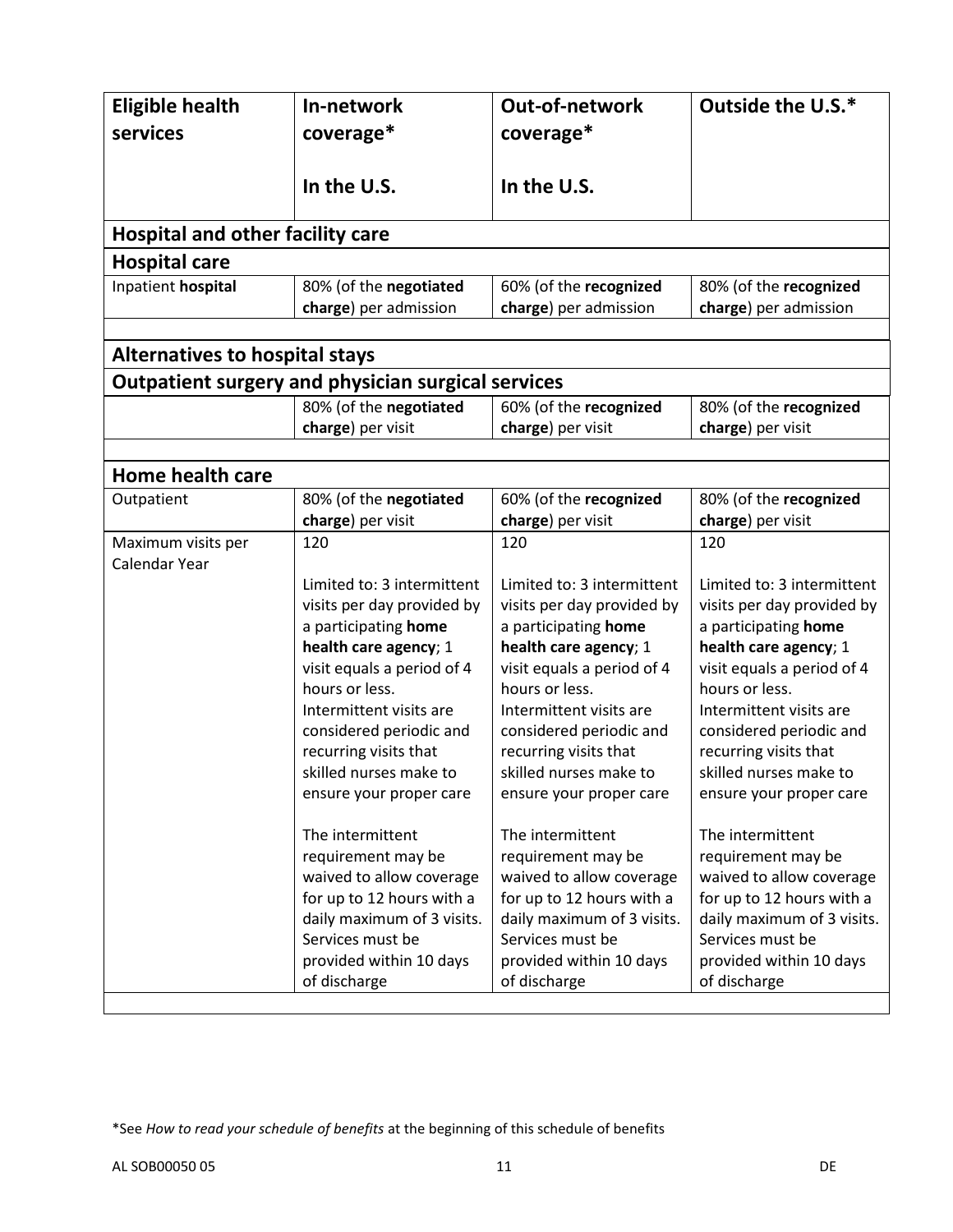| <b>Hospice care</b>                    |                            |                            |                            |
|----------------------------------------|----------------------------|----------------------------|----------------------------|
| Inpatient facility                     | 80% (of the negotiated     | 60% (of the recognized     | 80% (of the recognized     |
|                                        | charge) per admission      | charge) per admission      | charge) per admission      |
| Maximum days per                       | 30                         | 30                         | 30                         |
| <b>Calendar Year</b>                   |                            |                            |                            |
| <b>Hospice care</b>                    |                            |                            |                            |
| Outpatient                             | 80% (of the negotiated     | 60% (of the recognized     | 80% (of the recognized     |
|                                        | charge) per visit          | charge) per visit          | charge) per visit          |
|                                        | Part-time or intermittent  | Part-time or intermittent  | Part-time or intermittent  |
|                                        | nursing care by an R.N. or | nursing care by an R.N. or | nursing care by an R.N. or |
|                                        | L.P.N. for up to 8 hours a | L.P.N. for up to 8 hours a | L.P.N. for up to 8 hours a |
|                                        | day                        | day                        | day                        |
|                                        | Part-time or intermittent  | Part-time or intermittent  | Part-time or intermittent  |
|                                        | home health aide services  | home health aide services  | home health aide services  |
|                                        | to care for you up to 8    | to care for you up to 8    | to care for you up to 8    |
|                                        | hours a day                | hours a day                | hours a day                |
|                                        |                            |                            |                            |
| <b>Outpatient private duty nursing</b> |                            |                            |                            |
| Outpatient private duty                | 80% (of the negotiated     | 60% (of the recognized     | 80% (of the recognized     |
| nursing                                | charge) per visit          | charge) per visit          | charge) per visit          |
| Maximum visits/shifts                  | 70 shifts                  | 70 shifts                  | 70 shifts                  |
| per Calendar Year                      |                            |                            |                            |
|                                        | Up to eight hours equal    | Up to eight hours equal    | Up to eight hours equal    |
|                                        | one shift.                 | one shift.                 | one shift.                 |
|                                        |                            |                            |                            |
| <b>Skilled nursing facility</b>        |                            |                            |                            |
| Inpatient facility                     | 80% (of the negotiated     | 60% (of the recognized     | 80% (of the recognized     |
|                                        | charge) per admission      | charge) per admission      | charge) per admission      |
| Maximum days per<br>Calendar Year      | 120                        | 120                        | 120                        |
|                                        |                            |                            |                            |

<sup>\*</sup>See *How to read your schedule of benefits* at the beginning of this schedule of benefits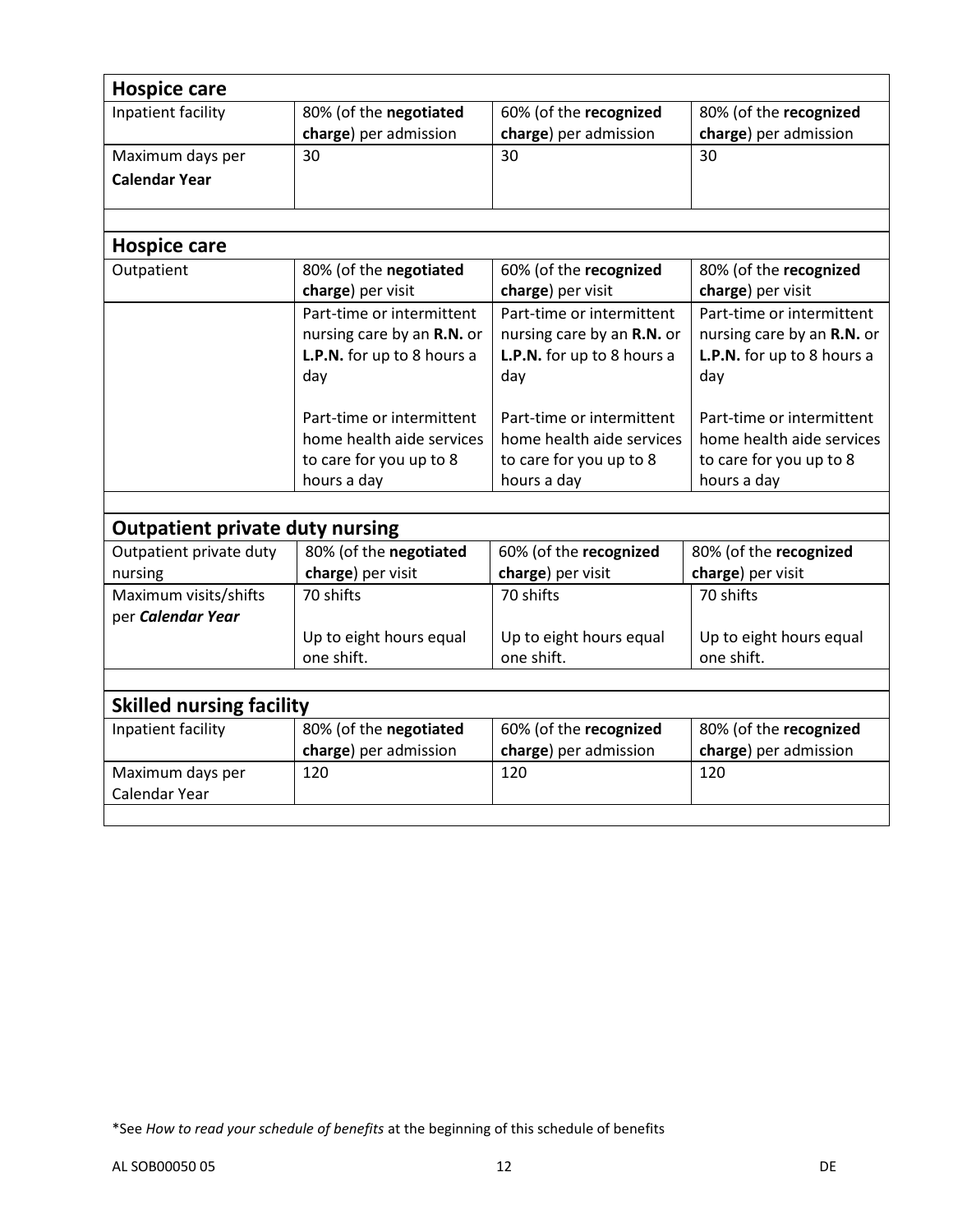| <b>Eligible health</b><br>services                                                                                                                                                                                       | In-network<br>coverage*                                                     | <b>Out-of-network</b><br>coverage*                                                                           | <b>Outside the U.S.</b> |  |
|--------------------------------------------------------------------------------------------------------------------------------------------------------------------------------------------------------------------------|-----------------------------------------------------------------------------|--------------------------------------------------------------------------------------------------------------|-------------------------|--|
|                                                                                                                                                                                                                          |                                                                             |                                                                                                              |                         |  |
|                                                                                                                                                                                                                          | In the U.S.                                                                 | In the U.S.                                                                                                  |                         |  |
| <b>Emergency services and urgent care</b>                                                                                                                                                                                |                                                                             |                                                                                                              |                         |  |
| <b>Emergency services</b>                                                                                                                                                                                                |                                                                             |                                                                                                              |                         |  |
| <b>Hospital emergency</b>                                                                                                                                                                                                | 80% (of the negotiated                                                      | Paid the same as in-                                                                                         | 80% (of the recognized  |  |
| room                                                                                                                                                                                                                     | charge) per visit                                                           | network coverage                                                                                             | charge) per visit       |  |
|                                                                                                                                                                                                                          |                                                                             |                                                                                                              |                         |  |
| Non-emergency care in                                                                                                                                                                                                    | 50% (of the negotiated                                                      | 50% (of the recognized                                                                                       | 80% (of the recognized  |  |
| a hospital emergency                                                                                                                                                                                                     | charge) per visit                                                           | charge) per visit                                                                                            | charge) per visit       |  |
| room                                                                                                                                                                                                                     |                                                                             |                                                                                                              |                         |  |
|                                                                                                                                                                                                                          |                                                                             |                                                                                                              |                         |  |
| <b>Important Note:</b>                                                                                                                                                                                                   |                                                                             |                                                                                                              |                         |  |
|                                                                                                                                                                                                                          |                                                                             | As out-of-network providers do not have a contract with us the provider may not accept payment of your       |                         |  |
|                                                                                                                                                                                                                          |                                                                             | cost share, (deductible, copayment, and coinsurance), as payment in full. You may receive a bill for the     |                         |  |
| difference between the amount billed by the provider and the amount paid by this plan. If the provider bills<br>you for an amount above your cost share, you are not responsible for paying that amount. You should send |                                                                             |                                                                                                              |                         |  |
|                                                                                                                                                                                                                          |                                                                             | the bill to the address listed on the back of your ID card, and we will resolve any payment dispute with the |                         |  |
|                                                                                                                                                                                                                          | provider over that amount. Make sure the member's ID number is on the bill. |                                                                                                              |                         |  |
|                                                                                                                                                                                                                          |                                                                             |                                                                                                              |                         |  |
| <b>Urgent care</b>                                                                                                                                                                                                       |                                                                             |                                                                                                              |                         |  |
| Urgent medical care (at                                                                                                                                                                                                  | 80% (of the negotiated                                                      | 60% (of the recognized                                                                                       | 80% (of the recognized  |  |
| a non-hospital free                                                                                                                                                                                                      | charge) per visit                                                           | charge) per visit                                                                                            | charge) per visit       |  |
| standing facility)                                                                                                                                                                                                       |                                                                             |                                                                                                              |                         |  |
|                                                                                                                                                                                                                          |                                                                             |                                                                                                              |                         |  |

<sup>\*</sup>See *How to read your schedule of benefits* at the beginning of this schedule of benefits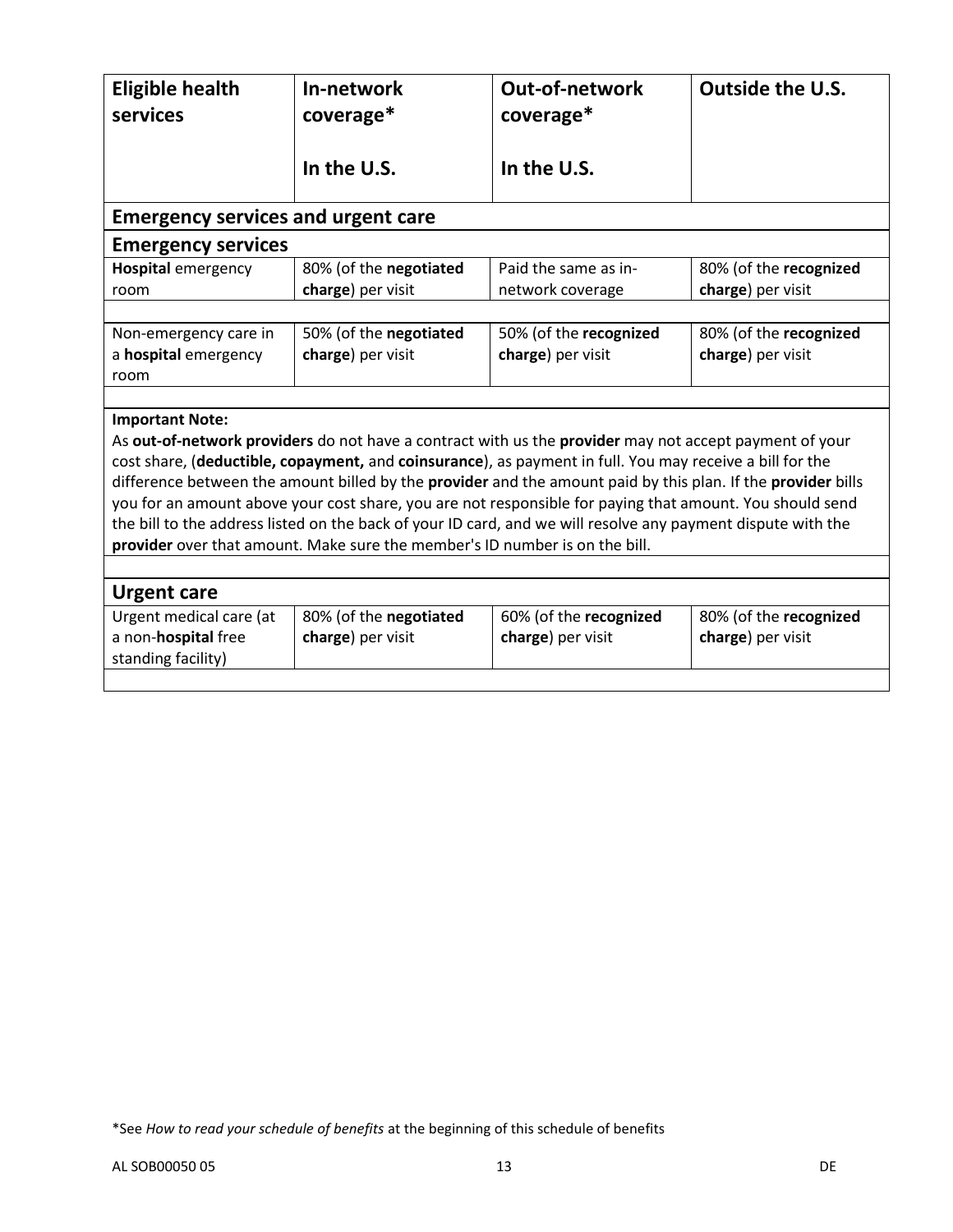| <b>Eligible health</b><br>services                                                                           | In-network<br>coverage*                                                                       | <b>Out-of-network</b><br>coverage*                                                            | Outside the U.S.                                                                              |
|--------------------------------------------------------------------------------------------------------------|-----------------------------------------------------------------------------------------------|-----------------------------------------------------------------------------------------------|-----------------------------------------------------------------------------------------------|
|                                                                                                              | In the U.S.                                                                                   | In the U.S.                                                                                   |                                                                                               |
| <b>Specific conditions</b>                                                                                   |                                                                                               |                                                                                               |                                                                                               |
| Autism spectrum disorder                                                                                     |                                                                                               |                                                                                               |                                                                                               |
| Autism spectrum<br>disorder treatment                                                                        | Covered according to the<br>type of benefit and the<br>place where the service is<br>received | Covered according to the<br>type of benefit and the<br>place where the service is<br>received | Covered according to the<br>type of benefit and the<br>place where the service is<br>received |
| Autism spectrum<br>disorder diagnosis and<br>testing                                                         | Covered according to the<br>type of benefit and the<br>place where the service is<br>received | Covered according to the<br>type of benefit and the<br>place where the service is<br>received | Covered according to the<br>type of benefit and the<br>place where the service is<br>received |
| Applied behavior<br>analysis                                                                                 | Covered according to the<br>type of benefit and the<br>place where the service is<br>received | Covered according to the<br>type of benefit and the<br>place where the service is<br>received | Covered according to the<br>type of benefit and the<br>place where the service is<br>received |
| Physical, occupational,<br>and speech therapy<br>associated with<br>diagnosis of autism<br>spectrum disorder | Covered according to the<br>type of benefit and the<br>place where the service is<br>received | Covered according to the<br>type of benefit and the<br>place where the service is<br>received | Covered according to the<br>type of benefit and the<br>place where the service is<br>received |
| <b>Birthing center</b>                                                                                       |                                                                                               |                                                                                               |                                                                                               |
| Inpatient                                                                                                    | 80% (of the negotiated<br>charge) per admission                                               | 60% (of the recognized<br>charge) per admission                                               | 80% (of the recognized<br>charge) per admission                                               |
|                                                                                                              |                                                                                               |                                                                                               |                                                                                               |
|                                                                                                              | Diabetic equipment, supplies and education                                                    |                                                                                               |                                                                                               |
| Diabetic equipment,<br>supplies and education                                                                | Covered according to the<br>type of benefit and the<br>place where the service is<br>received | Covered according to the<br>type of benefit and the<br>place where the service is<br>received | Covered according to the<br>type of benefit and the<br>place where the service is<br>received |
|                                                                                                              |                                                                                               |                                                                                               |                                                                                               |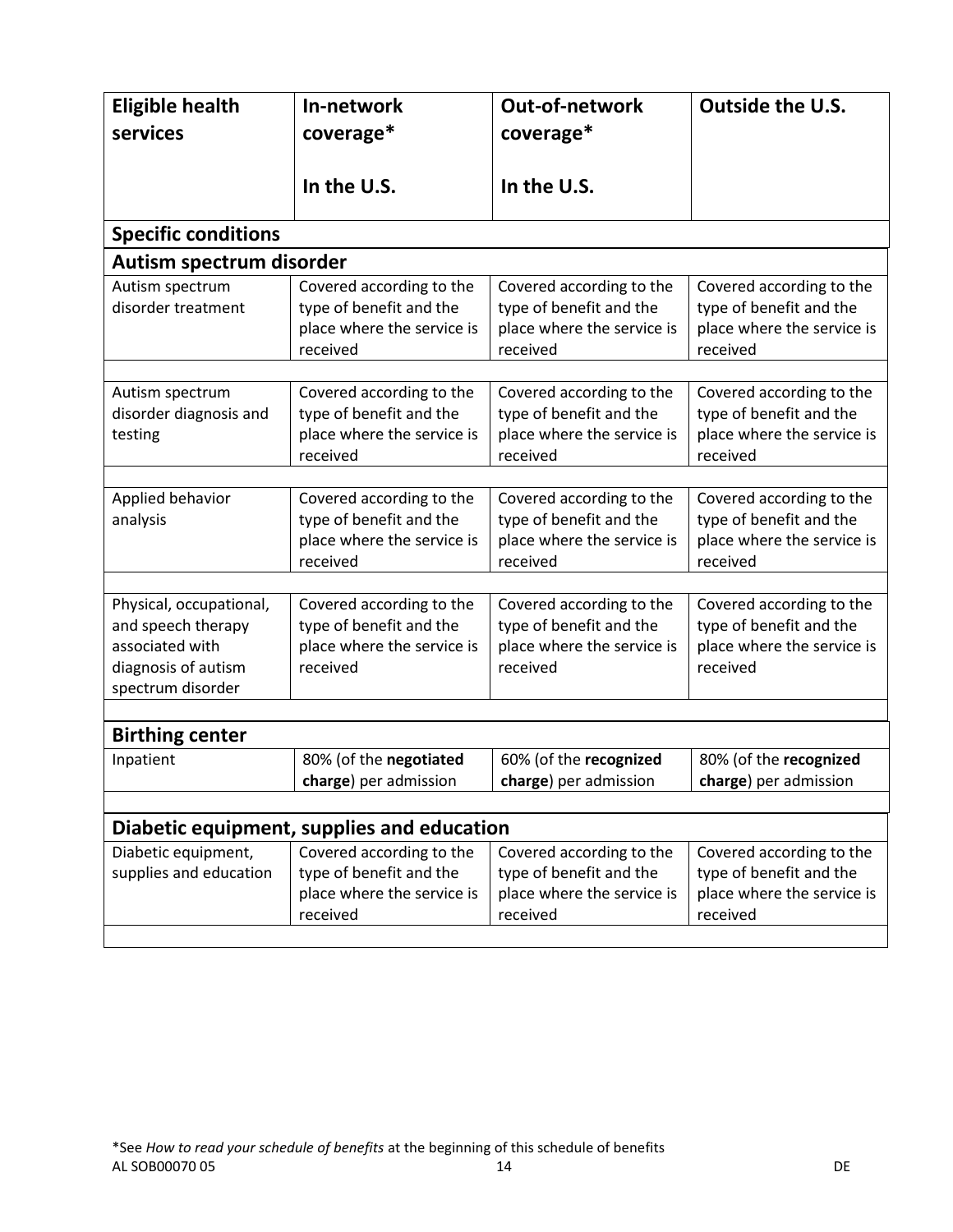|                                            | <b>Family planning services - other</b>                                                                    |                                             |                                             |  |  |
|--------------------------------------------|------------------------------------------------------------------------------------------------------------|---------------------------------------------|---------------------------------------------|--|--|
| <b>Voluntary sterilization for males</b>   |                                                                                                            |                                             |                                             |  |  |
| Outpatient                                 | 80% (of the negotiated<br>charge) per visit                                                                | 60% (of the recognized<br>charge) per visit | 80% (of the recognized<br>charge) per visit |  |  |
| <b>Abortion</b>                            |                                                                                                            |                                             |                                             |  |  |
|                                            |                                                                                                            |                                             |                                             |  |  |
| Outpatient                                 | 80% (of the negotiated<br>charge) per visit                                                                | 60% (of the recognized<br>charge) per visit | 80% (of the recognized<br>charge) per visit |  |  |
|                                            |                                                                                                            |                                             |                                             |  |  |
| <b>Maternity and related newborn care</b>  |                                                                                                            |                                             |                                             |  |  |
| Inpatient                                  | 80% (of the negotiated                                                                                     | 60% (of the recognized                      | 80% (of the recognized                      |  |  |
|                                            | charge) per admission                                                                                      | charge) per admission                       | charge) per admission                       |  |  |
|                                            | The deductible amount for newborns will be waived for charges for the first 31 days of the newborn's life. |                                             |                                             |  |  |
|                                            |                                                                                                            |                                             |                                             |  |  |
|                                            | Delivery services and postpartum care services                                                             |                                             |                                             |  |  |
| Performed in a facility or                 | 80% (of the negotiated                                                                                     | 60% (of the recognized                      | 80% (of the recognized                      |  |  |
| at a physician's office                    | charge) per visit                                                                                          | charge) per visit                           | charge) per visit                           |  |  |
| Other prenatal care                        | Covered according to the                                                                                   | Covered according to the                    | Covered according to the                    |  |  |
| services                                   | type of benefit and the                                                                                    | type of benefit and the                     | type of benefit and the                     |  |  |
|                                            | place where the service is                                                                                 | place where the service is                  | place where the service is                  |  |  |
|                                            | received                                                                                                   | received                                    | received                                    |  |  |
|                                            |                                                                                                            |                                             |                                             |  |  |
| <b>Mental health treatment - inpatient</b> |                                                                                                            |                                             |                                             |  |  |
| Inpatient mental health                    | 80% (of the negotiated                                                                                     | 60% (of the recognized                      | 80% (of the recognized                      |  |  |
| treatment                                  | charge) per admission                                                                                      | charge) per admission                       | charge) per admission                       |  |  |
| Inpatient residential                      |                                                                                                            |                                             |                                             |  |  |
| treatment facility                         |                                                                                                            |                                             |                                             |  |  |
| Coverage is provided                       |                                                                                                            |                                             |                                             |  |  |
| under the same terms,                      |                                                                                                            |                                             |                                             |  |  |
| conditions as any other                    |                                                                                                            |                                             |                                             |  |  |
| illness.                                   |                                                                                                            |                                             |                                             |  |  |
|                                            |                                                                                                            |                                             |                                             |  |  |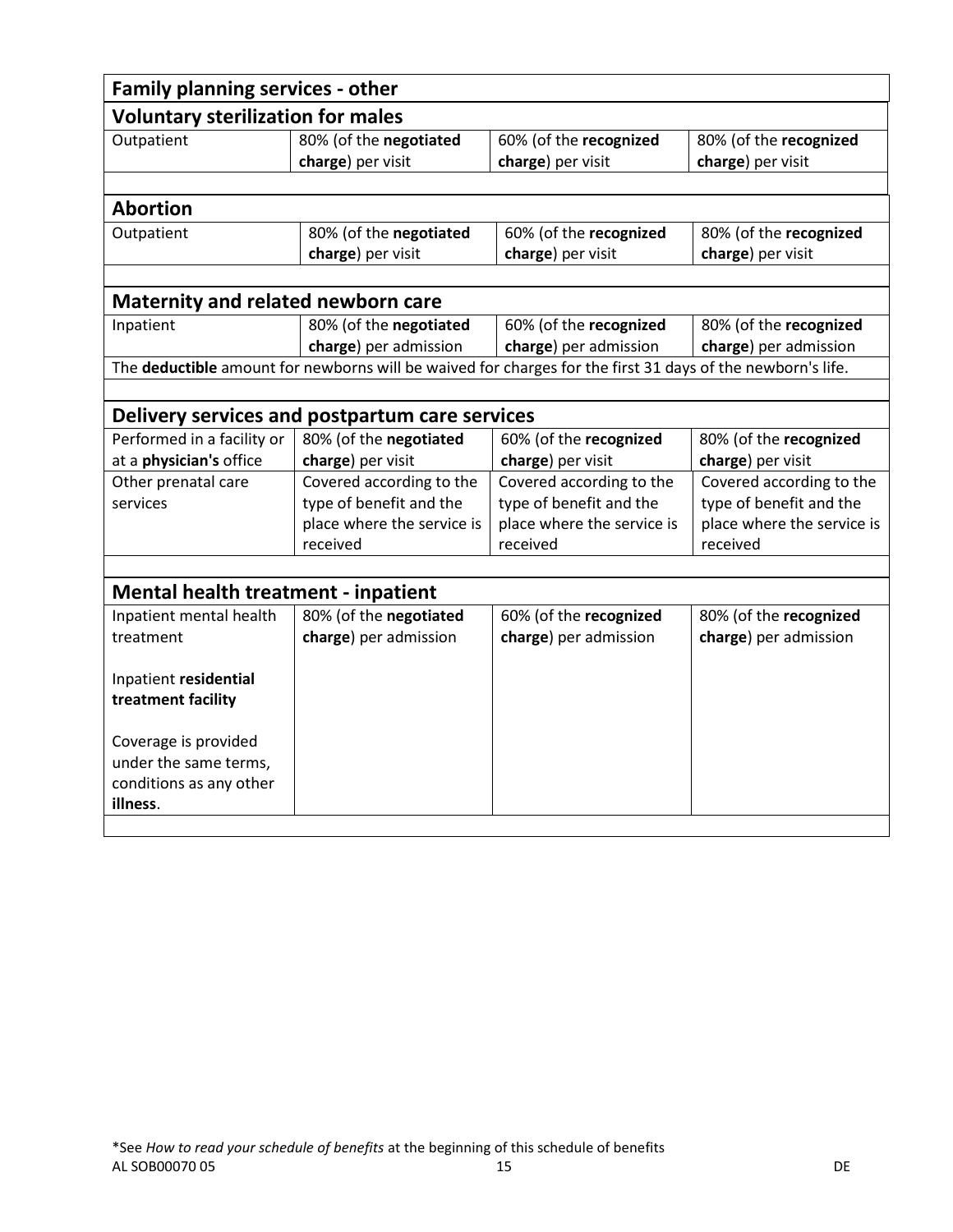| <b>Mental health treatment - outpatient</b>                                                                                                                                                                                                       |                                                   |                                                 |                                                 |  |
|---------------------------------------------------------------------------------------------------------------------------------------------------------------------------------------------------------------------------------------------------|---------------------------------------------------|-------------------------------------------------|-------------------------------------------------|--|
| <b>Outpatient mental</b><br>health treatment office<br>visits to a physician or<br>behavioral health<br>provider includes<br>telemedicine<br>consultation<br>Coverage is provided<br>under the same terms,<br>conditions as any other<br>illness. | 100% per visit<br>No deductible applies           | 60% (of the recognized<br>charge) per visit     | 80% (of the recognized<br>charge) per visit     |  |
| Other outpatient mental<br>health treatment<br>(includes skilled<br>behavioral health<br>services in the home)<br><b>Partial hospitalization</b><br>treatment<br><b>Intensive outpatient</b><br>program<br>The cost share doesn't                 | 80% (of the negotiated<br>charge) per visit       | 60% (of the recognized<br>charge) per visit     | 80% (of the recognized<br>charge) per visit     |  |
| apply to in-network peer<br>counseling support<br>services                                                                                                                                                                                        |                                                   |                                                 |                                                 |  |
|                                                                                                                                                                                                                                                   | Substance related disorders treatment - inpatient |                                                 |                                                 |  |
| Inpatient substance<br>abuse detoxification<br>during a hospital<br>confinement<br>Inpatient substance<br>abuse rehabilitation<br>during a hospital<br>confinement                                                                                | 80% (of the negotiated<br>charge) per admission   | 60% (of the recognized<br>charge) per admission | 80% (of the recognized<br>charge) per admission |  |
| Inpatient residential<br>treatment facility during<br>a hospital confinement<br>Coverage is provided<br>under the same terms,<br>conditions as any other<br>illness.                                                                              |                                                   |                                                 |                                                 |  |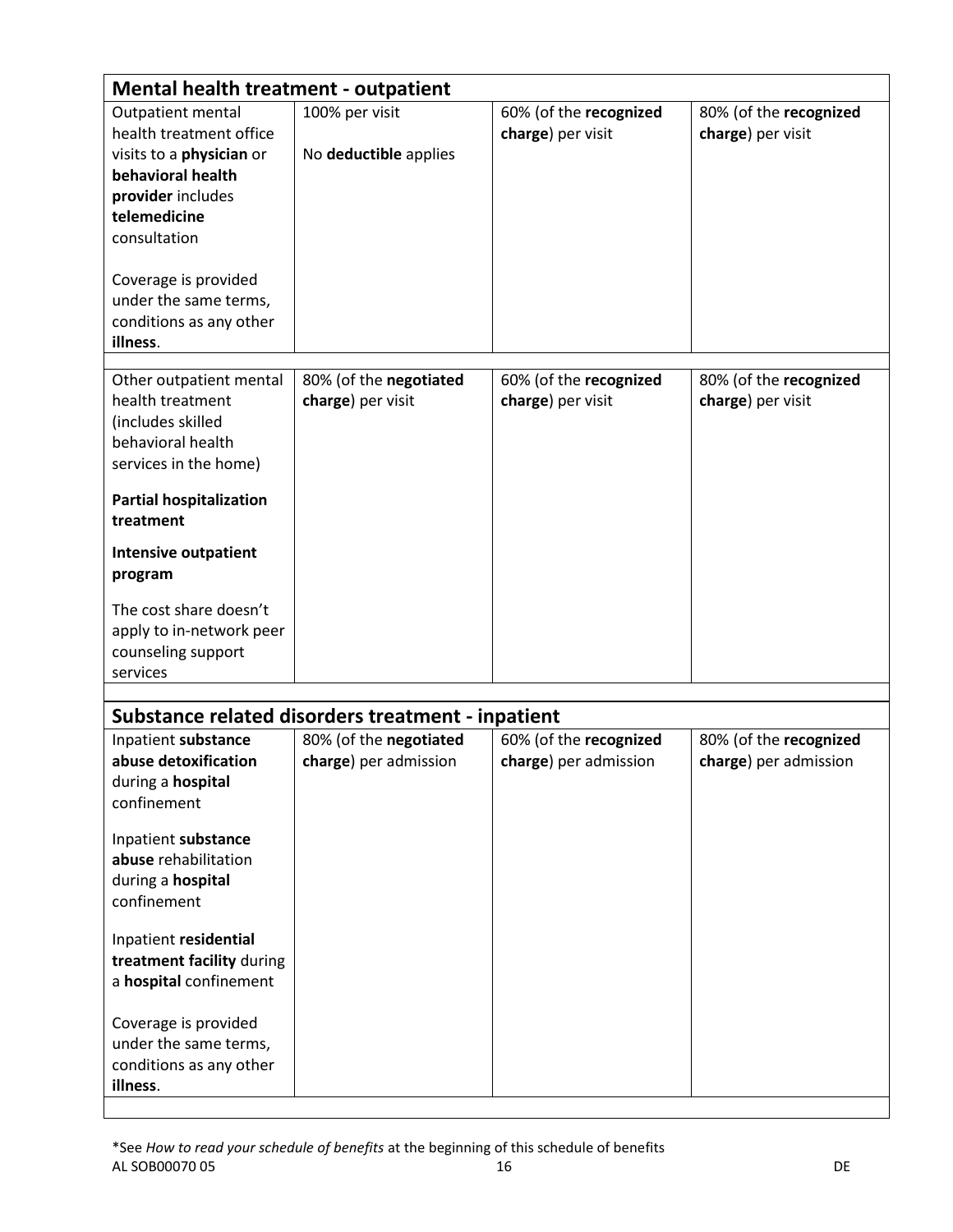| 60% (of the recognized<br>Outpatient substance<br>100% per visit<br>80% (of the recognized<br>abuse office visits to a<br>charge) per visit<br>charge) per visit<br>physician or behavioral<br>No deductible applies<br>health provider<br>(includes telemedicine<br>consultation)<br>Coverage is provided<br>under the same terms,<br>conditions as any other<br>illness.<br>Other outpatient<br>80% (of the negotiated<br>60% (of the recognized<br>80% (of the recognized<br>substance abuse<br>charge) per visit<br>charge) per visit<br>charge) per visit<br>services (includes skilled<br>behavioral health<br>services in the home)<br><b>Partial hospitalization</b><br>treatment<br><b>Intensive Outpatient</b><br>Program<br>The cost share doesn't | Substance related disorders treatment - outpatient: detoxification and rehabilitation |  |  |  |  |
|---------------------------------------------------------------------------------------------------------------------------------------------------------------------------------------------------------------------------------------------------------------------------------------------------------------------------------------------------------------------------------------------------------------------------------------------------------------------------------------------------------------------------------------------------------------------------------------------------------------------------------------------------------------------------------------------------------------------------------------------------------------|---------------------------------------------------------------------------------------|--|--|--|--|
|                                                                                                                                                                                                                                                                                                                                                                                                                                                                                                                                                                                                                                                                                                                                                               |                                                                                       |  |  |  |  |
|                                                                                                                                                                                                                                                                                                                                                                                                                                                                                                                                                                                                                                                                                                                                                               |                                                                                       |  |  |  |  |
|                                                                                                                                                                                                                                                                                                                                                                                                                                                                                                                                                                                                                                                                                                                                                               |                                                                                       |  |  |  |  |
|                                                                                                                                                                                                                                                                                                                                                                                                                                                                                                                                                                                                                                                                                                                                                               |                                                                                       |  |  |  |  |
|                                                                                                                                                                                                                                                                                                                                                                                                                                                                                                                                                                                                                                                                                                                                                               |                                                                                       |  |  |  |  |
|                                                                                                                                                                                                                                                                                                                                                                                                                                                                                                                                                                                                                                                                                                                                                               |                                                                                       |  |  |  |  |
|                                                                                                                                                                                                                                                                                                                                                                                                                                                                                                                                                                                                                                                                                                                                                               |                                                                                       |  |  |  |  |
|                                                                                                                                                                                                                                                                                                                                                                                                                                                                                                                                                                                                                                                                                                                                                               |                                                                                       |  |  |  |  |
|                                                                                                                                                                                                                                                                                                                                                                                                                                                                                                                                                                                                                                                                                                                                                               |                                                                                       |  |  |  |  |
|                                                                                                                                                                                                                                                                                                                                                                                                                                                                                                                                                                                                                                                                                                                                                               |                                                                                       |  |  |  |  |
|                                                                                                                                                                                                                                                                                                                                                                                                                                                                                                                                                                                                                                                                                                                                                               |                                                                                       |  |  |  |  |
|                                                                                                                                                                                                                                                                                                                                                                                                                                                                                                                                                                                                                                                                                                                                                               |                                                                                       |  |  |  |  |
|                                                                                                                                                                                                                                                                                                                                                                                                                                                                                                                                                                                                                                                                                                                                                               |                                                                                       |  |  |  |  |
|                                                                                                                                                                                                                                                                                                                                                                                                                                                                                                                                                                                                                                                                                                                                                               |                                                                                       |  |  |  |  |
|                                                                                                                                                                                                                                                                                                                                                                                                                                                                                                                                                                                                                                                                                                                                                               |                                                                                       |  |  |  |  |
|                                                                                                                                                                                                                                                                                                                                                                                                                                                                                                                                                                                                                                                                                                                                                               |                                                                                       |  |  |  |  |
|                                                                                                                                                                                                                                                                                                                                                                                                                                                                                                                                                                                                                                                                                                                                                               |                                                                                       |  |  |  |  |
|                                                                                                                                                                                                                                                                                                                                                                                                                                                                                                                                                                                                                                                                                                                                                               |                                                                                       |  |  |  |  |
|                                                                                                                                                                                                                                                                                                                                                                                                                                                                                                                                                                                                                                                                                                                                                               |                                                                                       |  |  |  |  |
|                                                                                                                                                                                                                                                                                                                                                                                                                                                                                                                                                                                                                                                                                                                                                               |                                                                                       |  |  |  |  |
|                                                                                                                                                                                                                                                                                                                                                                                                                                                                                                                                                                                                                                                                                                                                                               | apply to in-network peer                                                              |  |  |  |  |
| counseling support                                                                                                                                                                                                                                                                                                                                                                                                                                                                                                                                                                                                                                                                                                                                            |                                                                                       |  |  |  |  |
| services.                                                                                                                                                                                                                                                                                                                                                                                                                                                                                                                                                                                                                                                                                                                                                     |                                                                                       |  |  |  |  |
|                                                                                                                                                                                                                                                                                                                                                                                                                                                                                                                                                                                                                                                                                                                                                               |                                                                                       |  |  |  |  |
| Oral and maxillofacial treatment (mouth, jaws and teeth)                                                                                                                                                                                                                                                                                                                                                                                                                                                                                                                                                                                                                                                                                                      |                                                                                       |  |  |  |  |
| Oral and maxillofacial<br>Covered according to the<br>Covered according to the<br>Covered according to the                                                                                                                                                                                                                                                                                                                                                                                                                                                                                                                                                                                                                                                    |                                                                                       |  |  |  |  |
| type of benefit and the<br>type of benefit and the<br>type of benefit and the<br>treatment (mouth, jaws                                                                                                                                                                                                                                                                                                                                                                                                                                                                                                                                                                                                                                                       |                                                                                       |  |  |  |  |
| and teeth)<br>place where the service is<br>place where the service is<br>place where the service is                                                                                                                                                                                                                                                                                                                                                                                                                                                                                                                                                                                                                                                          |                                                                                       |  |  |  |  |
| received<br>received<br>received                                                                                                                                                                                                                                                                                                                                                                                                                                                                                                                                                                                                                                                                                                                              |                                                                                       |  |  |  |  |
| <b>Reconstructive breast surgery</b>                                                                                                                                                                                                                                                                                                                                                                                                                                                                                                                                                                                                                                                                                                                          |                                                                                       |  |  |  |  |
| Reconstructive breast<br>Covered according to the<br>Covered according to the<br>Covered according to the                                                                                                                                                                                                                                                                                                                                                                                                                                                                                                                                                                                                                                                     |                                                                                       |  |  |  |  |
| type of benefit and the<br>type of benefit and the<br>type of benefit and the<br>surgery                                                                                                                                                                                                                                                                                                                                                                                                                                                                                                                                                                                                                                                                      |                                                                                       |  |  |  |  |
| place where the service is<br>place where the service is<br>place where the service is                                                                                                                                                                                                                                                                                                                                                                                                                                                                                                                                                                                                                                                                        |                                                                                       |  |  |  |  |
| received<br>received<br>received                                                                                                                                                                                                                                                                                                                                                                                                                                                                                                                                                                                                                                                                                                                              |                                                                                       |  |  |  |  |
|                                                                                                                                                                                                                                                                                                                                                                                                                                                                                                                                                                                                                                                                                                                                                               |                                                                                       |  |  |  |  |
| Reconstructive surgery and supplies                                                                                                                                                                                                                                                                                                                                                                                                                                                                                                                                                                                                                                                                                                                           |                                                                                       |  |  |  |  |
| Covered according to the<br>Reconstructive surgery<br>Covered according to the<br>Covered according to the                                                                                                                                                                                                                                                                                                                                                                                                                                                                                                                                                                                                                                                    |                                                                                       |  |  |  |  |
| type of benefit and the<br>type of benefit and the<br>and supplies<br>type of benefit and the                                                                                                                                                                                                                                                                                                                                                                                                                                                                                                                                                                                                                                                                 |                                                                                       |  |  |  |  |
| place where the service is<br>place where the service is<br>place where the service is                                                                                                                                                                                                                                                                                                                                                                                                                                                                                                                                                                                                                                                                        |                                                                                       |  |  |  |  |
| received<br>received<br>received                                                                                                                                                                                                                                                                                                                                                                                                                                                                                                                                                                                                                                                                                                                              |                                                                                       |  |  |  |  |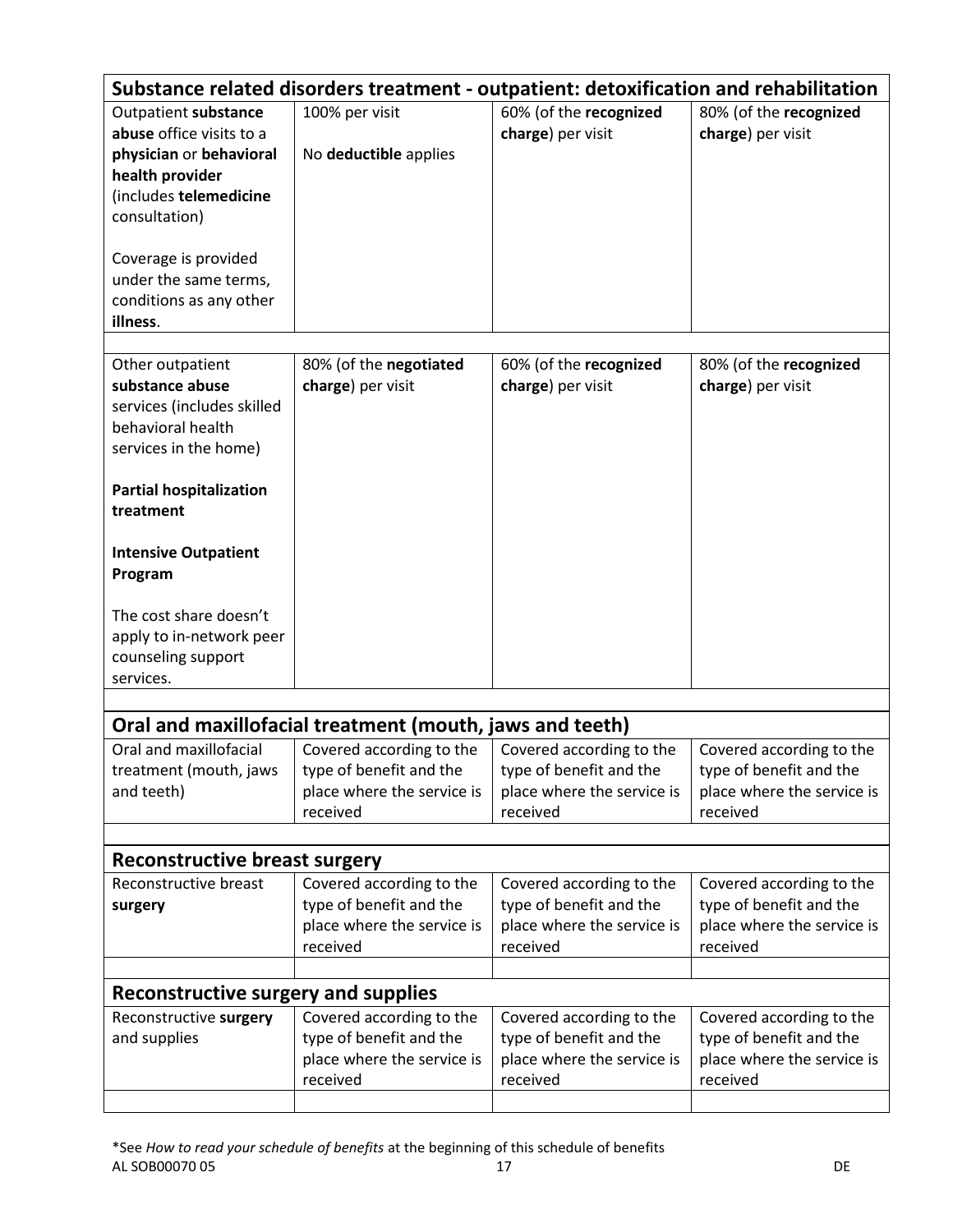| <b>Eligible health</b><br>services                   |  | <b>Network (IOE</b><br>facility)       | <b>IOE facility)</b>                   | <b>Network (Non-</b> | <b>Out-of-network</b><br>coverage*     |          | <b>Outside the</b><br>U.S.             |
|------------------------------------------------------|--|----------------------------------------|----------------------------------------|----------------------|----------------------------------------|----------|----------------------------------------|
|                                                      |  | In the U.S.                            | In the U.S.                            |                      | In the U.S.                            |          |                                        |
| <b>Transplant services facility and non-facility</b> |  |                                        |                                        |                      |                                        |          |                                        |
| Inpatient hospital                                   |  | 80% (of the                            | 60% (of the                            |                      | 60% (of the                            |          | 80% (of the                            |
| transplant services                                  |  | negotiated charge)                     |                                        | negotiated charge)   | recognized charge)                     |          | recognized charge)                     |
|                                                      |  | per transplant                         | per transplant                         |                      | per transplant                         |          | per transplant                         |
| Physician services                                   |  | Covered according                      |                                        | Covered according    | Covered according                      |          | Covered according                      |
| including office                                     |  | to the type of                         | to the type of                         |                      | to the type of                         |          | to the type of                         |
| visits                                               |  | benefit and the                        | benefit and the                        |                      | benefit and the                        |          | benefit and the                        |
|                                                      |  | place where the<br>service is received | place where the<br>service is received |                      | place where the<br>service is received |          | place where the<br>service is received |
|                                                      |  |                                        |                                        |                      |                                        |          |                                        |
| <b>Eligible health</b>                               |  | In-network                             |                                        |                      | <b>Out-of-network</b>                  |          | <b>Outside the U.S.</b>                |
| services                                             |  | coverage*                              |                                        | coverage*            |                                        |          |                                        |
|                                                      |  |                                        |                                        |                      |                                        |          |                                        |
|                                                      |  | In the U.S.                            |                                        | In the U.S.          |                                        |          |                                        |
|                                                      |  |                                        |                                        |                      |                                        |          |                                        |
| <b>Treatment of infertility</b>                      |  |                                        |                                        |                      |                                        |          |                                        |
| <b>Basic infertility</b>                             |  |                                        |                                        |                      |                                        |          |                                        |
| <b>Basic infertility</b>                             |  | Covered according to the               |                                        |                      | Covered according to the               |          | Covered according to the               |
|                                                      |  | type of benefit and the                |                                        |                      | type of benefit and the                |          | type of benefit and the                |
|                                                      |  | place where the service is             |                                        |                      | place where the service is             |          | place where the service is             |
|                                                      |  | received                               |                                        | received             |                                        | received |                                        |
|                                                      |  |                                        |                                        |                      |                                        |          |                                        |
| <b>Outpatient comprehensive infertility services</b> |  |                                        |                                        |                      |                                        |          |                                        |
|                                                      |  | 80% (of the negotiated                 |                                        |                      | 60% (of the recognized                 |          | 80% (of the recognized                 |
|                                                      |  | charge) per visit                      |                                        | charge) per visit    |                                        |          | charge) per visit                      |
|                                                      |  |                                        |                                        |                      |                                        |          |                                        |
| Maximum number of                                    |  | 6                                      |                                        |                      | 6                                      |          | 6                                      |
| ovulation induction                                  |  |                                        |                                        |                      |                                        |          |                                        |
| cycles with menotropins<br>per lifetime**            |  |                                        |                                        |                      |                                        |          |                                        |
| Maximum number of                                    |  | 6                                      |                                        |                      | 6                                      |          | 6                                      |
| Intrauterine                                         |  |                                        |                                        |                      |                                        |          |                                        |
| insemination cycles per                              |  |                                        |                                        |                      |                                        |          |                                        |
| lifetime**                                           |  |                                        |                                        |                      |                                        |          |                                        |
|                                                      |  |                                        |                                        |                      |                                        |          |                                        |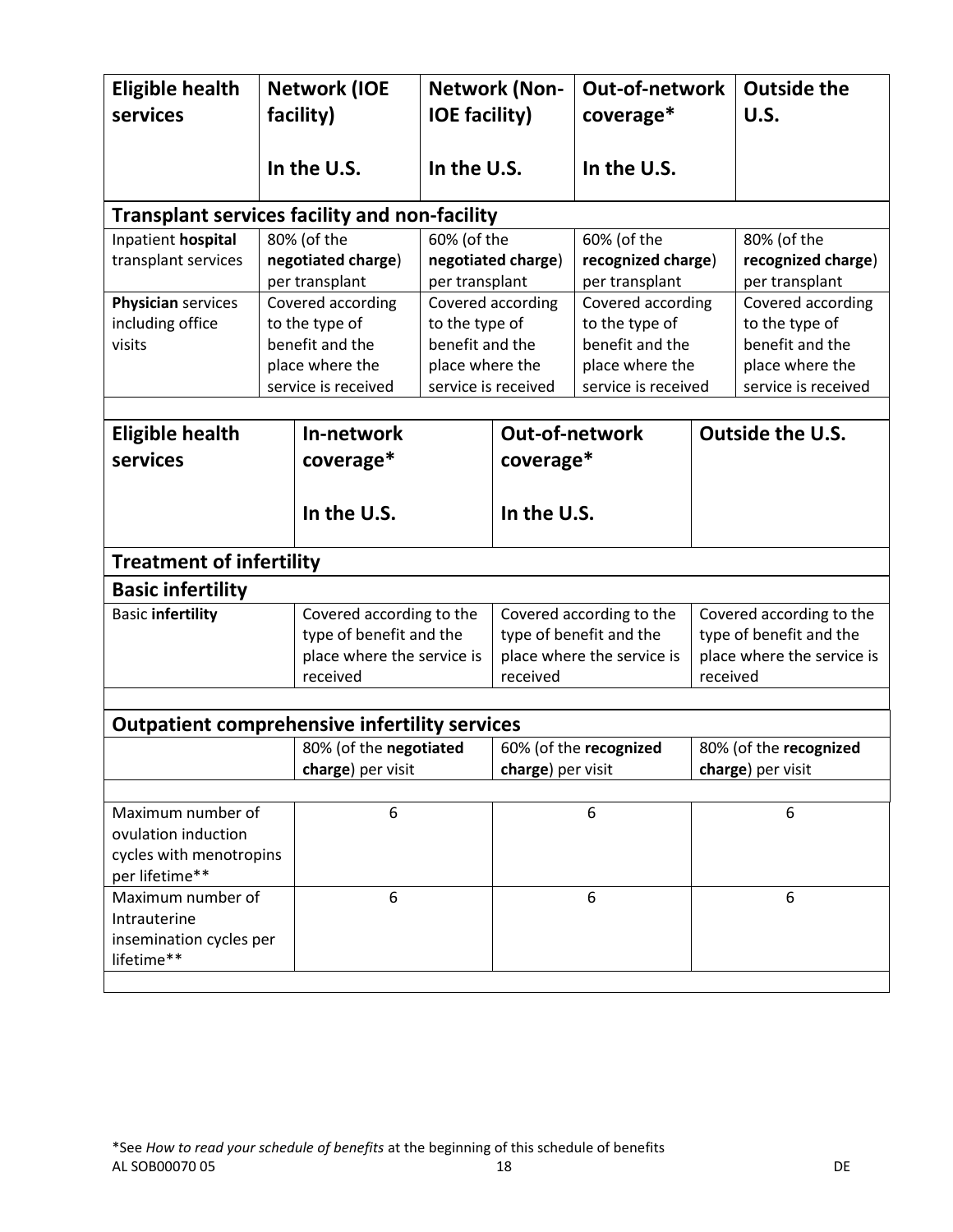| <b>Outpatient ART services</b>             |                                                                                                                |                                                       |                                                       |
|--------------------------------------------|----------------------------------------------------------------------------------------------------------------|-------------------------------------------------------|-------------------------------------------------------|
|                                            | 80% (of the negotiated                                                                                         | 60% (of the recognized                                | 80% (of the recognized                                |
|                                            | charge) per visit                                                                                              | charge) per visit                                     | charge) per visit                                     |
|                                            |                                                                                                                |                                                       |                                                       |
| Maximum number of                          | 6                                                                                                              | 6                                                     | 6                                                     |
| cycles per lifetime**                      |                                                                                                                |                                                       |                                                       |
|                                            | ** As used for this benefit, "lifetime" is defined to include covered benefits paid under this plan or another |                                                       |                                                       |
|                                            | plan underwritten and/or administered by Aetna or any Aetna affiliate, with the same policyholder              |                                                       |                                                       |
|                                            |                                                                                                                |                                                       |                                                       |
| <b>Eligible health</b>                     | In-network                                                                                                     | <b>Out-of-network</b>                                 | <b>Outside the U.S.</b>                               |
| services                                   | coverage*                                                                                                      | coverage*                                             |                                                       |
|                                            |                                                                                                                |                                                       |                                                       |
|                                            | In the U.S.                                                                                                    | In the U.S.                                           |                                                       |
|                                            |                                                                                                                |                                                       |                                                       |
| <b>Specific therapies and tests</b>        |                                                                                                                |                                                       |                                                       |
| <b>Outpatient diagnostic testing</b>       |                                                                                                                |                                                       |                                                       |
| <b>Diagnostic complex imaging services</b> |                                                                                                                |                                                       |                                                       |
|                                            | 80% (of the negotiated                                                                                         | 60% (of the recognized                                | 80% (of the recognized                                |
|                                            | charge) per visit                                                                                              | charge) per visit                                     | charge) per visit                                     |
|                                            |                                                                                                                |                                                       |                                                       |
| Diagnostic lab work                        |                                                                                                                |                                                       |                                                       |
|                                            | 80% (of the negotiated                                                                                         | 60% (of the recognized                                | 80% (of the recognized                                |
|                                            | charge) per visit                                                                                              | charge) per visit                                     | charge) per visit                                     |
|                                            |                                                                                                                |                                                       |                                                       |
| Diagnostic radiological services           |                                                                                                                |                                                       |                                                       |
|                                            | 80% (of the negotiated                                                                                         | 60% (of the recognized                                | 80% (of the recognized                                |
|                                            | charge) per visit                                                                                              | charge) per visit                                     | charge) per visit                                     |
|                                            |                                                                                                                |                                                       |                                                       |
| Chemotherapy                               |                                                                                                                |                                                       |                                                       |
|                                            | Covered according to the<br>type of benefit and the                                                            | Covered according to the<br>type of benefit and the   | Covered according to the<br>type of benefit and the   |
|                                            | place where the service is                                                                                     | place where the service is                            | place where the service is                            |
|                                            | received.                                                                                                      | received.                                             | received.                                             |
|                                            |                                                                                                                |                                                       |                                                       |
| <b>Outpatient infusion therapy</b>         |                                                                                                                |                                                       |                                                       |
|                                            | 80% (of the negotiated                                                                                         | 60% (of the recognized                                | 80% (of the recognized                                |
|                                            | charge) per visit                                                                                              | charge) per visit                                     | charge) per visit                                     |
|                                            |                                                                                                                |                                                       |                                                       |
| <b>Outpatient radiation therapy</b>        |                                                                                                                |                                                       |                                                       |
| Radiation therapy                          | Covered according to the                                                                                       | Covered according to the                              | Covered according to the                              |
|                                            | type of benefit and the<br>place where the service is                                                          | type of benefit and the<br>place where the service is | type of benefit and the<br>place where the service is |
|                                            | received.                                                                                                      | received.                                             | received.                                             |
|                                            |                                                                                                                |                                                       |                                                       |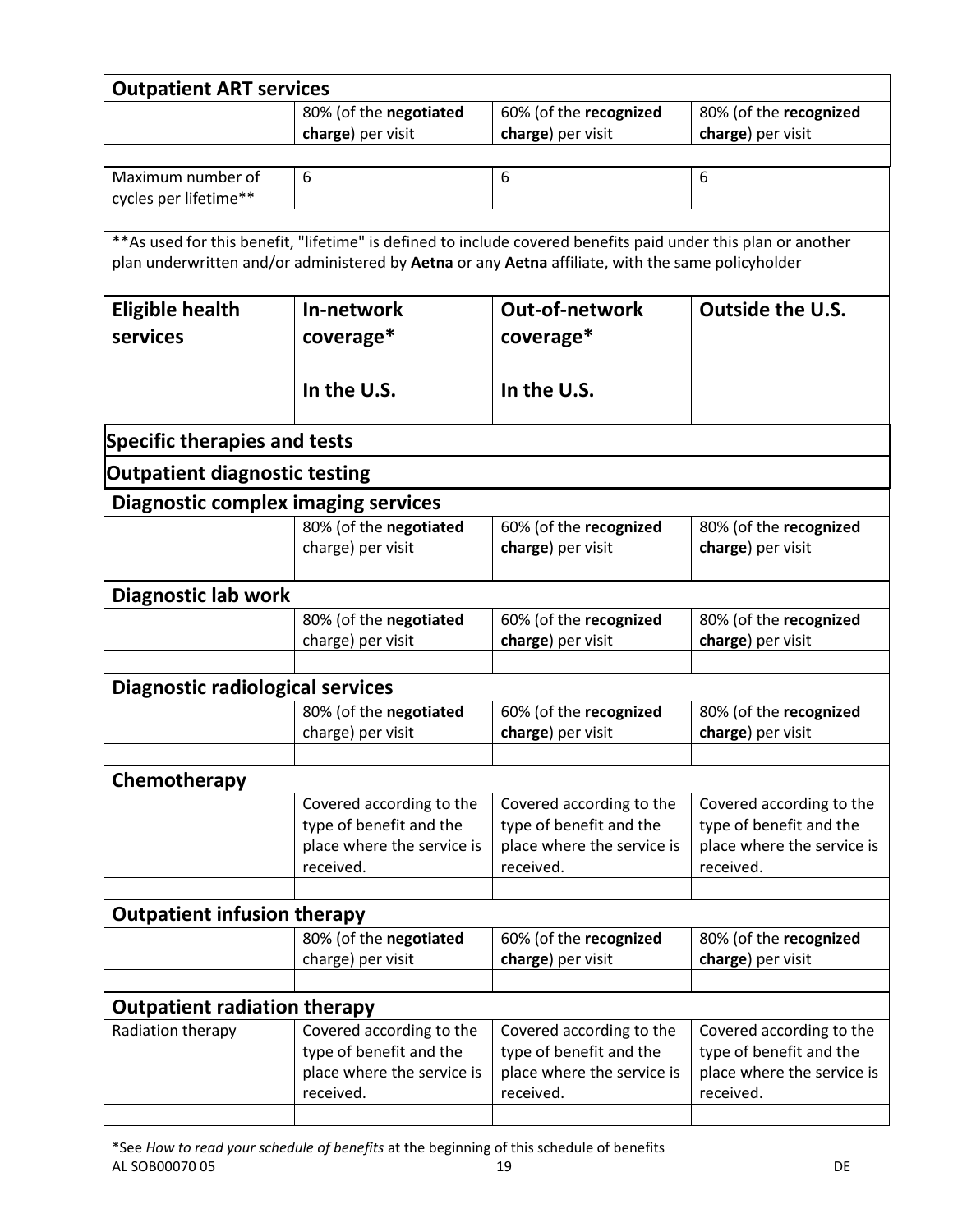| Short-term cardiac and pulmonary rehabilitation services |                                                                                               |                                                                                               |                                                                                               |  |  |  |
|----------------------------------------------------------|-----------------------------------------------------------------------------------------------|-----------------------------------------------------------------------------------------------|-----------------------------------------------------------------------------------------------|--|--|--|
| <b>Cardiac rehabilitation</b>                            |                                                                                               |                                                                                               |                                                                                               |  |  |  |
| Cardiac rehabilitation                                   | Covered according to the<br>type of benefit and the<br>place where the service is<br>received | Covered according to the<br>type of benefit and the<br>place where the service is<br>received | Covered according to the<br>type of benefit and the<br>place where the service is<br>received |  |  |  |
| <b>Pulmonary rehabilitation</b>                          |                                                                                               |                                                                                               |                                                                                               |  |  |  |
| Pulmonary rehabilitation                                 | Covered according to the<br>type of benefit and the<br>place where the service is<br>received | Covered according to the<br>type of benefit and the<br>place where the service is<br>received | Covered according to the<br>type of benefit and the<br>place where the service is<br>received |  |  |  |

| <b>Short-term rehabilitation services</b>             |                                             |                                             |                                             |  |  |
|-------------------------------------------------------|---------------------------------------------|---------------------------------------------|---------------------------------------------|--|--|
| <b>Outpatient Physical and Occupational Therapies</b> |                                             |                                             |                                             |  |  |
|                                                       | 100% per visit                              | 75% (of the recognized<br>charge) per visit | 80% (of the recognized<br>charge) per visit |  |  |
|                                                       | No deductible applies                       |                                             |                                             |  |  |
| <b>Outpatient Speech Therapy</b>                      |                                             |                                             |                                             |  |  |
|                                                       | 80% (of the negotiated<br>charge) per visit | 60% (of the recognized<br>charge) per visit | 80% (of the recognized<br>charge) per visit |  |  |

| <b>Outpatient Physical and Occupational Therapies Maximum</b> |                                              |                        |                        |  |  |  |  |
|---------------------------------------------------------------|----------------------------------------------|------------------------|------------------------|--|--|--|--|
| Maximum visits per                                            | <b>Unlimited visits</b>                      | Unlimited visits       | Unlimited visits       |  |  |  |  |
| Calendar Year                                                 |                                              |                        |                        |  |  |  |  |
| <b>Outpatient Speech Therapy Maximum</b>                      |                                              |                        |                        |  |  |  |  |
| Maximum visits per                                            | 60 visits                                    | 60 visits              | 60 visits              |  |  |  |  |
| Calendar Year                                                 |                                              |                        |                        |  |  |  |  |
|                                                               |                                              |                        |                        |  |  |  |  |
| <b>Spinal manipulation</b>                                    |                                              |                        |                        |  |  |  |  |
| Spinal manipulation                                           | 100% per visit                               | 75% (of the recognized | 80% (of the recognized |  |  |  |  |
|                                                               |                                              | charge) per visit      | charge) per visit      |  |  |  |  |
|                                                               | No deductible applies                        |                        |                        |  |  |  |  |
|                                                               |                                              |                        |                        |  |  |  |  |
| <b>Habilitation therapy services</b>                          |                                              |                        |                        |  |  |  |  |
|                                                               | Outpatient physical and occupational therapy |                        |                        |  |  |  |  |
|                                                               | 100% per visit                               | 75% (of the recognized | 80% (of the recognized |  |  |  |  |
|                                                               |                                              | charge) per visit      | charge) per visit      |  |  |  |  |
|                                                               | No deductible applies                        |                        |                        |  |  |  |  |
| <b>Outpatient speech therapy</b>                              |                                              |                        |                        |  |  |  |  |
|                                                               | 80% (of the negotiated                       | 60% (of the recognized | 80% (of the recognized |  |  |  |  |
|                                                               | charge) per visit                            | charge) per visit      | charge) per visit      |  |  |  |  |
|                                                               |                                              |                        |                        |  |  |  |  |
|                                                               |                                              |                        |                        |  |  |  |  |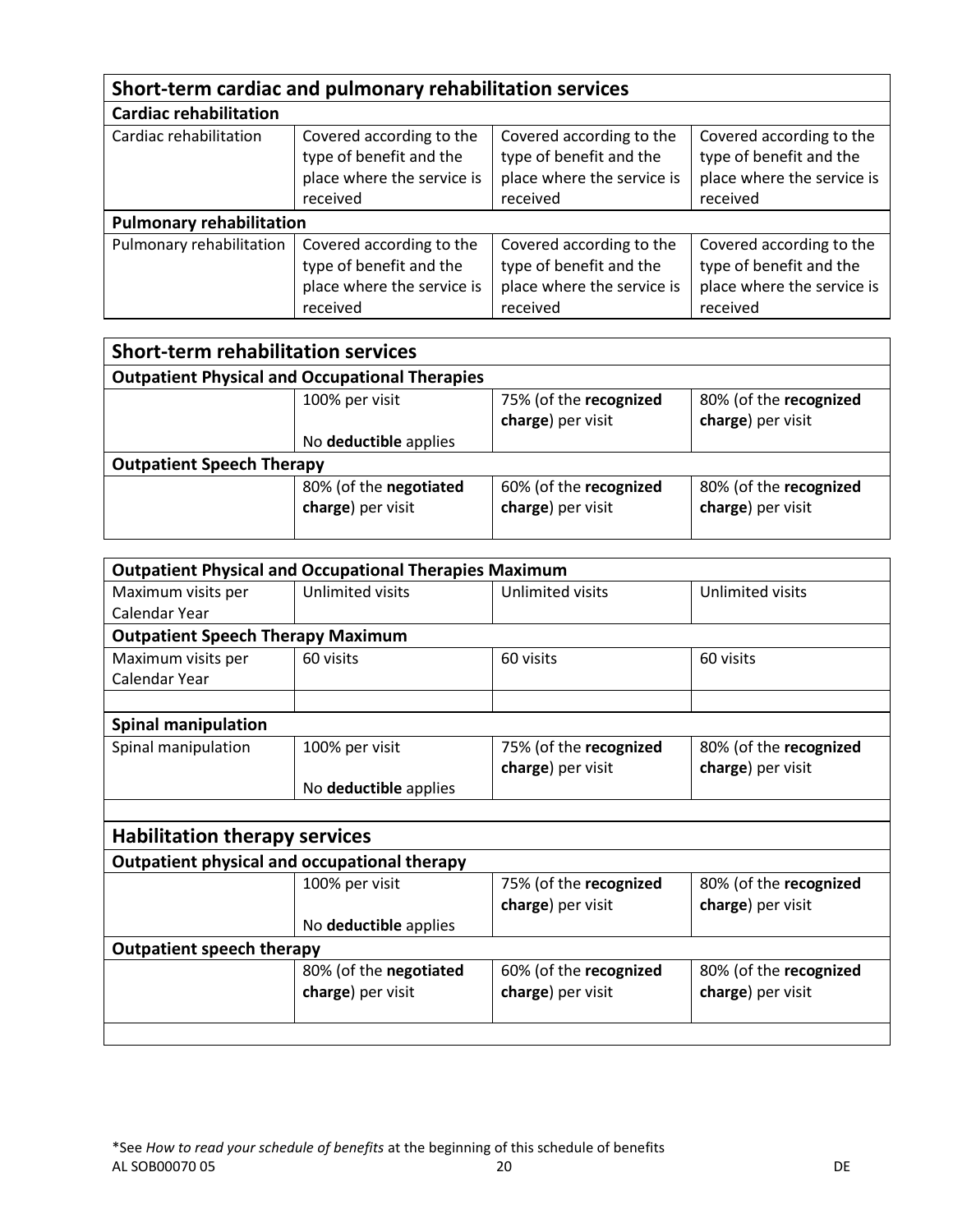| <b>Eligible health</b><br>services | In-network<br>coverage* | <b>Out-of-network</b><br>coverage* | <b>Outside the U.S.</b> |
|------------------------------------|-------------------------|------------------------------------|-------------------------|
|                                    | In the U.S.             | In the U.S.                        |                         |
| <b>Other services</b>              |                         |                                    |                         |

| Acupuncture              |                                                                                               |                                                                                               |                                                                                               |
|--------------------------|-----------------------------------------------------------------------------------------------|-----------------------------------------------------------------------------------------------|-----------------------------------------------------------------------------------------------|
| Acupuncture              | Covered according to the<br>type of benefit and the<br>place where the service is<br>received | Covered according to the<br>type of benefit and the<br>place where the service is<br>received | Covered according to the<br>type of benefit and the<br>place where the service is<br>received |
|                          |                                                                                               |                                                                                               |                                                                                               |
| <b>Ambulance service</b> |                                                                                               |                                                                                               |                                                                                               |
| Ground, air or water     | 80% (of the negotiated                                                                        | 60% (of the recognized                                                                        | 80% (of the recognized                                                                        |
| ambulance                | charge) per trip                                                                              | charge) per trip                                                                              | charge) per trip                                                                              |

| Clinical trial therapies (experimental or investigational) |                            |                            |                            |
|------------------------------------------------------------|----------------------------|----------------------------|----------------------------|
| Clinical trial therapies                                   | Covered according to the   | Covered according to the   |                            |
|                                                            |                            | type of benefit and the    | Covered according to the   |
|                                                            | type of benefit and the    |                            | type of benefit and the    |
|                                                            | place where the service is | place where the service is | place where the service is |
|                                                            | received                   | received                   | received                   |
| <b>Clinical trials (routine patient costs)</b>             |                            |                            |                            |
|                                                            |                            |                            |                            |
| Clinical trial (routine                                    | Covered according to the   | Covered according to the   | Covered according to the   |
| patient costs)                                             | type of benefit and the    | type of benefit and the    | type of benefit and the    |
|                                                            | place where the service is | place where the service is | place where the service is |
|                                                            | received                   | received                   | received                   |
|                                                            |                            |                            |                            |
| <b>Durable medical equipment (DME)</b>                     |                            |                            |                            |
| <b>DME</b>                                                 | 80% (of the negotiated     | 60% (of the recognized     | 80% (of the recognized     |
|                                                            | charge) per item           | charge) per item           | charge) per item           |
|                                                            |                            |                            |                            |
| <b>Hearing aids and exams</b>                              |                            |                            |                            |
| Hearing aid exams                                          | Covered according to the   | Covered according to the   | Covered according to the   |
|                                                            | type of benefit and the    | type of benefit and the    | type of benefit and the    |
| Covered persons through                                    | place where the service    | place where the service is | place where the service is |
| age 23                                                     | is received                | received                   | received                   |
|                                                            |                            |                            |                            |
| Hearing aids                                               | Covered according to the   | Covered according to the   | Covered according to the   |
|                                                            | type of benefit and the    | type of benefit and the    | type of benefit and the    |
| Covered persons through                                    | place where the service    | place where the service is | place where the service is |
| age 23                                                     | is received                | received                   | received                   |
|                                                            |                            |                            |                            |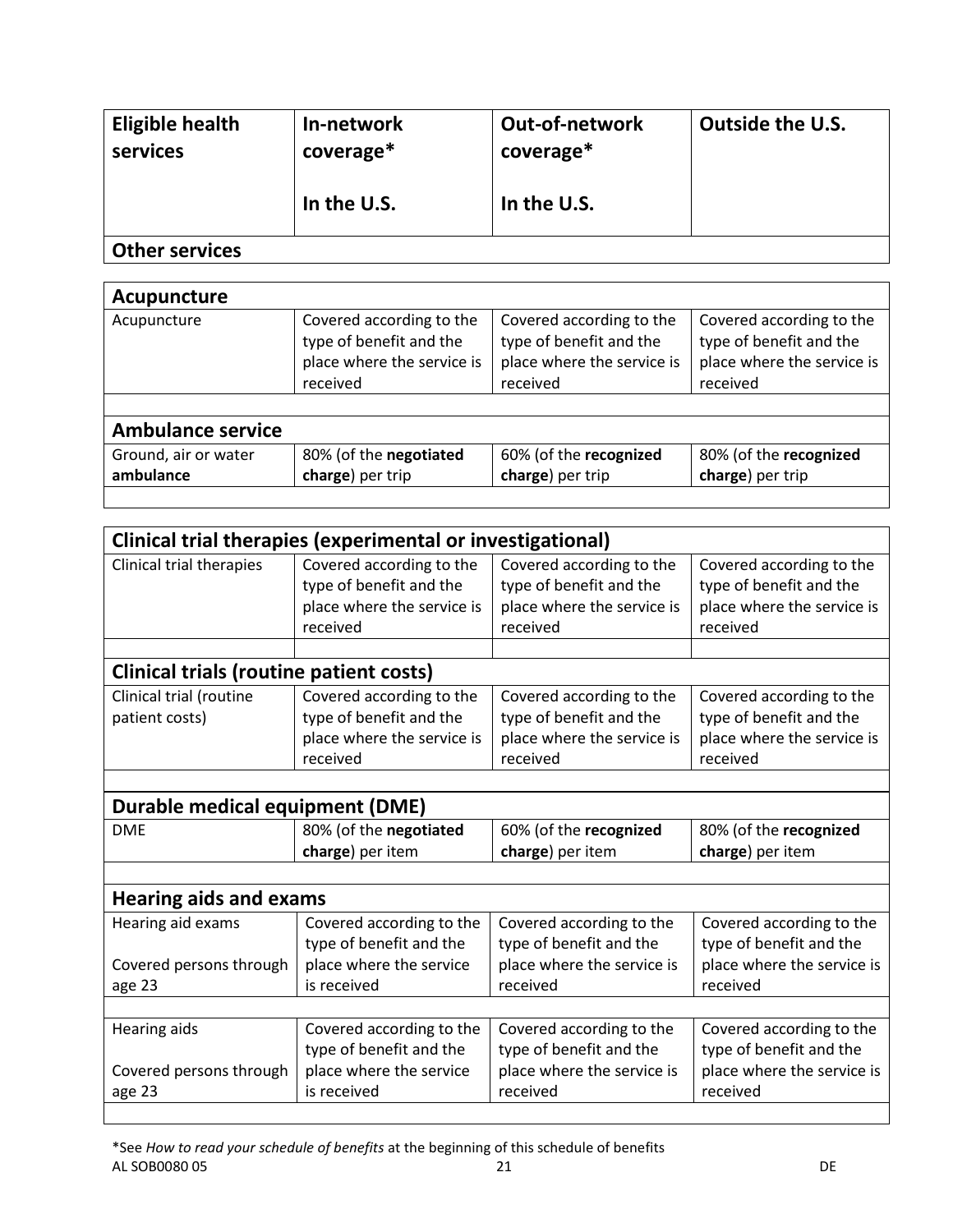| Hearing aids         | One per ear every 36<br>month consecutive<br>period | One per ear every 36<br>month consecutive<br>period | One per ear every 36<br>month consecutive<br>period |
|----------------------|-----------------------------------------------------|-----------------------------------------------------|-----------------------------------------------------|
|                      |                                                     |                                                     |                                                     |
| Maximum per Calendar | \$1,000                                             | \$1,000                                             | \$1,000                                             |
| Year                 |                                                     |                                                     |                                                     |
|                      |                                                     |                                                     |                                                     |

| Non-preventive hearing exams |                       |                        |                              |
|------------------------------|-----------------------|------------------------|------------------------------|
| For adults and children      | 100% per visit        | 60% per visit          | 100% per visit               |
|                              | No deductible applies | No deductible applies. | No <b>deductible</b> applies |
|                              |                       |                        |                              |

| Maximun | period.<br>24 consecutive month<br>exam<br>anv<br>ır<br>une |
|---------|-------------------------------------------------------------|
|         |                                                             |

| <b>Nutritional supplements</b>              |                                                     |                                                     |                                                     |
|---------------------------------------------|-----------------------------------------------------|-----------------------------------------------------|-----------------------------------------------------|
| <b>Nutritional supplements</b>              | Covered according to the<br>type of benefit and the | Covered according to the<br>type of benefit and the | Covered according to the<br>type of benefit and the |
|                                             | place where the service is                          | place where the service is                          | place where the service is                          |
|                                             | received.                                           | received.                                           | received.                                           |
|                                             |                                                     |                                                     |                                                     |
| <b>Orthotic devices</b>                     |                                                     |                                                     |                                                     |
| Orthotic devices                            | Covered according to the                            | Covered according to the                            | Covered according to the                            |
|                                             | type of benefit and the                             | type of benefit and the                             | type of benefit and the                             |
|                                             | place where the service                             | place where the service                             | place where the service                             |
|                                             | is received                                         | is received                                         | is received                                         |
|                                             |                                                     |                                                     |                                                     |
| <b>Scalp hair prosthesis</b>                |                                                     |                                                     |                                                     |
| Scalp hair prosthesis                       | Covered according to the                            | Covered according to the                            | X Covered according to                              |
|                                             | type of benefit and the                             | type of benefit and the                             | the type of benefit and                             |
|                                             | place where the service                             | place where the service                             | the place where the                                 |
|                                             | is received                                         | is received                                         | service is received                                 |
|                                             |                                                     |                                                     |                                                     |
| <b>Vision care</b>                          |                                                     |                                                     |                                                     |
| Routine vision exams (including refraction) |                                                     |                                                     |                                                     |
| Performed by a legally                      | 100% per visit                                      | 60% (of the recognized                              | 80% (of the recognized                              |
| qualified                                   |                                                     | charge) per visit                                   | charge) per visit                                   |
| ophthalmologist or                          | No deductible applies                               |                                                     |                                                     |
| optometrist                                 |                                                     |                                                     |                                                     |
|                                             |                                                     |                                                     |                                                     |
| Maximum visits per 24                       | 1 visit                                             | 1 visit                                             | 1 visit                                             |
| consecutive month                           |                                                     |                                                     |                                                     |
| period                                      |                                                     |                                                     |                                                     |
|                                             |                                                     |                                                     |                                                     |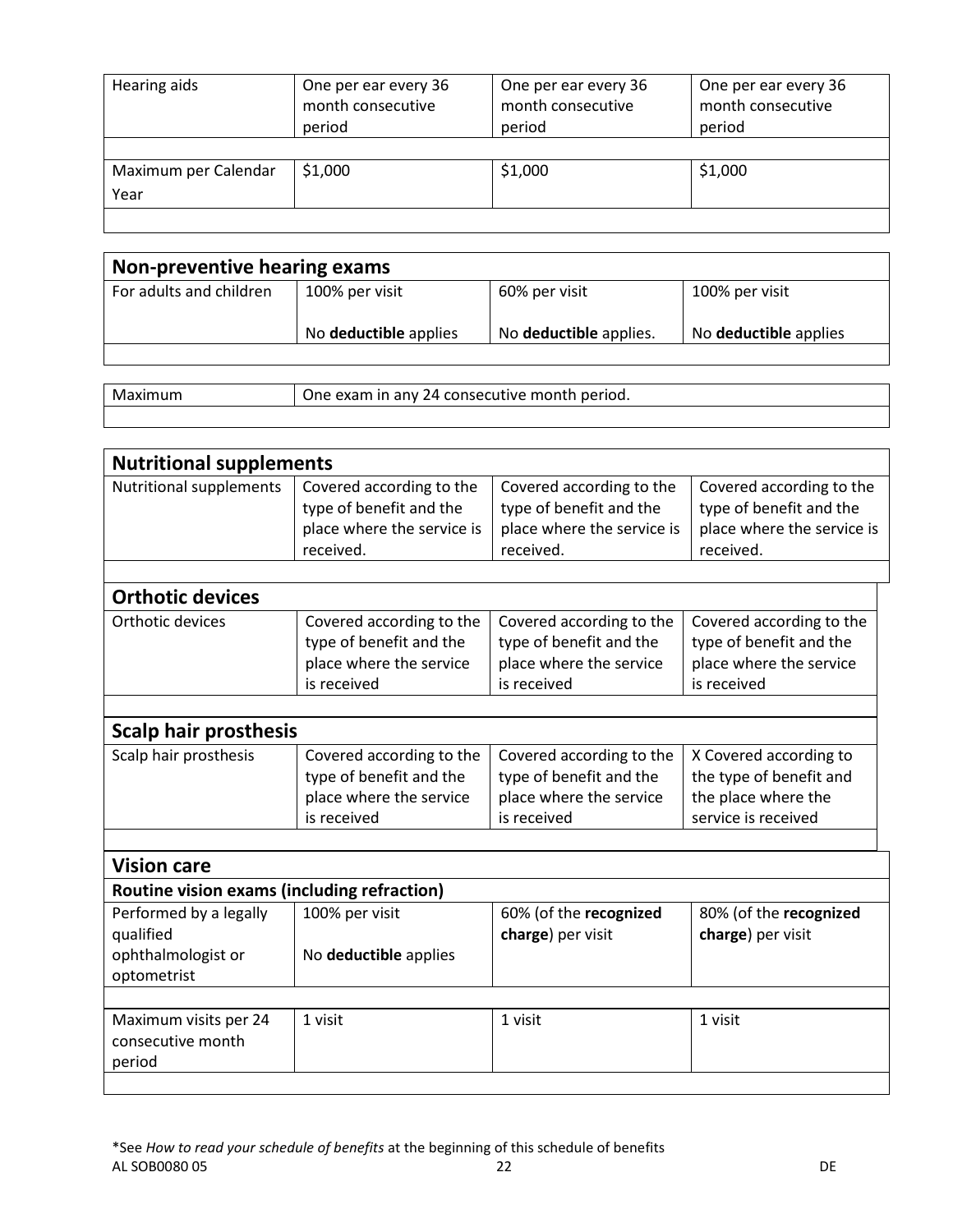| <b>Eligible health</b>                    | Outside the U.S.                                        |  |  |
|-------------------------------------------|---------------------------------------------------------|--|--|
| services*                                 |                                                         |  |  |
| <b>Outpatient prescription drugs</b>      |                                                         |  |  |
| <b>Prescription drugs</b>                 | 80% (of the recognized charge) prescription or refill   |  |  |
|                                           |                                                         |  |  |
|                                           | <b>Family planning services - female contraceptives</b> |  |  |
| Female contraceptives                     | 80% (of the recognized charge) prescription or refill   |  |  |
| that are generic                          |                                                         |  |  |
| prescription drugs:                       |                                                         |  |  |
| Oral drugs                                |                                                         |  |  |
| Injectable drugs<br>٠                     |                                                         |  |  |
| Vaginal rings<br>٠                        |                                                         |  |  |
| Transdermal<br>$\bullet$                  |                                                         |  |  |
| contraceptive                             |                                                         |  |  |
| patches                                   |                                                         |  |  |
| Female contraceptives                     | 80% (of the recognized charge) prescription or refill   |  |  |
| that are brand-name                       |                                                         |  |  |
| prescription drugs:                       |                                                         |  |  |
| Oral drugs<br>$\bullet$                   |                                                         |  |  |
| Injectable drugs<br>٠                     |                                                         |  |  |
| Vaginal rings                             |                                                         |  |  |
| Transdermal<br>$\bullet$                  |                                                         |  |  |
| contraceptive                             |                                                         |  |  |
| patches                                   |                                                         |  |  |
| Female contraceptive                      | 80% (of the recognized charge) prescription or refill   |  |  |
| generic devices and                       |                                                         |  |  |
| brand-name devices<br>FDA-approved female | 80% (of the recognized charge) prescription or refill   |  |  |
| generic and brand-name                    |                                                         |  |  |
| emergency                                 |                                                         |  |  |
| contraceptives                            |                                                         |  |  |
| FDA-approved female                       | 80% (of the recognized charge) prescription or refill   |  |  |
| generic and brand-name                    |                                                         |  |  |
| over-the-counter (OTC)                    |                                                         |  |  |
| emergency                                 |                                                         |  |  |
| contraceptives                            |                                                         |  |  |
|                                           |                                                         |  |  |

<sup>\*</sup>See *How to read your schedule of benefits* at the beginning of this schedule of benefits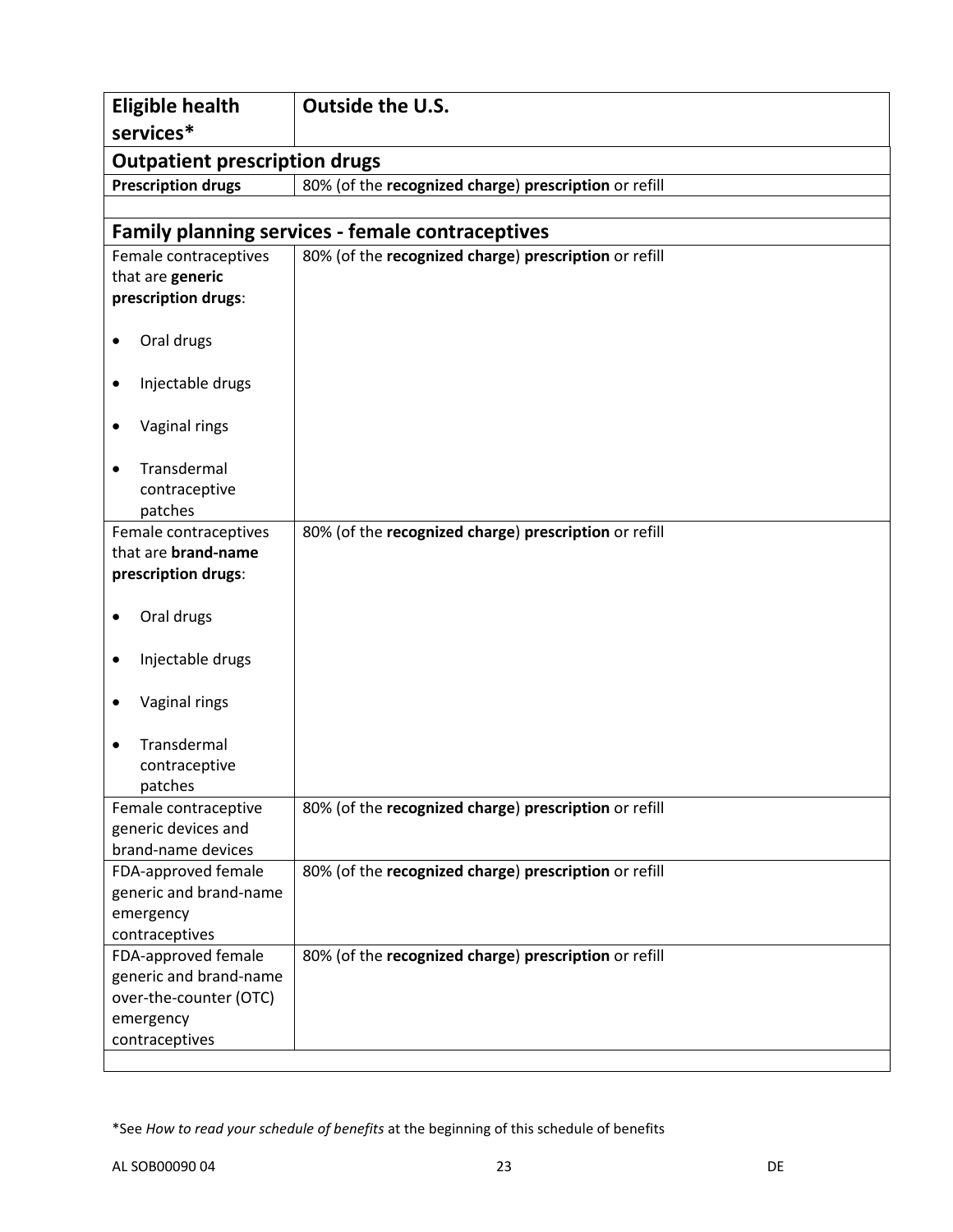|                                                                                                                   | Preventive care drugs and supplements                                                                                                                                                                                                                                                                                                                                                                                                         |
|-------------------------------------------------------------------------------------------------------------------|-----------------------------------------------------------------------------------------------------------------------------------------------------------------------------------------------------------------------------------------------------------------------------------------------------------------------------------------------------------------------------------------------------------------------------------------------|
| Preventive care drugs<br>and supplements filled<br>at a pharmacy                                                  | 80% (of the recognized charge) per prescription or refill                                                                                                                                                                                                                                                                                                                                                                                     |
|                                                                                                                   |                                                                                                                                                                                                                                                                                                                                                                                                                                               |
|                                                                                                                   | Risk reducing breast cancer prescription drugs                                                                                                                                                                                                                                                                                                                                                                                                |
| Risk reducing breast<br>cancer prescription<br>drugs filled at a<br>pharmacy                                      | 80% (of the recognized charge) prescription or refill                                                                                                                                                                                                                                                                                                                                                                                         |
|                                                                                                                   |                                                                                                                                                                                                                                                                                                                                                                                                                                               |
|                                                                                                                   | Tobacco cessation prescription and over-the-counter drugs                                                                                                                                                                                                                                                                                                                                                                                     |
| <b>Tobacco cessation</b><br>prescription drugs and<br>OTC drugs filled at a<br>pharmacy for each 90<br>day supply | Deductible per supply of 80% of the recognized charge                                                                                                                                                                                                                                                                                                                                                                                         |
| Maximums:                                                                                                         | Coverage is permitted for two 90-day treatment regimens only. Any additional<br>treatment regimens will be subject to the cost sharing in your schedule of benefits<br>below.                                                                                                                                                                                                                                                                 |
|                                                                                                                   | Coverage will be subject to any sex, age, medical condition, family history, and<br>frequency guidelines in the recommendations of the United States Preventive<br>Services Task Force. For details on the guidelines and the current list of covered<br>tobacco cessation prescription drugs and OTC drugs, contact Member Services by<br>logging onto your secure member website at www.aetna.com or calling the<br>number on your ID card. |

<sup>\*</sup>See *How to read your schedule of benefits* at the beginning of this schedule of benefits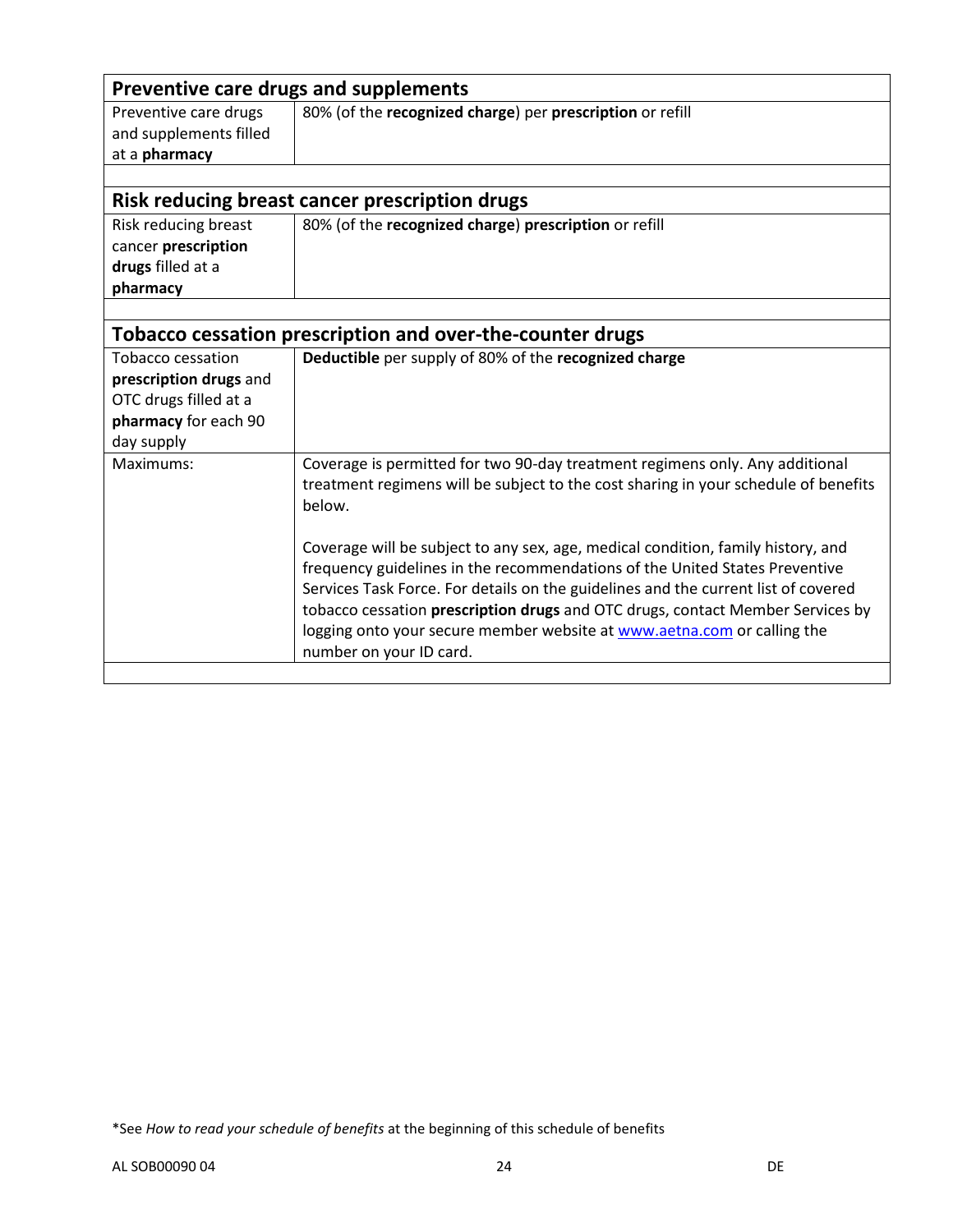| <b>Eligible health</b>                                                                                                                                   | In-network                                                                                           | <b>Out-of-network</b>                     | <b>Outside the U.S.</b>                                                                                     |  |
|----------------------------------------------------------------------------------------------------------------------------------------------------------|------------------------------------------------------------------------------------------------------|-------------------------------------------|-------------------------------------------------------------------------------------------------------------|--|
| services                                                                                                                                                 | coverage*                                                                                            | coverage*                                 |                                                                                                             |  |
|                                                                                                                                                          |                                                                                                      |                                           |                                                                                                             |  |
|                                                                                                                                                          | In the U.S.                                                                                          | In the U.S.                               |                                                                                                             |  |
| <b>Outpatient prescription drugs</b>                                                                                                                     |                                                                                                      |                                           |                                                                                                             |  |
| <b>Plan features</b>                                                                                                                                     |                                                                                                      | Deductible/Copayment/Coinsurance/Maximums |                                                                                                             |  |
| <b>Deductible waiver</b>                                                                                                                                 |                                                                                                      |                                           |                                                                                                             |  |
|                                                                                                                                                          | The calendar year deductible is waived for all prescription drugs.                                   |                                           |                                                                                                             |  |
|                                                                                                                                                          |                                                                                                      |                                           |                                                                                                             |  |
|                                                                                                                                                          | Deductible and copayment/coinsurance waiver for risk reducing breast cancer                          |                                           |                                                                                                             |  |
| prescription drugs                                                                                                                                       |                                                                                                      |                                           |                                                                                                             |  |
|                                                                                                                                                          |                                                                                                      |                                           | The Calendar Year deductible and the per prescription copayment/coinsurance will not apply to risk reducing |  |
|                                                                                                                                                          |                                                                                                      |                                           | breast cancer prescription drugs when obtained at a network pharmacy. This means that such risk reducing    |  |
|                                                                                                                                                          | breast cancer prescription drugs will be paid at 100%.                                               |                                           |                                                                                                             |  |
|                                                                                                                                                          | Deductible and copayment/coinsurance waiver for tobacco cessation prescription                       |                                           |                                                                                                             |  |
| and over-the-counter drugs                                                                                                                               |                                                                                                      |                                           |                                                                                                             |  |
| The Calendar Year deductible and the per prescription copayment/coinsurance will not apply to two 90-day                                                 |                                                                                                      |                                           |                                                                                                             |  |
|                                                                                                                                                          | treatment regimens for tobacco cessation prescription drugs and OTC drugs when obtained at a network |                                           |                                                                                                             |  |
|                                                                                                                                                          | pharmacy. This means that such prescription drugs and OTC drugs will be paid at 100%.                |                                           |                                                                                                             |  |
|                                                                                                                                                          | Deductible and copayment/coinsurance waiver for contraceptives                                       |                                           |                                                                                                             |  |
|                                                                                                                                                          | The Calendar Year deductible and the per prescription copayment/coinsurance will not apply to female |                                           |                                                                                                             |  |
|                                                                                                                                                          |                                                                                                      |                                           | contraceptive methods when obtained at a network pharmacy. This means that the following will be paid at    |  |
| 100%:                                                                                                                                                    |                                                                                                      |                                           |                                                                                                             |  |
|                                                                                                                                                          |                                                                                                      |                                           | Certain over-the-counter (OTC) and generic contraceptive prescription drugs and devices for each of         |  |
|                                                                                                                                                          | the methods identified by the FDA. Related services and supplies needed to administer covered        |                                           |                                                                                                             |  |
|                                                                                                                                                          |                                                                                                      |                                           | devices will also be paid at 100%. If a generic prescription drug or device is not available for a certain  |  |
|                                                                                                                                                          | method, you may obtain certain brand-name prescription drugs for that method paid at 100%.           |                                           |                                                                                                             |  |
| We provide coverage for a supply of prescribed contraceptives intended to last over a 12-month                                                           |                                                                                                      |                                           |                                                                                                             |  |
| duration. The prescribed contraceptive prescription drug may be filled all at once or over the course<br>of the 12-month as prescribed by your provider. |                                                                                                      |                                           |                                                                                                             |  |
|                                                                                                                                                          |                                                                                                      |                                           |                                                                                                             |  |
|                                                                                                                                                          | The Calendar Year deductible and the per prescription copayment/coinsurance continue to apply to     |                                           |                                                                                                             |  |
| prescription drugs that have a generic equivalent or generic alternative available within the same therapeutic                                           |                                                                                                      |                                           |                                                                                                             |  |
| drug class obtained at a network pharmacy unless you are granted a medical exception.                                                                    |                                                                                                      |                                           |                                                                                                             |  |
|                                                                                                                                                          |                                                                                                      |                                           |                                                                                                             |  |
|                                                                                                                                                          |                                                                                                      |                                           |                                                                                                             |  |

<sup>\*</sup>See *How to read your schedule of benefits* at the beginning of this schedule of benefits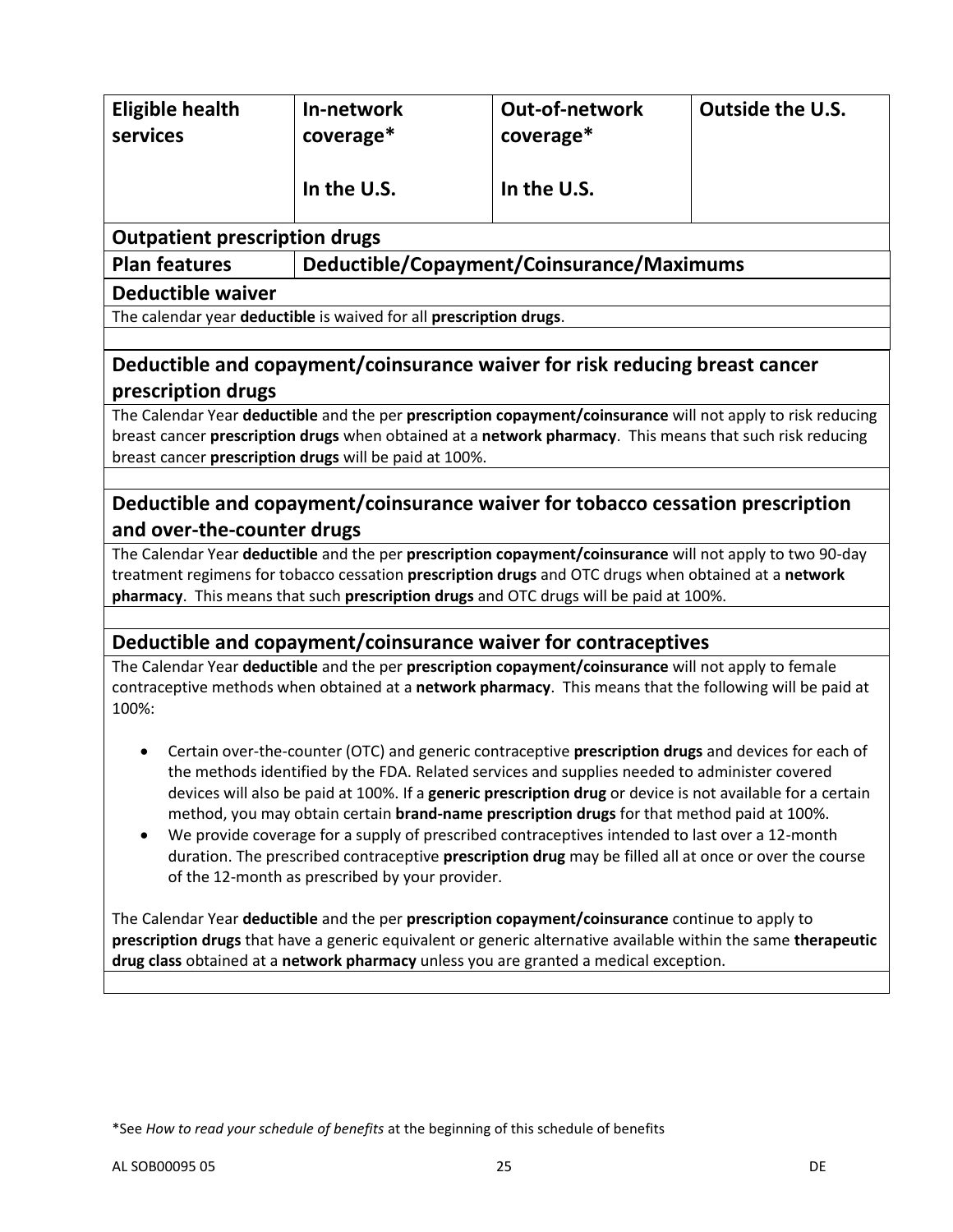| Preferred generic prescription drugs (including specialty drugs)                                                       |                                                                                                                                                                                                                                |             |                                                                        |  |
|------------------------------------------------------------------------------------------------------------------------|--------------------------------------------------------------------------------------------------------------------------------------------------------------------------------------------------------------------------------|-------------|------------------------------------------------------------------------|--|
| Per prescription copayment/coinsurance                                                                                 |                                                                                                                                                                                                                                |             |                                                                        |  |
| For each fill up to a 30<br>day supply filled at a<br>retail pharmacy                                                  | \$10 copayment per<br>supply<br>Coinsurance is 100% (of<br>the negotiated charge)<br>No Calendar Year<br>deductible applies                                                                                                    | Not covered | Paid under Outside the<br>U.S. outpatient<br>prescription drug section |  |
| More than a 30 day<br>supply but less than a 91<br>day supply filled at a<br>retail pharmacy or mail<br>order pharmacy | \$30 copayment per<br>supply<br>Coinsurance is 100% (of<br>the negotiated charge)<br>No Calendar Year<br>deductible applies                                                                                                    | Not covered | Paid under Outside the<br>U.S. outpatient<br>prescription drug section |  |
|                                                                                                                        | Non-preferred generic prescription drugs (including specialty drugs)                                                                                                                                                           |             |                                                                        |  |
| Per prescription copayment/coinsurance                                                                                 |                                                                                                                                                                                                                                |             |                                                                        |  |
| For each fill up to a 30<br>day supply filled at a<br>retail pharmacy                                                  | <b>Copayment</b> is the greater<br>of \$150 or 50% (of the<br>negotiated charge) but<br>will be no more than \$50<br>per supply<br>Coinsurance is 100% (of<br>the negotiated charge)<br>No Calendar Year<br>deductible applies | Not covered | Paid under Outside the<br>U.S. outpatient<br>prescription drug section |  |
| More than a 30 day<br>supply but less than a 91<br>day supply filled at a<br>retail pharmacy or mail<br>order pharmacy | <b>Copayment</b> is the greater<br>of \$150 or 50% (of the<br>negotiated charge) but<br>will be no more than \$50<br>per supply<br>Coinsurance is 100% (of<br>the negotiated charge)<br>No Calendar Year<br>deductible applies | Not covered | Paid under Outside the<br>U.S. outpatient<br>prescription drug section |  |

<sup>\*</sup>See *How to read your schedule of benefits* at the beginning of this schedule of benefits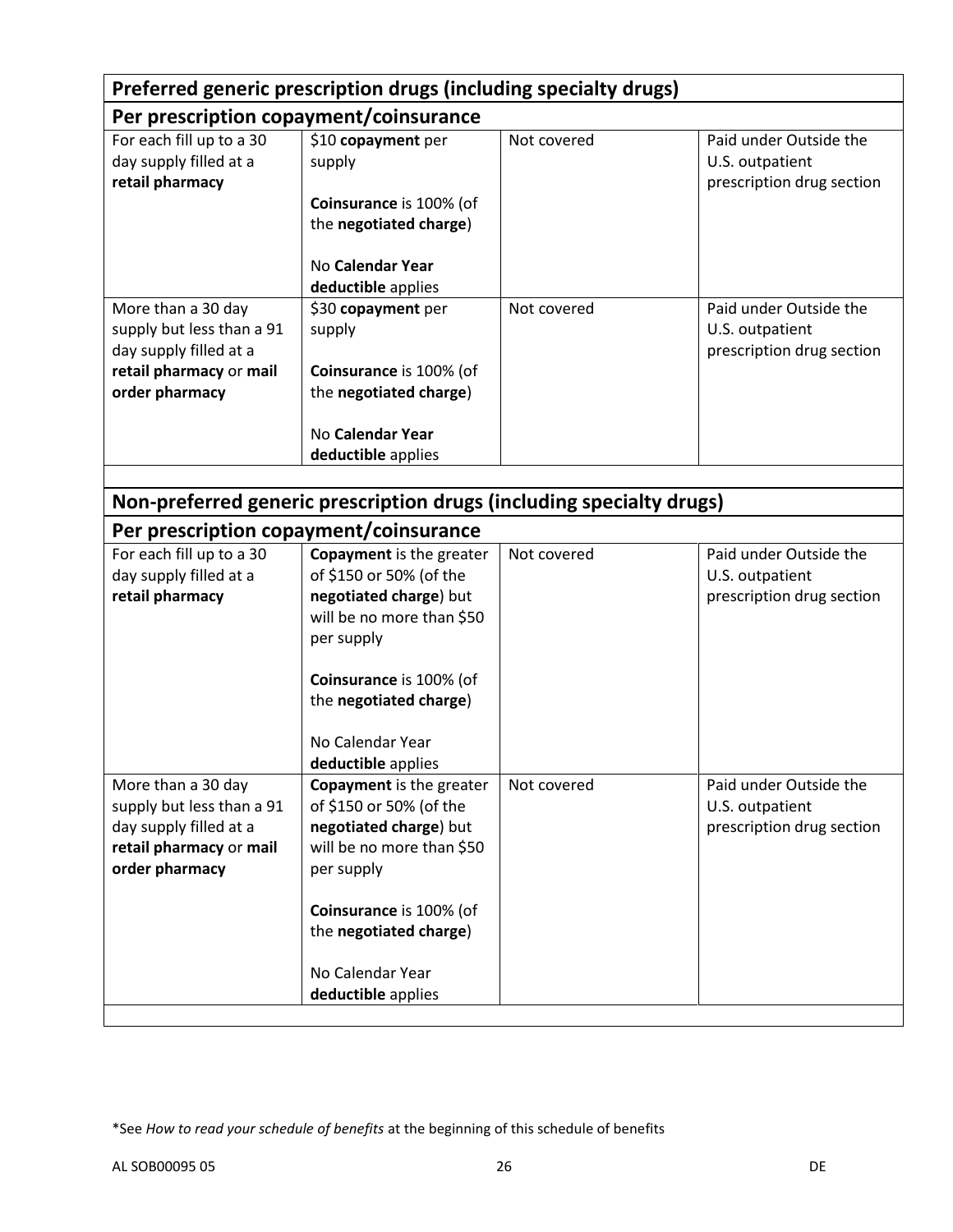| Preferred brand-name prescription drugs (including specialty drugs)                                                    |                                                                                                                                                                                                                               |             |                                                                        |  |
|------------------------------------------------------------------------------------------------------------------------|-------------------------------------------------------------------------------------------------------------------------------------------------------------------------------------------------------------------------------|-------------|------------------------------------------------------------------------|--|
| Per prescription copayment/coinsurance                                                                                 |                                                                                                                                                                                                                               |             |                                                                        |  |
| For each fill up to a 30<br>day supply filled at a<br>retail pharmacy                                                  | <b>Copayment</b> is the greater<br>of \$60 or 30% (of the<br>negotiated charge) but<br>will be no more than \$30<br>per supply                                                                                                | Not covered | Paid under Outside the<br>U.S. outpatient<br>prescription drug section |  |
|                                                                                                                        | Coinsurance is 100% (of<br>the negotiated charge)<br>No Calendar Year<br>deductible applies                                                                                                                                   |             |                                                                        |  |
| More than a 30 day<br>supply but less than a 91<br>day supply filled at a<br>retail pharmacy or mail<br>order pharmacy | <b>Copayment</b> is the greater<br>of \$60 or 30% (of the<br>negotiated charge) but<br>will be no more than \$30<br>per supply<br>Coinsurance is 100% (of<br>the negotiated charge)<br>No Calendar Year<br>deductible applies | Not covered | Paid under Outside the<br>U.S. outpatient<br>prescription drug section |  |

<sup>\*</sup>See *How to read your schedule of benefits* at the beginning of this schedule of benefits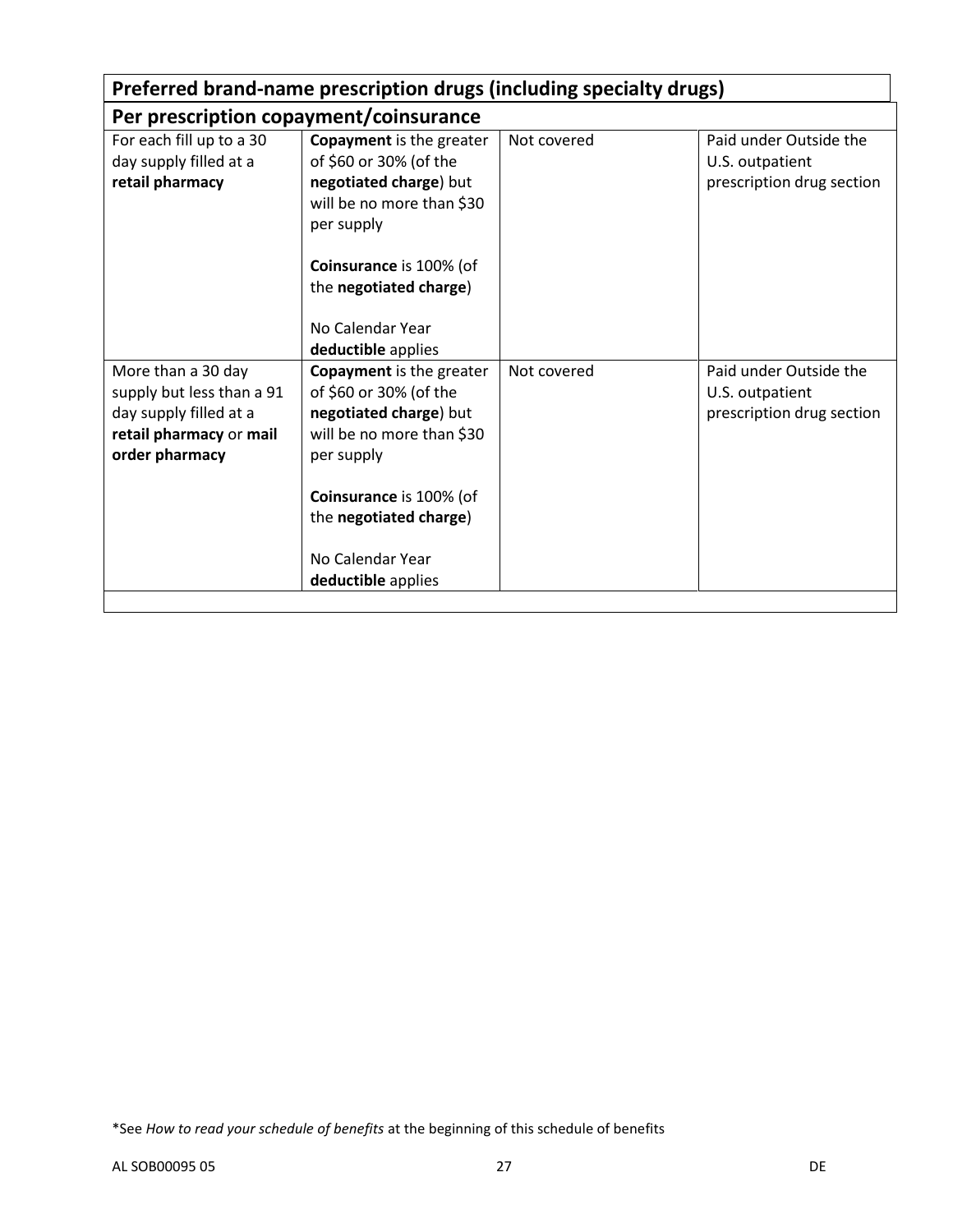| Non-preferred brand-name prescription drugs (including specialty drugs)                                                |                                                                                                                                                                                                                                                      |             |                                                                           |
|------------------------------------------------------------------------------------------------------------------------|------------------------------------------------------------------------------------------------------------------------------------------------------------------------------------------------------------------------------------------------------|-------------|---------------------------------------------------------------------------|
| Per prescription copayment/coinsurance                                                                                 |                                                                                                                                                                                                                                                      |             |                                                                           |
| For each fill up to a 30 day<br>supply filled at a retail<br>pharmacy                                                  | <b>Copayment</b> is the greater<br>of \$150 or 50% (of the<br>negotiated charge) but<br>will be no more than \$50<br>per supply<br>Coinsurance is 100% (of<br>the negotiated charge)<br>No Calendar Year                                             | Not covered | Paid under Outside the<br>U.S. outpatient<br>prescription drug<br>section |
| More than a 30 day<br>supply but less than a 91<br>day supply filled at a retail<br>pharmacy or mail order<br>pharmacy | deductible applies<br><b>Copayment</b> is the greater<br>of \$150 or 50% (of the<br>negotiated charge) but<br>will be no more than \$50<br>per supply<br>Coinsurance is 100% (of<br>the negotiated charge)<br>No Calendar Year<br>deductible applies | Not covered | Paid under Outside the<br>U.S. outpatient<br>prescription drug<br>section |
|                                                                                                                        |                                                                                                                                                                                                                                                      |             |                                                                           |
|                                                                                                                        | Orally administered anti-cancer prescription drugs                                                                                                                                                                                                   |             |                                                                           |
| Per prescription copayment/coinsurance                                                                                 |                                                                                                                                                                                                                                                      |             |                                                                           |
| For each fill up to a 30<br>day supply filled at a<br>retail pharmacy                                                  | \$0 copayment per supply<br>Coinsurance is 100% (of the<br>negotiated charge)<br>No Calendar Year<br>deductible applies                                                                                                                              | Not covered | Paid under Outside the<br>U.S. outpatient<br>prescription drug<br>section |
| More than a 30 day<br>supply but less than a 91<br>day supply filled at a<br>retail pharmacy or mail<br>order pharmacy | \$0 copayment per supply<br>Coinsurance is 100% (of the<br>negotiated charge)<br>No Calendar Year<br>deductible applies                                                                                                                              | Not covered | Paid under Outside the<br>U.S. outpatient<br>prescription drug<br>section |

<sup>\*</sup>See *How to read your schedule of benefits* at the beginning of this schedule of benefits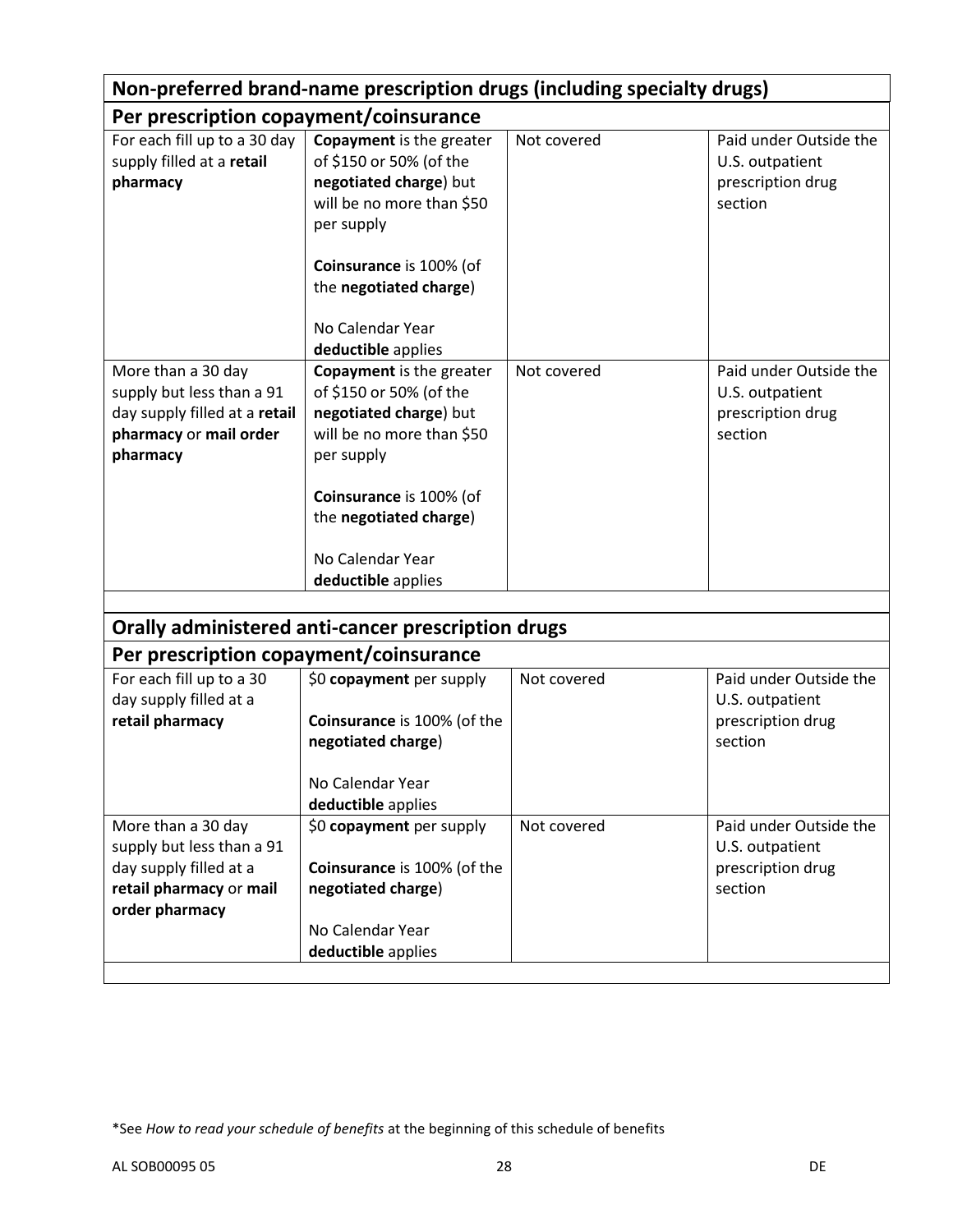| Preventive care drugs and supplements           |                                                                                                                                                                                                                                                                                                                                                                                                                         |             |                                           |
|-------------------------------------------------|-------------------------------------------------------------------------------------------------------------------------------------------------------------------------------------------------------------------------------------------------------------------------------------------------------------------------------------------------------------------------------------------------------------------------|-------------|-------------------------------------------|
| Preventive care drugs<br>and supplements filled | 100% per prescription or<br>refill                                                                                                                                                                                                                                                                                                                                                                                      | Not covered | Paid under Outside the<br>U.S. outpatient |
| at a pharmacy                                   |                                                                                                                                                                                                                                                                                                                                                                                                                         |             | prescription drug section                 |
|                                                 |                                                                                                                                                                                                                                                                                                                                                                                                                         |             |                                           |
| Maximums:                                       | Coverage will be subject                                                                                                                                                                                                                                                                                                                                                                                                |             |                                           |
|                                                 | to any sex, age, medical<br>condition, family history,<br>and frequency guidelines<br>in the recommendations<br>of the United States<br><b>Preventive Services Task</b><br>Force. For details on the<br>guidelines and the<br>current list of covered<br>preventive care drugs and<br>supplements, contact<br>Member Services by<br>logging onto your Aetna's<br>secure member website<br>at<br>www.aetnainternational. |             |                                           |
|                                                 | com or calling the                                                                                                                                                                                                                                                                                                                                                                                                      |             |                                           |
|                                                 | number on your ID card.                                                                                                                                                                                                                                                                                                                                                                                                 |             |                                           |
|                                                 |                                                                                                                                                                                                                                                                                                                                                                                                                         |             |                                           |

<sup>\*</sup>See *How to read your schedule of benefits* at the beginning of this schedule of benefits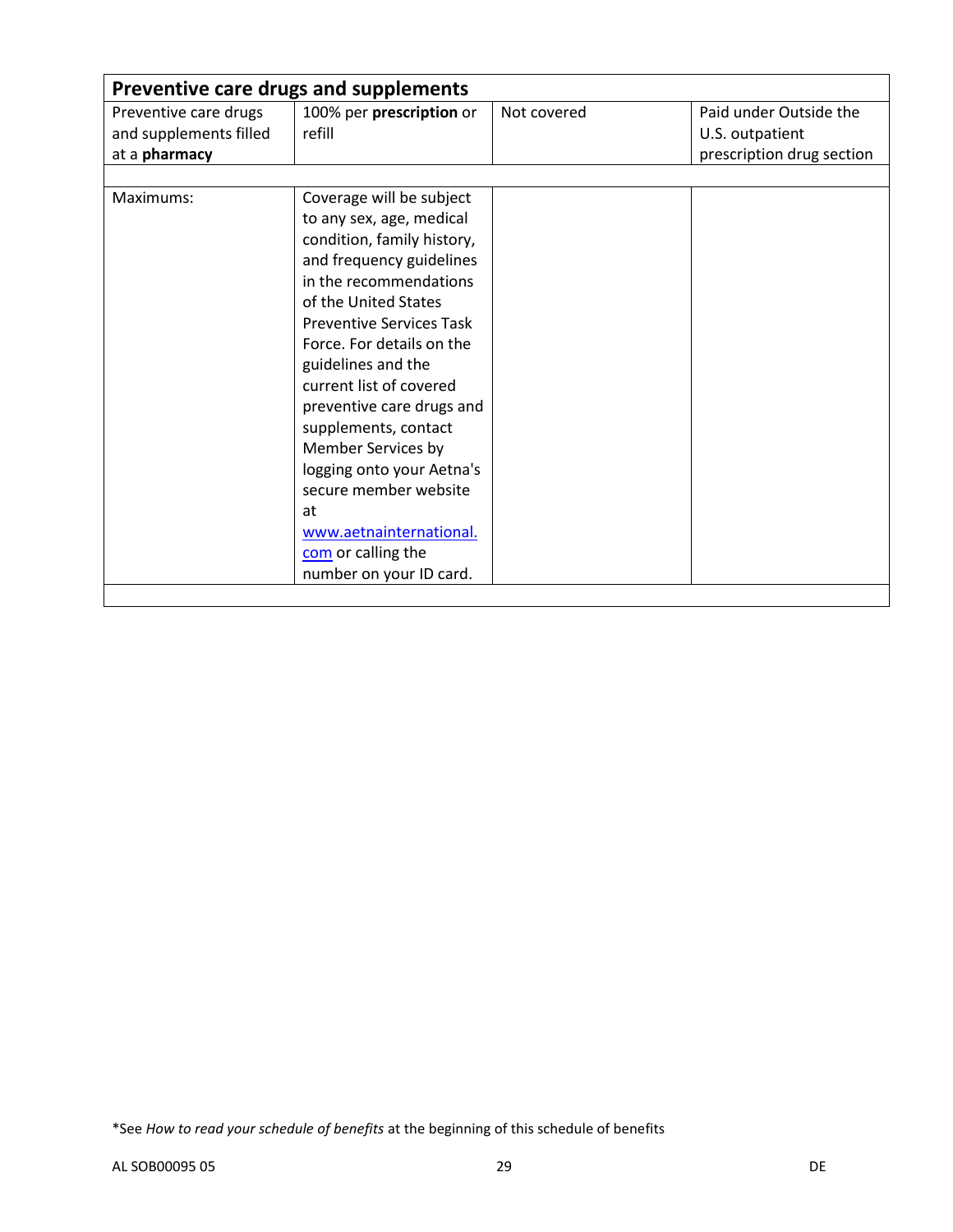| Risk reducing breast cancer prescription drugs |                                                                                                                                                                                                                                                                                                                                                                                                                                                                                                      |             |                           |  |
|------------------------------------------------|------------------------------------------------------------------------------------------------------------------------------------------------------------------------------------------------------------------------------------------------------------------------------------------------------------------------------------------------------------------------------------------------------------------------------------------------------------------------------------------------------|-------------|---------------------------|--|
| Risk reducing breast                           | 100% per prescription or<br>refill                                                                                                                                                                                                                                                                                                                                                                                                                                                                   | Not covered | Paid under Outside the    |  |
| cancer prescription                            |                                                                                                                                                                                                                                                                                                                                                                                                                                                                                                      |             | U.S. outpatient           |  |
| drugs filled at a                              |                                                                                                                                                                                                                                                                                                                                                                                                                                                                                                      |             | prescription drug section |  |
| pharmacy                                       |                                                                                                                                                                                                                                                                                                                                                                                                                                                                                                      |             |                           |  |
| Maximums:                                      | Coverage will be subject<br>to any sex, age, medical<br>condition, family history,<br>and frequency guidelines<br>in the recommendations<br>of the United States<br><b>Preventive Services Task</b><br>Force. For details on the<br>guidelines and the<br>current list of covered<br>preventive care drugs and<br>supplements, contact<br>Member Services by<br>logging onto your Aetna's<br>secure member website<br>at<br>www.aetnainternational.<br>com or calling the<br>number on your ID card. |             |                           |  |

<sup>\*</sup>See *How to read your schedule of benefits* at the beginning of this schedule of benefits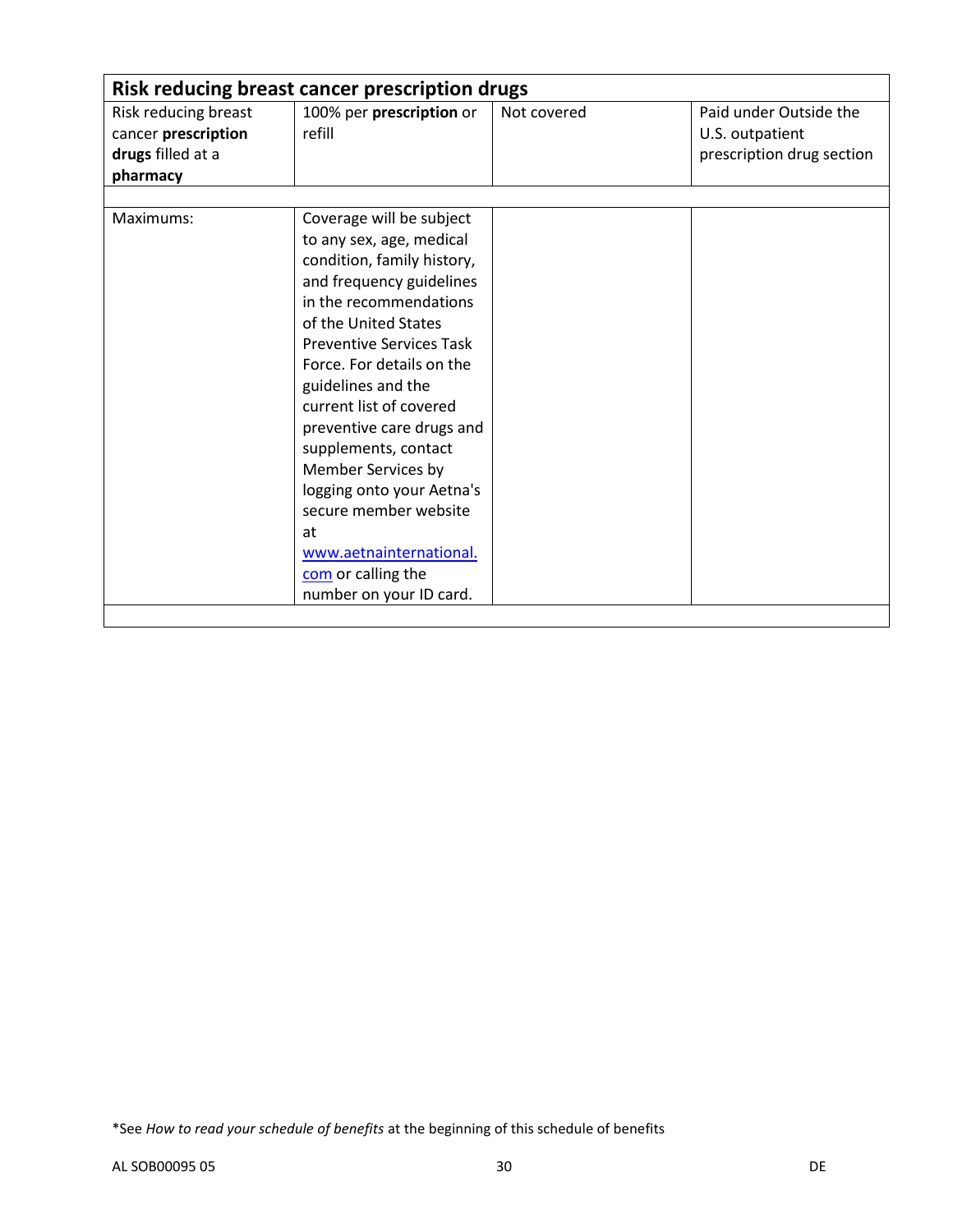| Tobacco cessation prescription and over-the-counter drugs                                                    |                                                                                                     |             |                                                                                                                 |  |  |
|--------------------------------------------------------------------------------------------------------------|-----------------------------------------------------------------------------------------------------|-------------|-----------------------------------------------------------------------------------------------------------------|--|--|
| Tobacco cessation                                                                                            | \$0 per prescription or                                                                             | Not covered | Paid under Outside the                                                                                          |  |  |
| prescription drugs and                                                                                       | refill                                                                                              |             | U.S. outpatient                                                                                                 |  |  |
| OTC drugs filled at a                                                                                        |                                                                                                     |             | prescription drug section                                                                                       |  |  |
| pharmacy                                                                                                     | No deductible applies                                                                               |             |                                                                                                                 |  |  |
| Maximums:                                                                                                    | Coverage is permitted for                                                                           |             |                                                                                                                 |  |  |
|                                                                                                              | two 90-day treatment                                                                                |             |                                                                                                                 |  |  |
|                                                                                                              | regimens only.                                                                                      |             |                                                                                                                 |  |  |
|                                                                                                              |                                                                                                     |             |                                                                                                                 |  |  |
|                                                                                                              | Coverage will be subject                                                                            |             |                                                                                                                 |  |  |
|                                                                                                              | to any sex, age, medical                                                                            |             |                                                                                                                 |  |  |
|                                                                                                              | condition, family history,                                                                          |             |                                                                                                                 |  |  |
|                                                                                                              | and frequency guidelines                                                                            |             |                                                                                                                 |  |  |
|                                                                                                              | in the recommendations                                                                              |             |                                                                                                                 |  |  |
|                                                                                                              | of the United States                                                                                |             |                                                                                                                 |  |  |
|                                                                                                              | <b>Preventive Services Task</b>                                                                     |             |                                                                                                                 |  |  |
|                                                                                                              | Force. For details on the                                                                           |             |                                                                                                                 |  |  |
|                                                                                                              | guidelines and the                                                                                  |             |                                                                                                                 |  |  |
|                                                                                                              | current list of covered                                                                             |             |                                                                                                                 |  |  |
|                                                                                                              | tobacco cessation                                                                                   |             |                                                                                                                 |  |  |
|                                                                                                              | prescription drugs and                                                                              |             |                                                                                                                 |  |  |
|                                                                                                              | OTC drugs, contact                                                                                  |             |                                                                                                                 |  |  |
|                                                                                                              | Member Services by                                                                                  |             |                                                                                                                 |  |  |
|                                                                                                              | logging onto your Aetna's                                                                           |             |                                                                                                                 |  |  |
|                                                                                                              | secure member website                                                                               |             |                                                                                                                 |  |  |
|                                                                                                              | at                                                                                                  |             |                                                                                                                 |  |  |
|                                                                                                              | www.aetnainternational.                                                                             |             |                                                                                                                 |  |  |
|                                                                                                              | com or calling the                                                                                  |             |                                                                                                                 |  |  |
|                                                                                                              | number on your ID card.                                                                             |             |                                                                                                                 |  |  |
|                                                                                                              |                                                                                                     |             |                                                                                                                 |  |  |
|                                                                                                              | If a prescriber prescribes a covered brand-name prescription drug where a generic prescription drug |             |                                                                                                                 |  |  |
|                                                                                                              |                                                                                                     |             | equivalent is available and specifies "Dispense As Written" (DAW), you will pay the cost sharing for the brand- |  |  |
| name prescription drug. If a prescriber does not specify DAW and you request a covered brand-name            |                                                                                                     |             |                                                                                                                 |  |  |
| prescription drug where a generic prescription drug equivalent is available, you will be responsible for the |                                                                                                     |             |                                                                                                                 |  |  |
| cost difference between the brand-name prescription drug and the generic prescription drug, plus the cost    |                                                                                                     |             |                                                                                                                 |  |  |

sharing that applies to the **brand-name prescription drug**.

<sup>\*</sup>See *How to read your schedule of benefits* at the beginning of this schedule of benefits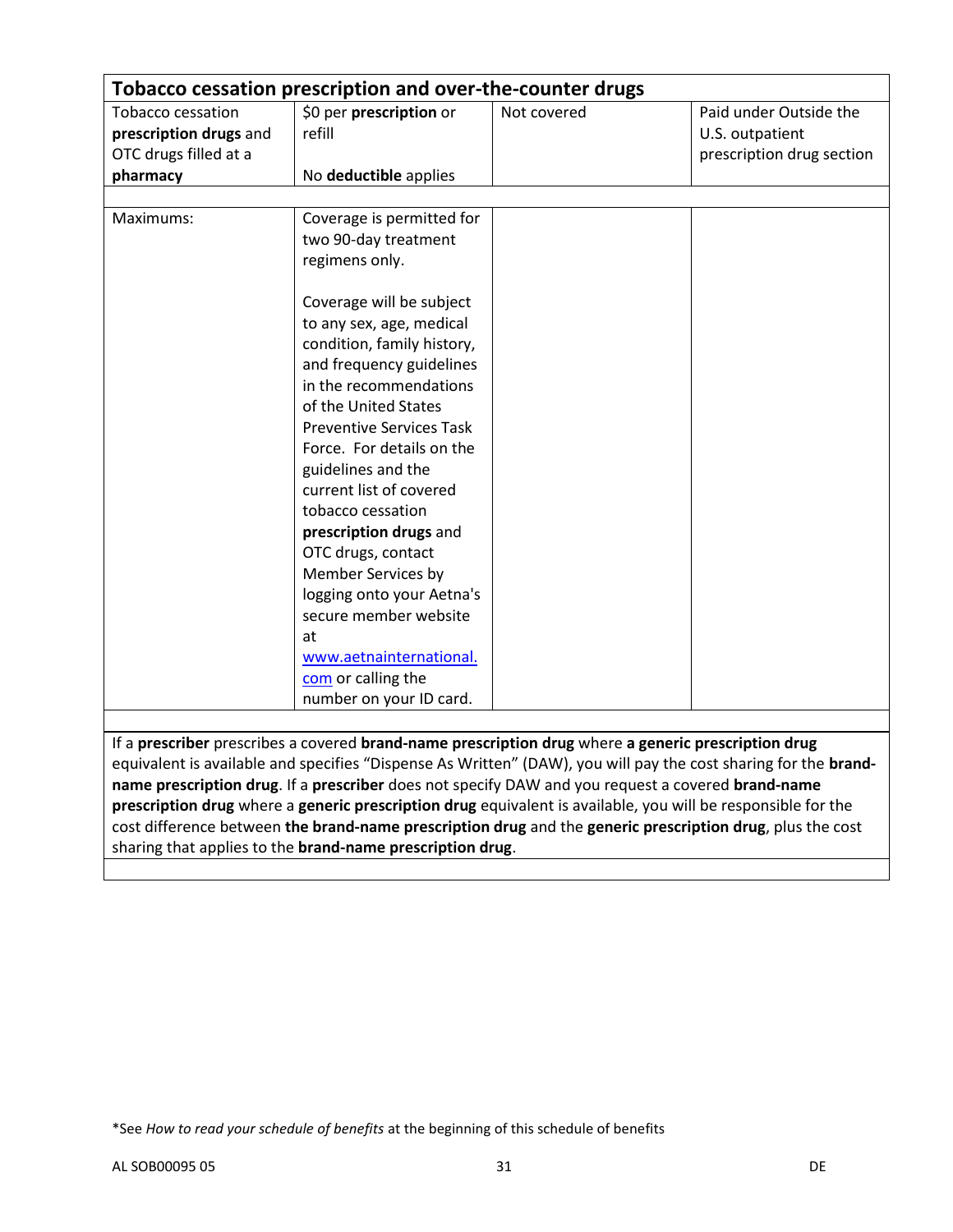## **General coverage provisions**

This section provides detailed explanations about the:

- **Deductible**
- **Maximum out-of-pocket limits**
- Maximums

that are listed in the first part of this schedule of benefits.

### **Deductible provisions**

**Eligible health services** applied to the out-of-network **deductibles** will be applied to satisfy the in-network **deductibles**. **Eligible health services** applied to the in-network **deductibles** will be applied to satisfy the outof-network **deductibles**.

The **deductible** may not apply to certain **eligible health services**. You must pay any applicable **copayments/coinsurance** for **eligible health services** to which the **deductible** does not apply.

#### **Individual**

This is the amount you owe for in-network and out-of-network **eligible health services** each Calendar Year before the plan begins to pay for **eligible health services**. This Calendar Year **deductible** applies separately to you and each of your covered dependents. After the amount you pay for **eligible health services** reaches the Calendar Year **deductible**, this plan will begin to pay for **eligible health services** for the rest of the Calendar Year.

#### **Family**

This is the amount you and your covered dependents owe for in-network and out-of-network **eligible health services** each Calendar Year before the plan begins to pay for **eligible health services**. After the amount you and your covered dependents pay for **eligible health services** reach this family Calendar Year **deductible**, this plan will begin to pay for **eligible health services** that you and your covered dependents incur for the rest of the Calendar Year.

To satisfy this family **deductible** limit for the rest of the Calendar Year, the following must happen: The combined **eligible health services** that you and each of your covered dependents incur towards the individual Calendar Year **deductibles** must reach this family **deductible** limit in a Calendar Year.

When this occurs in a Calendar Year, the individual Calendar Year **deductibles** for you and your covered dependents will be considered to be met for the rest of the Calendar Year.

### **Copayments**

#### **Copayment**

As it applies to in-network coverage, this is a specified dollar amount or percentage that must be paid by you at the time you receive **eligible health services** from a **network provider**.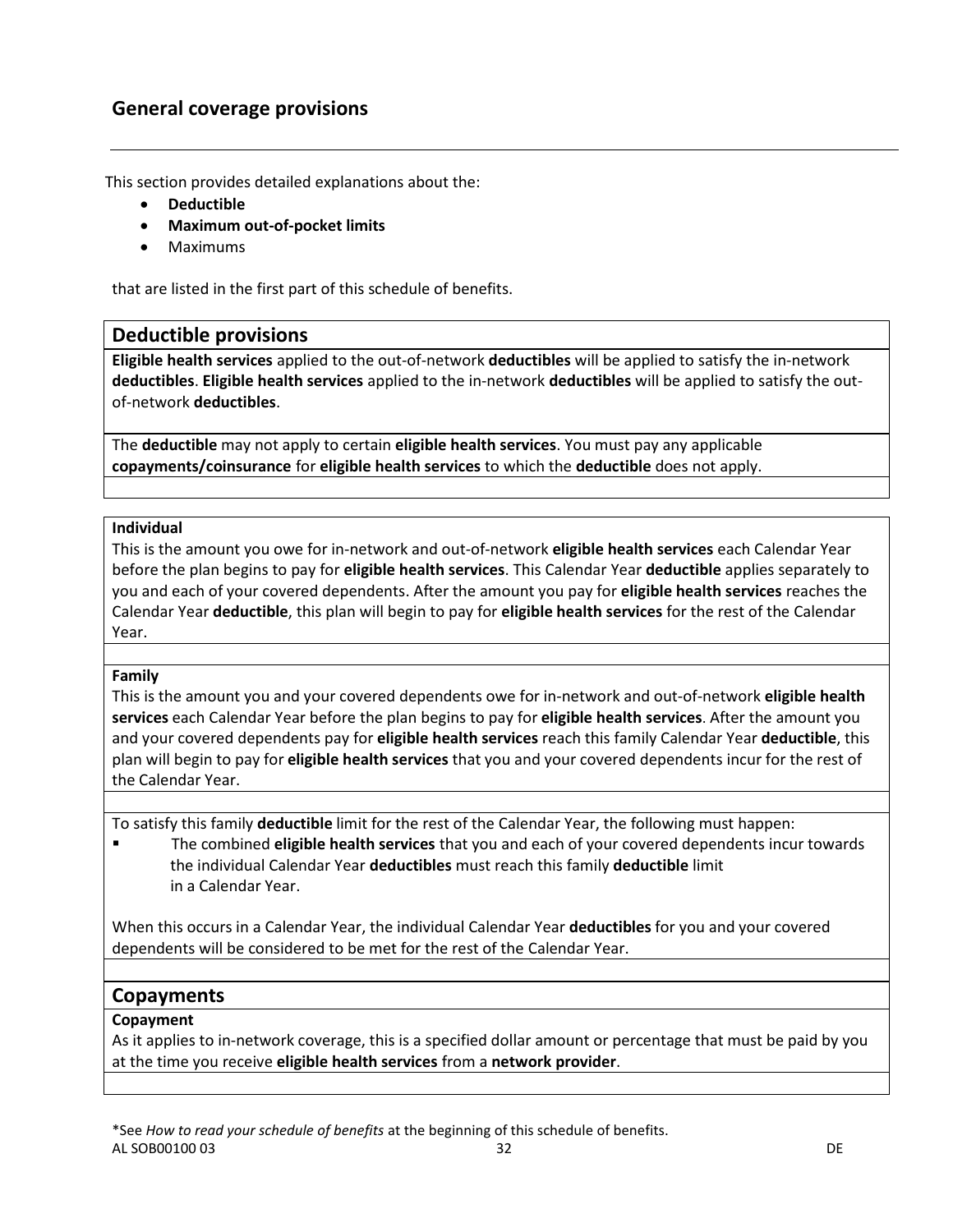### **Coinsurance**

The specific percentage you and the plan have to pay for a health care service listed in the schedule of benefits.

## **Maximum out-of-pocket limits provisions**

**Eligible health services** applied to the **out-of-network maximum out-of-pocket limit** will be applied to satisfy the in-network **maximum out-of-pocket limit** and **eligible health services** applied to the in-network **maximum out-of-pocket limit** will be applied to satisfy the out-of-network **maximum out-of-pocket limit**.

The **maximum out-of-pocket limit** is the maximum amount you are responsible to pay for **coinsurance** and **deductibles** for **eligible health services** during the Calendar Year. This plan has an individual and family **maximum out-of-pocket limit**. As to the individual **maximum out-of-pocket limit** each of you must meet your **maximum out-of-pocket limit** separately.

#### **Individual**

Once the amount of the **coinsurance** and **deductibles** you and your covered dependents have paid for **eligible health services** during the Calendar Year meets the individual **maximum out-of-pocket limit**, this plan will pay 100% of the **negotiated charge** or **recognized charge** for **covered benefits** that apply toward the limit for the rest of the Calendar Year for that person.

#### **Family**

Once the amount of the **coinsurance** and **deductibles** you and your covered dependents have paid for **eligible health services** during the Calendar Year meets this family **maximum out-of-pocket limit**, this plan will pay 100% of the **negotiated charge** or **recognized charge** for such **covered benefits** that apply toward the limit for the remainder of the Calendar Year for all covered family members.

To satisfy this family **maximum out-of-pocket limit** for the rest of the Calendar Year, the following must happen:

 The family **maximum out-of-pocket limit** is a cumulative **maximum out-of-pocket limit** for all family members. The family **maximum out-of-pocket limit** can be met by a combination of family members with no single individual within the family contributing more than the individual **maximum out-ofpocket limit** amount in a Calendar Year.

The **maximum out-of-pocket limit** may not apply to certain **eligible health services**. If the **maximum out-ofpocket limit** does not apply to a covered benefit, your **copayment**/**coinsurance** for that covered benefit will not count toward satisfying the **maximum out-of-pocket limit** amount.

Certain costs that you incur do not apply toward the **maximum out-of-pocket limit**. These include:

- All costs for non-covered services
- **Copayment**
- Any out of pocket costs for non-emergency use of the emergency room
- Any out of pocket costs for outpatient **prescription drugs** (except for **prescription drugs** purchased outside the U.S.)
- As it applies to out-of-network coverage: Charges, expenses or costs in excess of the **recognized charge**